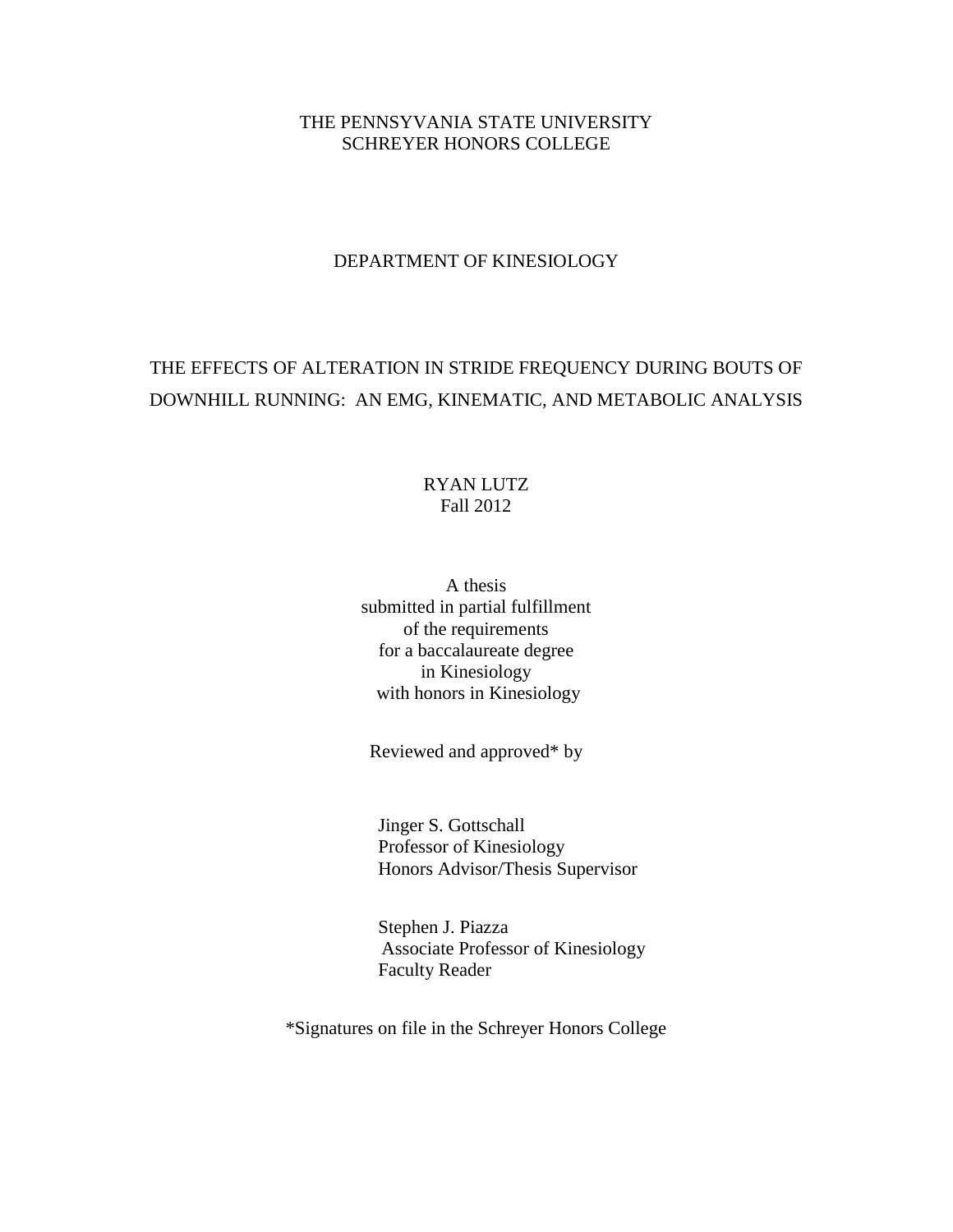## **Abstract**

Previous literature regarding running has largely been about the benefits associated with level and uphill running. For this reason, I thought it would be interesting to study the effects downhill running has on the human body. Specifically, when running downhill what type of stride frequency will produce the most optimal results, depending on the runner. The effects of altered stride frequency can have profound implications for those trying to either lose weight or beat a previous time. Stride frequency was altered in one of two ways, by either increasing the frequency to 15% above the participants preferred frequency, or by decreasing the frequency by 15%. The specific parameters used to gauge which running style was most efficient, metabolic, kinematic, as well as EMG data was collected.

10 healthy college students were recruited for the study and asked to run on a treadmill at 3 m/s for trials lasting 2 minutes each. During this time information regarding muscle activity was collected for eight muscles of the lower limbs which included: TA, LG, SL, VM, VL, RF, BF, and ST. Temporal-spatial variables as well as oxygen consumption (kg/ml/min) were also measured while changing the stride frequency.

Due to the lack of extensive research regarding downhill running, I formulated my hypothesis on previous articles related to downhill walking or level running. Based on these articles I expected to see a decrease in muscle activity when running downhill as compared to level running. I also predicted that the muscles would be least activated when running downhill with strides 15% faster than the preferred frequency. Due to the direct relationship between muscle behavior and metabolic activity I also expected the least amount of oxygen consumption when running with strides 15% faster than preferred. In terms of kinematic variables, I expected

i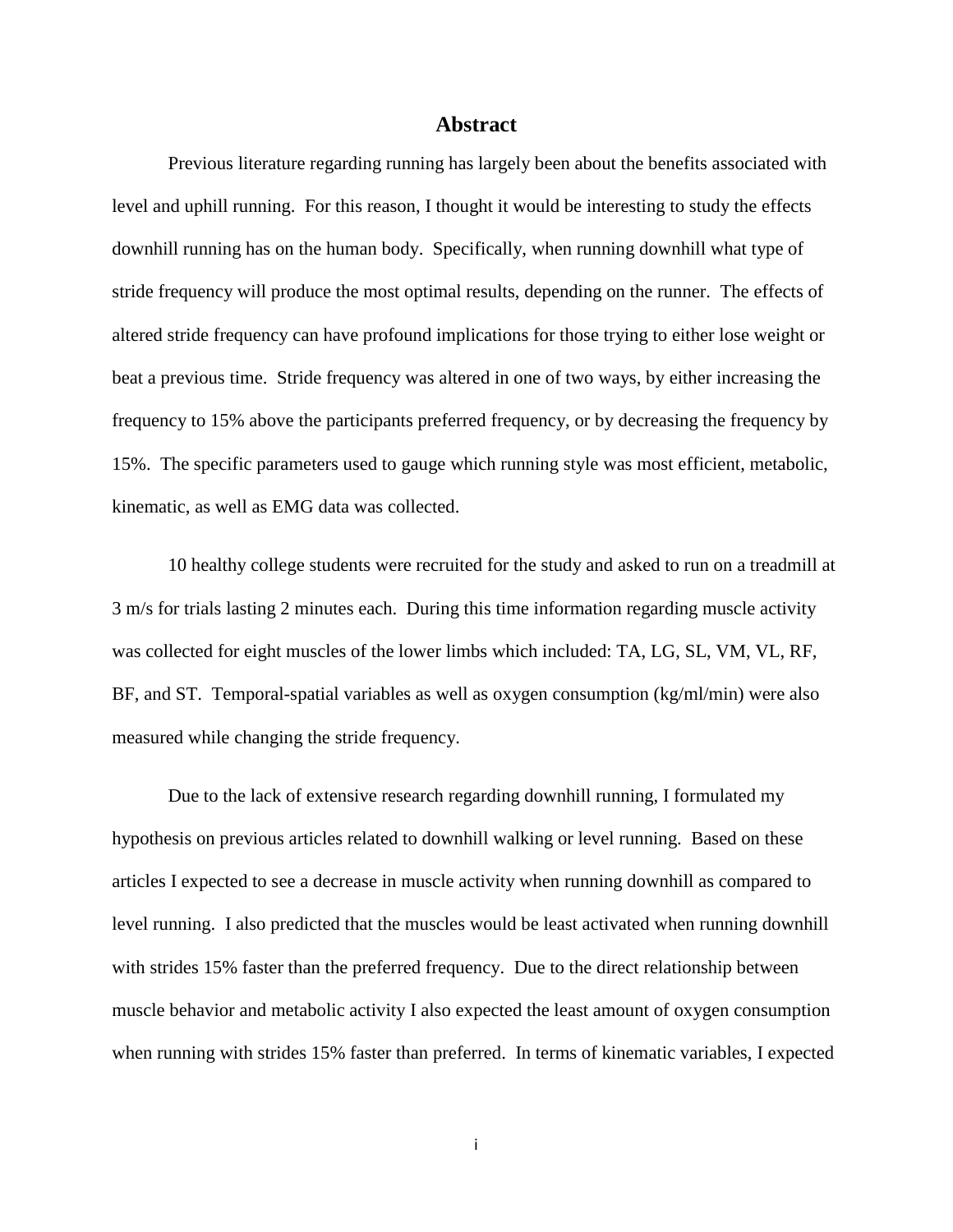to see an increase in stride time and stance time when running with strides 15% slower than preferred.

Overall, the results matched my hypothesis and the results of previous studies related to the experiment. We found that metabolically, running with the participants preferred stride frequency proved most efficient, and provided support for many research articles claiming the human body will find the most efficient way to run given new circumstances. Perplexingly, the least amount of muscle activity was seen when participants ran with strides 15% faster than preferred. Due to these differences in efficiency, it is tough to conclude which running style should be utilized when running downhill but presents a unique opportunity for future research.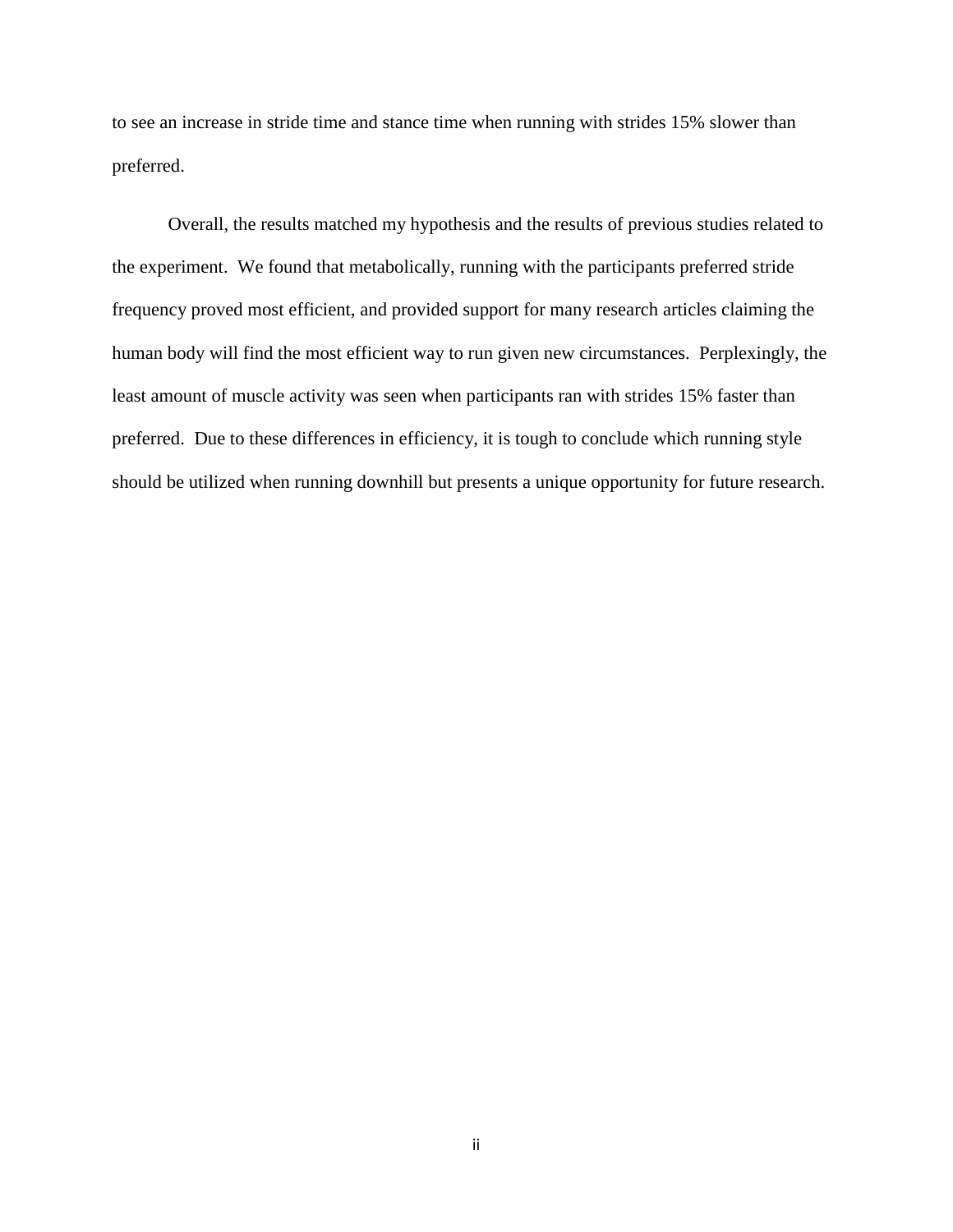<span id="page-3-0"></span>

# **Table of Contents**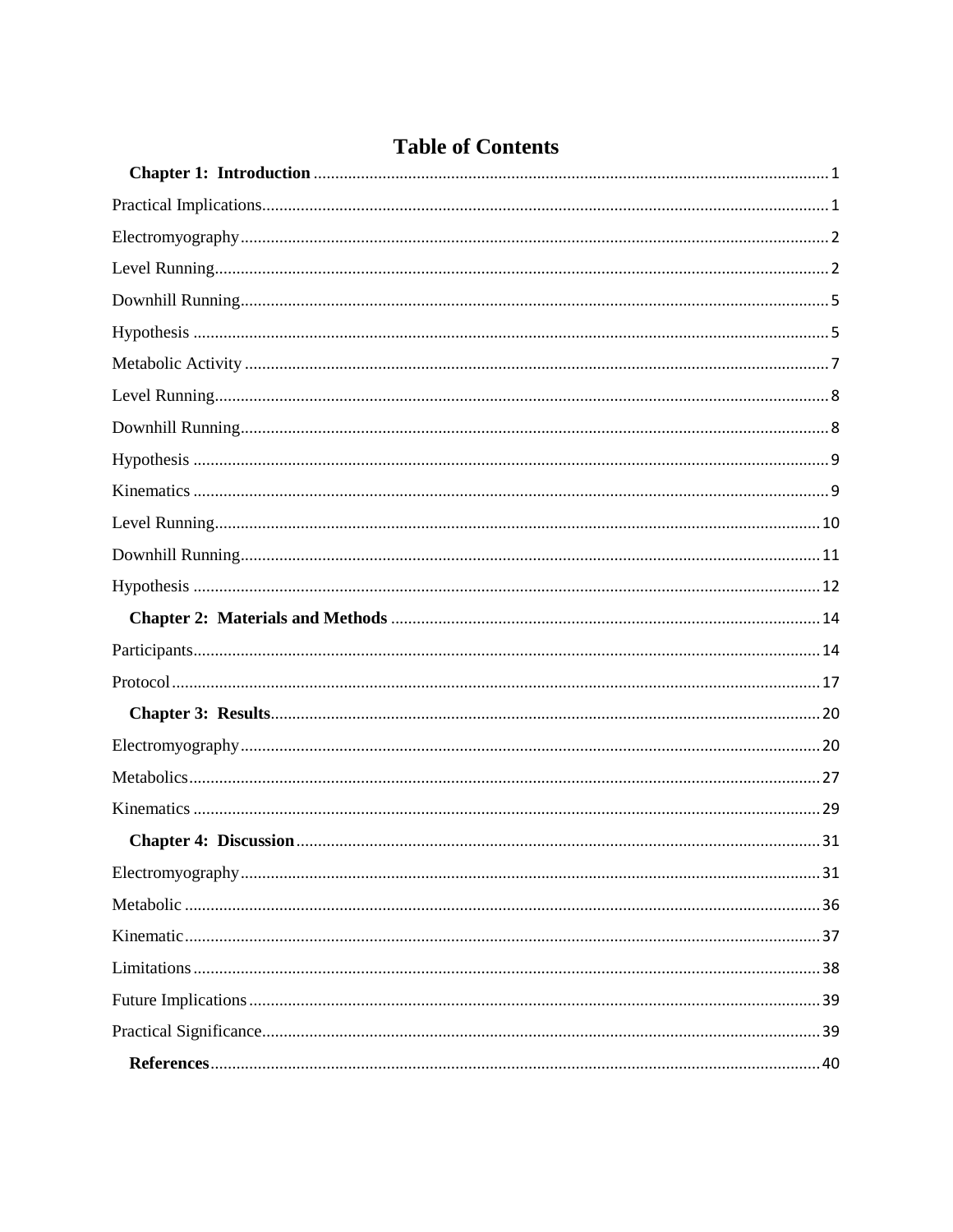# Chapter 1: Introduction

#### <span id="page-4-0"></span>**Practical Implications**

Aerobic exercise in the form of running has a variety of benefits both for those who run recreationally as well as those who run for sport. Running has long been associated with a reduced risk of cardiovascular disease, fat loss, and a significant drop in blood pressure. While many of these health benefits are generally common knowledge, a vast majority of Americans remain sedentary and overweight<sup>1</sup>. Downhill running contains all of the aforementioned benefits, but also serves as a useful training tool for coaches and athletes competing in the sport of running<sup>2</sup>. Training that utilizes downhill running has been associated with lower instances of injury along with a decreased risk of muscle damage on subsequent runs. Uphill running as well as level running did not contain the same benefits that are exclusive to downhill running<sup>3</sup>.

While downhill running offers many advantages to those trying to lose weight, it is the subject of much controversy in the competitive running world due to the differences in how to "attack the downhill". This refers to the different stride frequencies a runner can use when navigating a downhill portion of a course. There are many advantages to be gained by learning about the optimal stride frequency that corresponds to downhill running. These implications could be of much use to those who run cross country either in high school, college, or later in their career. Optimal stride frequency is still not completely understood in regards to running, all that is known now is that it essentially exists and may be related to elastic potential energy of the muscles and tendons involved<sup>4</sup>. Many coaches and runners advocate using shorter, choppy strides so as to ensure a smoother transition during heel strike. Others insist that utilizing the runners preferred stride frequency is best because it is what comes natural to the runner.

1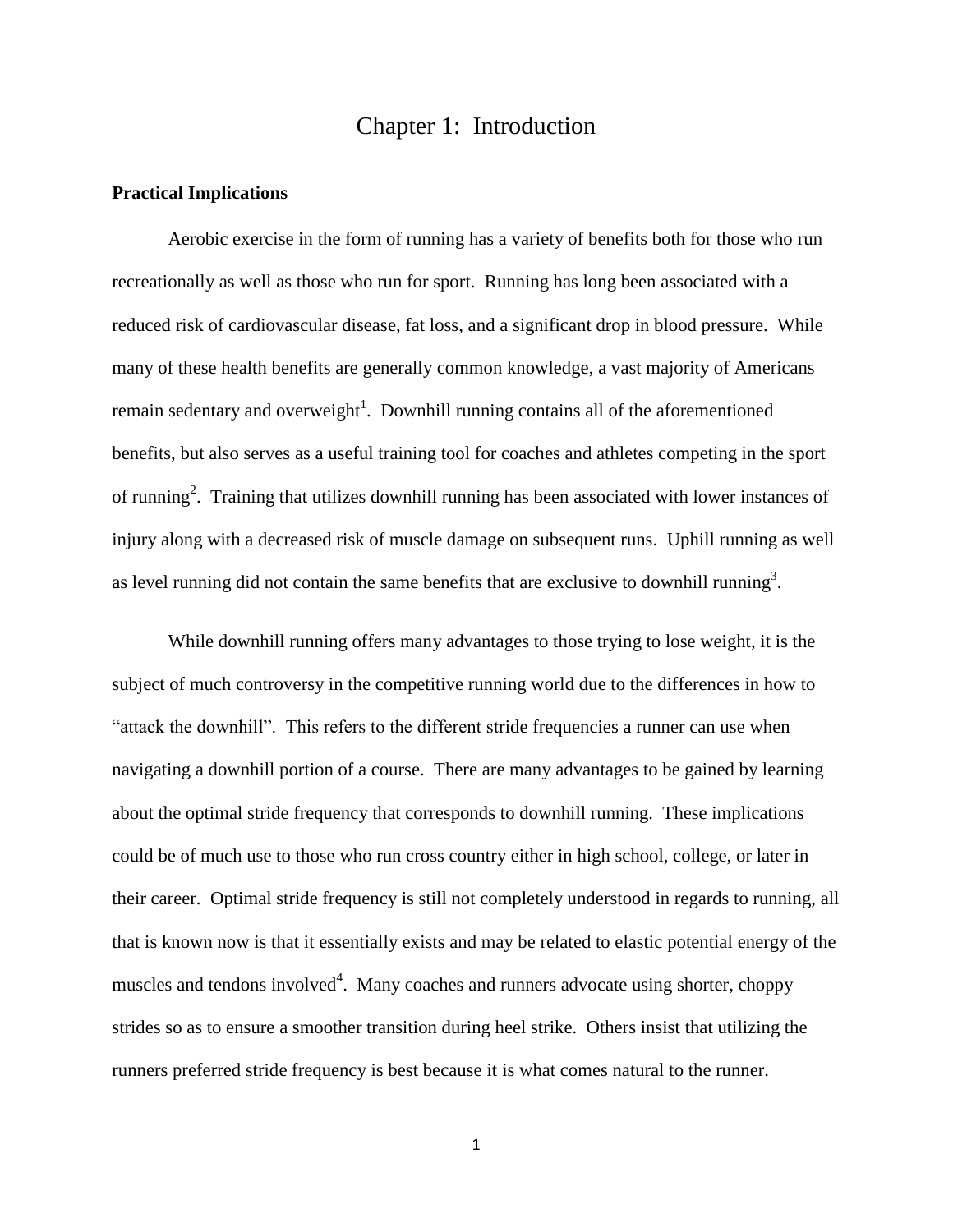Therefore, the primary goal of this study was to examine the effects of variable stride frequency on muscle activation as well as metabolic costs during downhill running.

#### <span id="page-5-0"></span>**Electromyography**

Muscle activity can be measured relatively objectively through the use of electromyography. This technology essentially is able to record the amount of muscle fibers activated, which comprise a single motor unit<sup>5</sup>. The degree to which a motor unit is activated is a function of the intensity of the exercise, and the extent to which the muscle is utilized during the action<sup>6</sup>. Obviously, altering the slope of an exercise will bring about a change in the recruitment of different muscles in different proportions. There are eight leg muscles inherently used during downhill running that were the subject of this study, they included: tibialis anterior, lateral gastrocnemius, soleus, rectus femoris, biceps femoris, semitendinosus, vastus lateralis, and vastus medialis. The data from the electromyography will provide valuable information as to the percent each muscle contributes to the movement.

#### <span id="page-5-1"></span>**Level Running**

The *tibialis anterior* (TA) is active throughout a majority of the gait cycle. The maximal activity can be seen during heelstrike where the TA acts eccentrically as the foot is lowered towards the ground to ensure a smooth initial contact<sup>7</sup>. The TA will then act concentrically in order to move the shank forward in a controlled fashion. Constant activity can be seen in the TA throughout the swing cycle, while inactivity can be observed shortly after footstrike and during the last half of the stance phase  $8.9$ .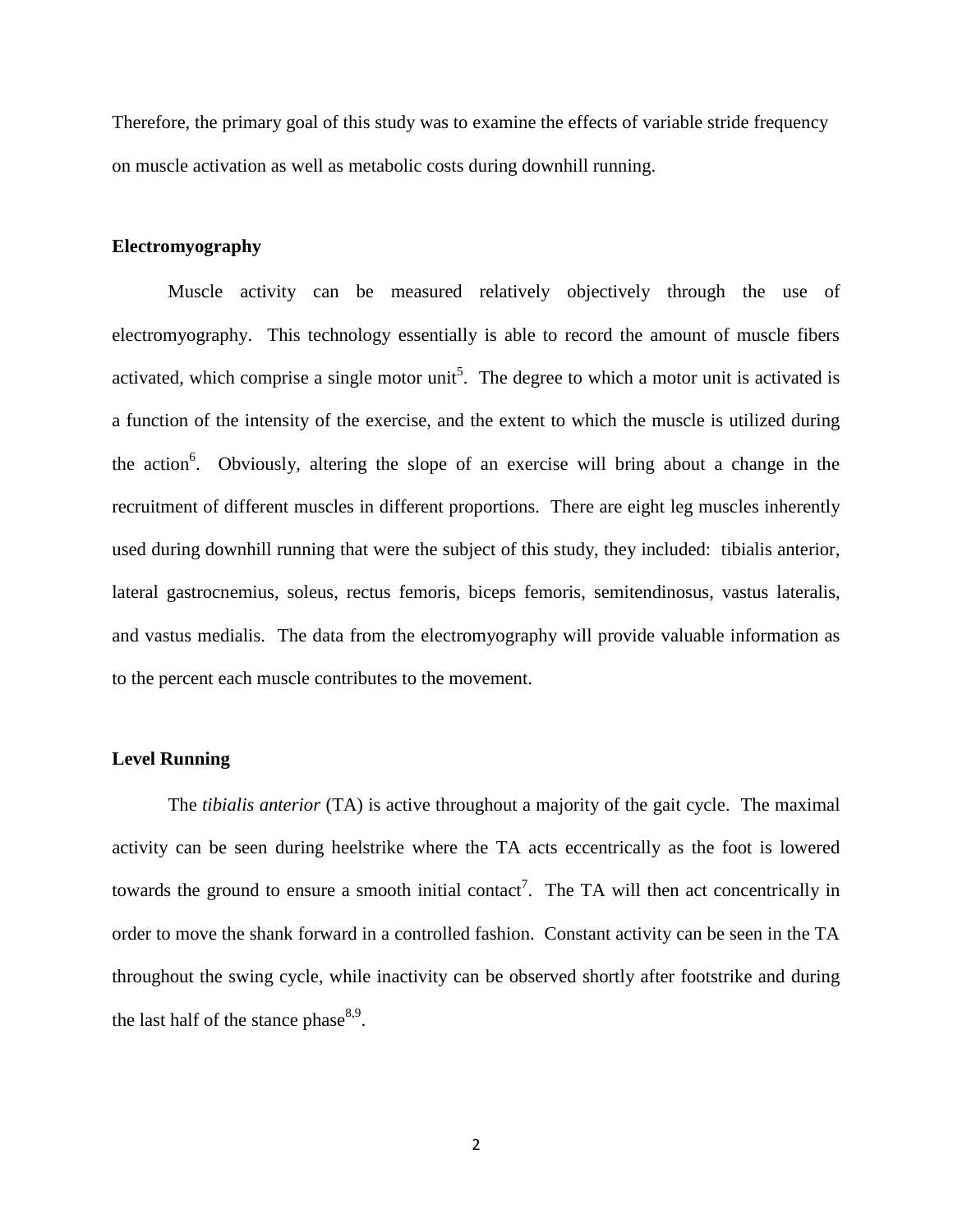The *lateral gastrocnemius* (LG) is active from the late swing phase to 50%-80% of the stance phase. During the late swing phase, the LG works eccentrically with the concentrically contracting TA in order to stabilize the foot prior to heel-strike<sup>10</sup>. After heel strike, the LG acts eccentrically to decelerate the forward moving shank before once again acting concentrically as plantar flexion begins at the ankle. Controversy regarding when exactly maximum contraction occurs has been reported, although it is generally believed the LG is operating at maximum activity at toe-off<sup>7</sup>. The *soleus* (SL) serves the same purpose as the LG and they are often considered one functional unit. For this reason the SL has similar electrical activity as the LG.

The knee flexors comprise a group of muscles that are situated on the posterior portion of the upper leg. The *biceps femoris* (BF) is one such muscle that acts to extend the hip and flex the knee, due to the fact that it (along with the other knee flexors) crosses two joints $11$ . Little to no activity is observed in the biceps femoris up until mid-swing because the knee is being passively flexed. The BF is first active through the last 25%-40% of the swing phase, acting to decelerate the formerly accelerating thigh<sup>8</sup>. The BF now acts eccentrically just prior to heel-strike by extending the hip and flexing the knee. This serves to cushion the heel before its initial contact with the ground<sup>12</sup>. It was reported that flexors increase activity from this initial footsrike throughout the entire stance phase, ending at toe-off. The maximal activity recorded for the BF has been recorded at heel strike and toe-off<sup>7</sup>.

The *semitendinosus* (ST) is another muscle that comprises the knee flexors located on the posterior thigh. Similar to the BF, the ST also crosses two joint muscles which aids in extending the hip as well as flexing the knee<sup>13</sup>. The ST works together with the BF to decelerate hip flexion during the last  $25\% - 40\%$  of swing phase<sup>9</sup>. It is interesting to note that during footstrike, the knee flexors and extensors muscles are working together to provide stability during the initial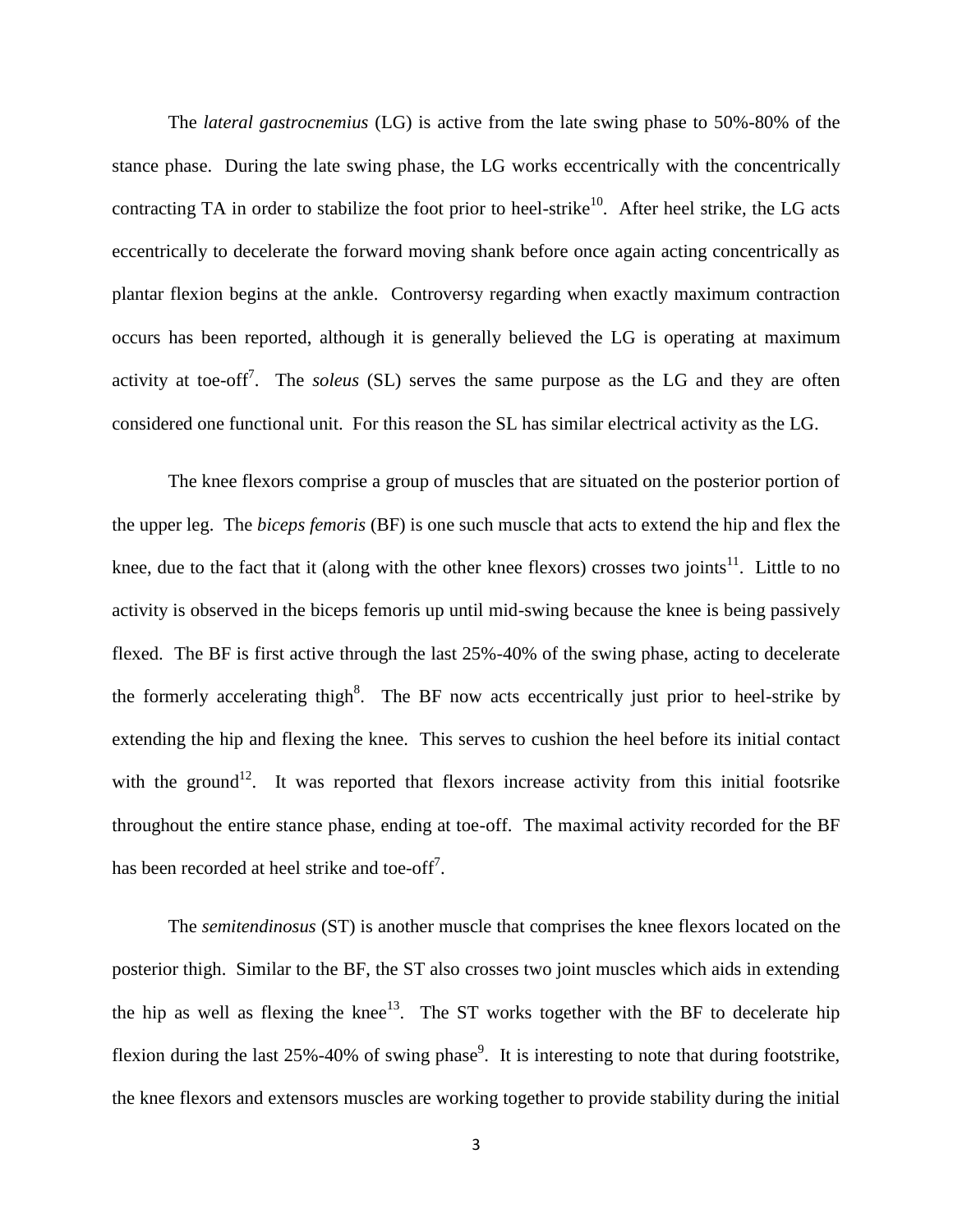contact. The ST reported a strong level of activity during heel-off and toe-off, much in the same way the BF did. However, this was not the time during which maximal activity was recorded. The ST has the greatest variability among all knee muscles so it is difficult to generalize when the muscle will be activated most among different participants $14$ .

In addition to the knee flexors, the knee extensors are the other group of muscles largely responsible for controlling our gait cycle. The *rectus femoris* (RF) is one such muscle that's unique origin and insertion allows it to aid in many aspects of running. The RF crosses the hip joint in addition to the knee joint, allowing it to assist in hip flexion<sup>8</sup>. It exhibits a unique burst of activity during early swing, indicative of its ability to facilitate hip flexion. However, its primary function and activity is seen during late swing and the first half of stance, where the knee extends to allow clearance and stabilization for the foot<sup>15</sup>.

The *vastus medialis* (VM) is another muscle associated with extension of the knee. Unlike the RF, however, this muscle does not cross two joints and concentrates its efforts on extending the knee<sup>16</sup>. VM activity was seen during early swing that is commonly associated with hip flexor function, but it is likely the muscle controlling the knee flexion at this point<sup>14</sup>.

The *vastus lateralis* (VL) performs very much the same activity as the VM during a normal gait cycle. Activity can be seen during early swing that is most likely associated with controlling knee flexion<sup>17</sup>. High levels of activity for both the VM and VL can be seen during the last half of swing phase into the first half of stance. All the knee extensors act in unison with the knee flexors through co-activation in order to support a controlled planting and swing of the shank during the gait cycle<sup>18</sup>.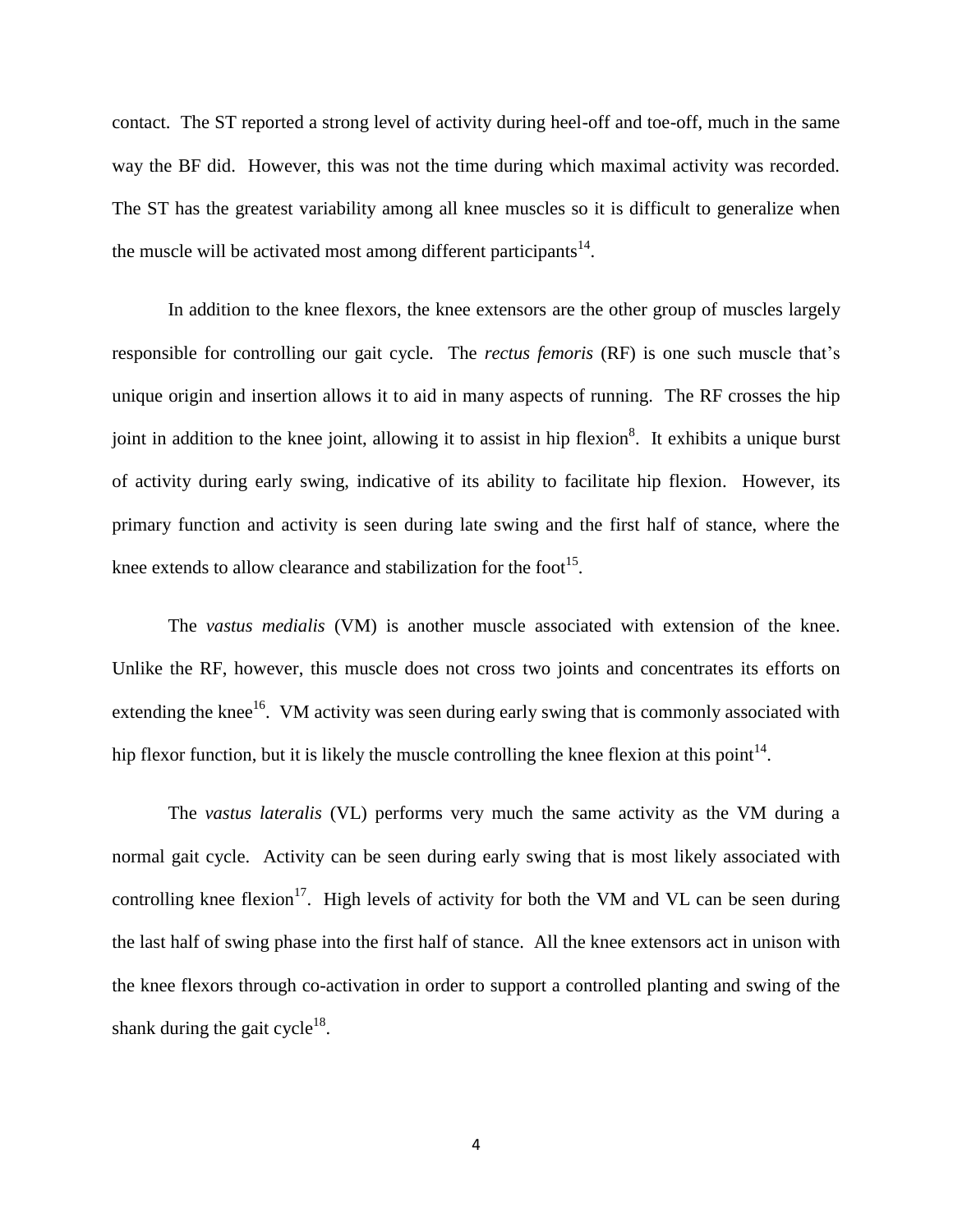## <span id="page-8-0"></span>**Downhill Running**

While the literature available on running has certainly been voluminous, the amount of that literature devoted to downhill running is scarce at best. Many of the findings are inconsistent or not detailed enough to provide substantial evidence. For this reason, data found from downhill walking studies may be used to provide a basis to compare. The knee extensors were found to have no significant difference between level and downhill walking, with most of the activity coming during the early stance phase<sup>19</sup>. The flexor muscles displayed similar peaks in activity during late swing phase but showed greater activity during early and late stance phase. During level walking it was reported that little to no activity was reported from the knee flexors at this time. The gastrocnemius showed two main periods of increased activity when walking downhill, during heel-strike as well as in late stance. Although this data does provide a base of support to form hypothesis, it is also important to look at a few studies conducted utilizing downhill running $^{20}$ .

Some research has been looking into the effects of muscle soreness after running downhill, which is relatable to the amount with which the muscle of interest has been activated beyond normal levels<sup>21</sup>. Delayed onset muscle soreness (DOMS) following downhill running was most apparent in the muscles of the gluteus, quadriceps, and anterior and posterior tibialis. This would indicate that these muscles are stressed more during downhill running than they are during equivalent bouts of level running<sup>22</sup>.

## <span id="page-8-1"></span>**Hypothesis**

Generally, I would expect to see the largest increase in activity during downhill running coming from the knee flexors and extensors. Due to their ability to aid in leg stabilization, they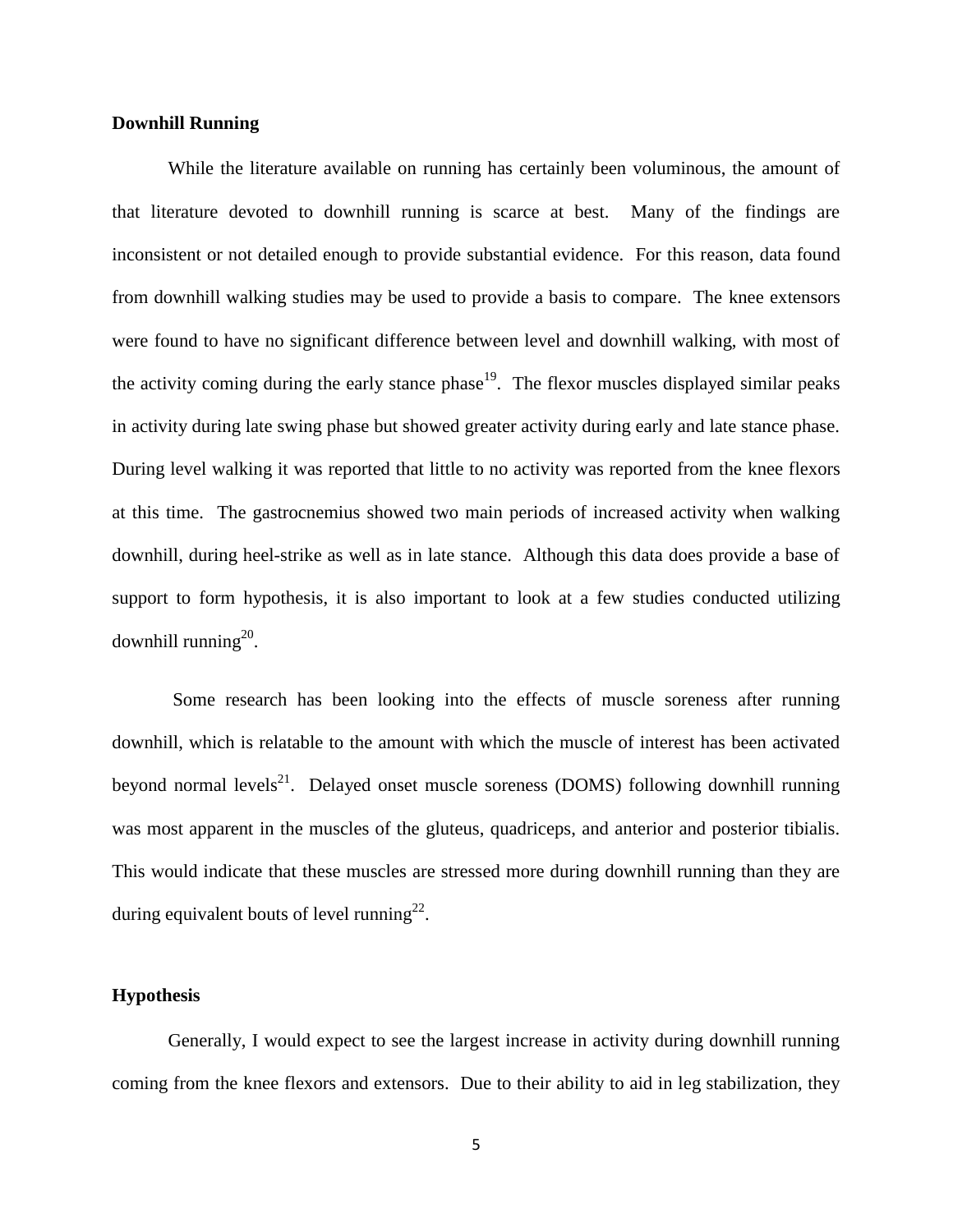should be utilized more than the TA, SL, and LG which provide support for the shank. Between the knee flexors and extensors, however, I am expecting the extensors to have a higher percentage increase in activity due to the expected increase in eccentric contraction inherent during downhill running.

During heel strike, I would not expect a huge increase in activity from the LG because it will not play a critical role in stabilizing the foot during the initial contact. This load will have to be taken by the TA, for which I would expect a significant increase in activity during heel-strike to aid in lowering the foot down in a controlled manner. During the stance phase of the gait cycle, I am expecting all the knee extensors to show a significant increase in muscle activity to eccentrically control the extension of the knee. The flexors should also show an increase in activity, but to a lesser extent. Of the knee flexors, I would expect the ST to show the smallest increase in activity due to its versatile nature. During toe-off, I am expecting the biggest increase in activity from the LG because it should be in contact with the ground longer.

When examining the data from shorter stride frequency, I am expecting to see a decrease in activity from the knee flexors and extensors. This is because the movement appears more fluid, and less energy is wasted stopping the runner's momentum from going down the decline. Conversely, when the participants have to run with longer stride frequencies, I expect the activity in the knee flexors and extensors to increase because they must now forcefully impede the motion of the body from going down the decline.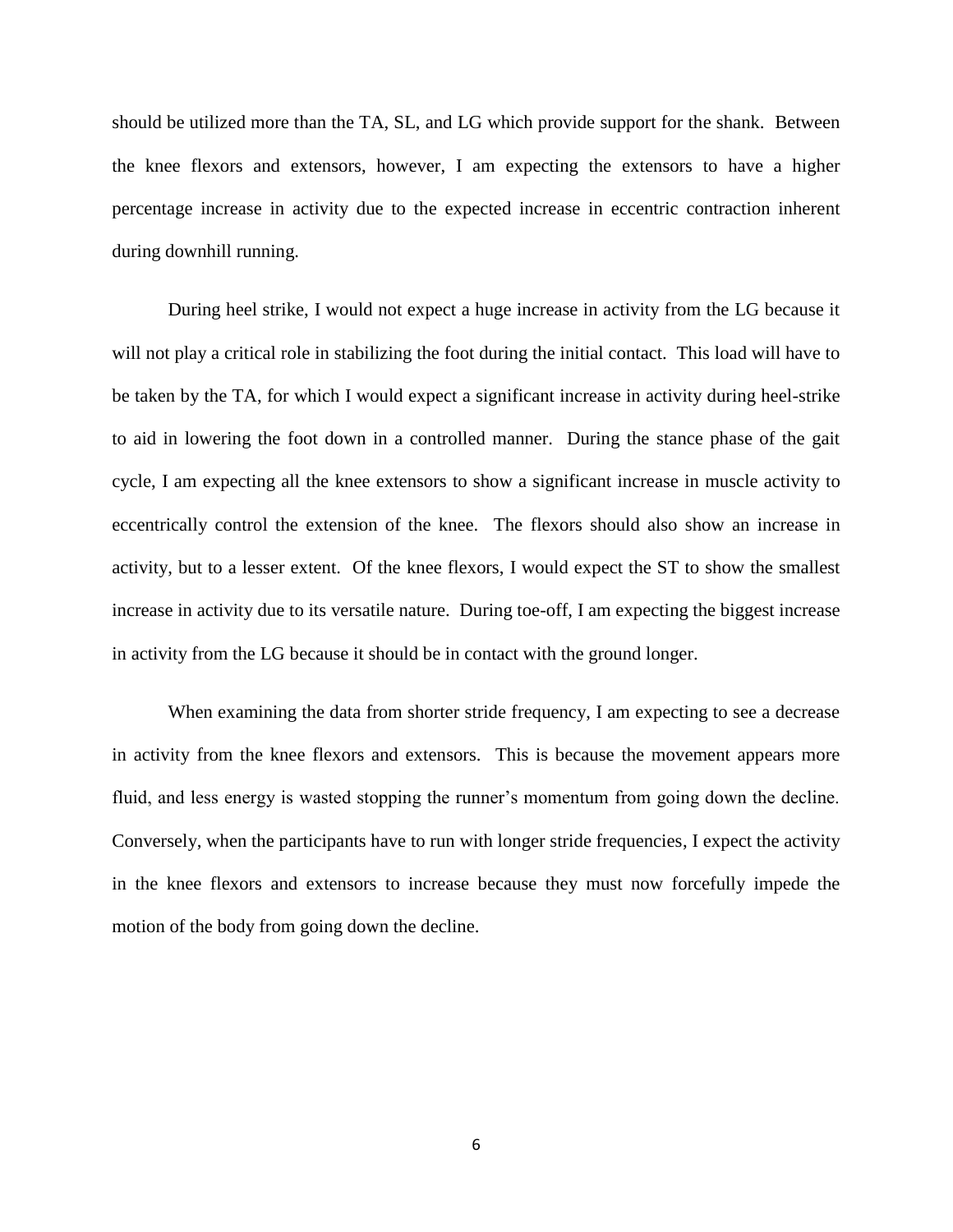#### <span id="page-10-0"></span>**Metabolic Activity**

Athletes or recreational runners who engage in endurance training will derive most of their energy through aerobic processes. These processes depend greatly upon the amount of oxygen the person can consume from the environment in combination with how much they can utilize<sup>23</sup>. Due to the unique chemical pathway involved in aerobic respiration, the more oxygen a person consumes, the more adenosine triphosphate (ATP) that can be generated, and as a result, the more energy the runner will have<sup>24</sup>.

Many researchers indicate that the rate of oxygen consumption  $(VO<sub>2</sub>)$  increases linearly with running speed<sup>25</sup>. Differences in oxygen can be attributed to other factors as well keeping running speed constant. These factors can include gross changes to movement such as altering stride length or strike indices, but can include such minor events as altering arm motion or trunk  $lean^{26}$ .

By examining the differences in oxygen consumption for the different stride frequencies, I will be able to make predictions about which stride frequency uses the least amount of energy. This increase in running efficiency could further help those in competition as a means for increasing performance. Also, those attempting to run for recreation or weight loss purposes can reap the benefits as suited to their particular goals. This study will examine specifically whether utilizing shorter strides proves more efficient (as is commonly believed), or if longer strides lead to a better running economy. By maintaining a constant treadmill speed, valuable comparisons and generalizations can be made for each condition.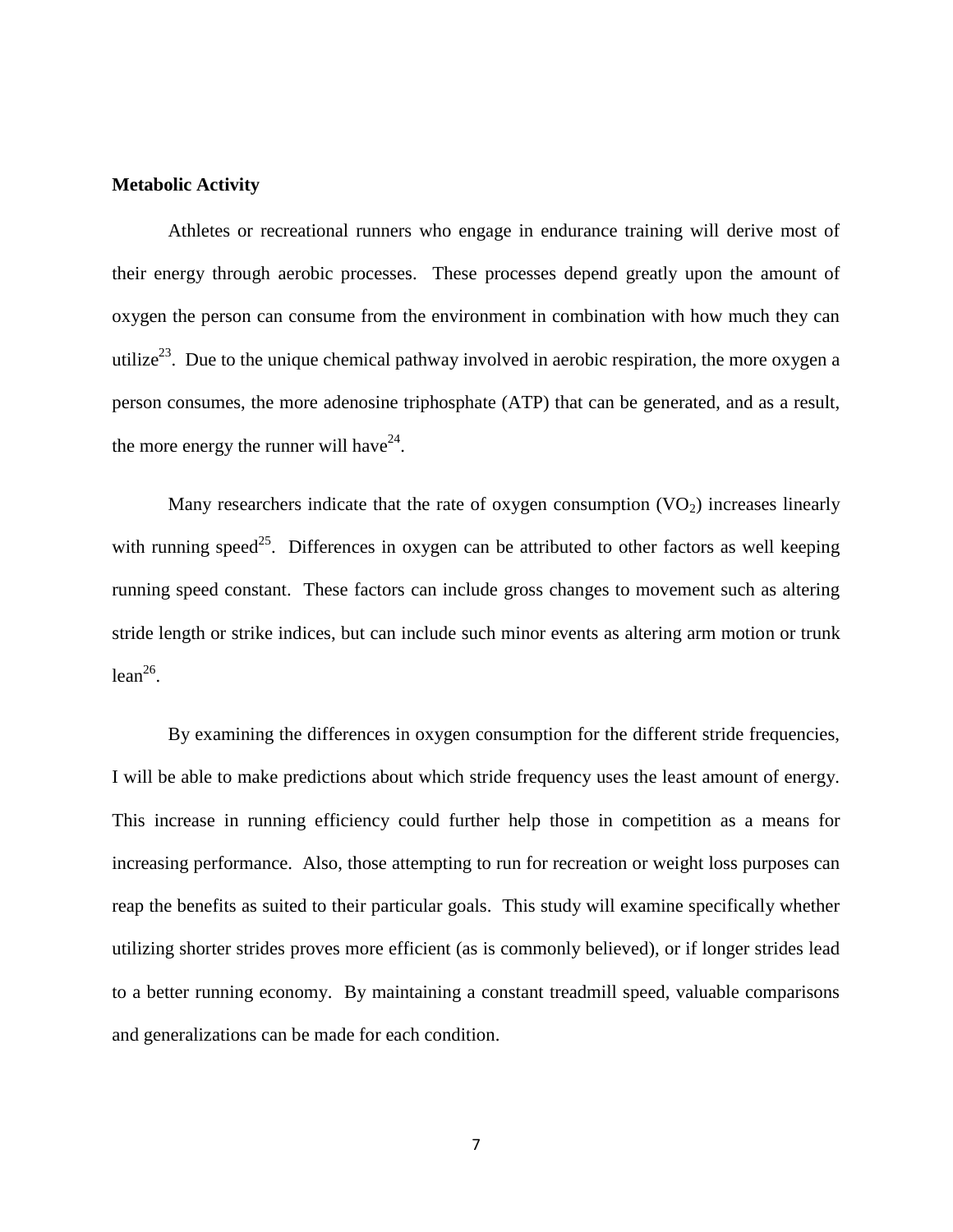## <span id="page-11-0"></span>**Level Running**

The energetic cost of running on level ground has been extensively researched in laboratories, mainly because it is relatively facile to do so. However, this does not mean the field is set on generalizations involving average oxygen consumption. Many discrepancies still arise as most data is specific to that participant. The average metabolic cost for running at 3.00 m/s is 33.6  $\pm$  3.00 ml/kg/min. This equates to roughly 54.44%  $\pm$  6.37% of each individuals VO<sub>2</sub> max<sup>27</sup>. This data displays how much variation can be seen in both  $VO<sub>2</sub>$  as well as percent  $VO<sub>2max</sub>$  given a variety of participants.

## <span id="page-11-1"></span>**Downhill Running**

The subject of metabolic costs during downhill running has been the topic of much speculation recently, mainly because of its upward trend during prolonged periods not seen in level running. However, the rate of oxygen consumption inherent during downhill running is markedly lower than those associated with level running, by a margin of 17.8 ml/kg/min at a speed of 3.83 m/s<sup>28</sup>.

The steady increase in oxygen consumption seen during downhill running is at a value of 2.8ml/kg/min, and as stated earlier is not seen during level running. This topic of research is gaining much attention in recent years; however, it does not apply to this study as the upward drift is only seen in prolonged downhill running<sup>28</sup>.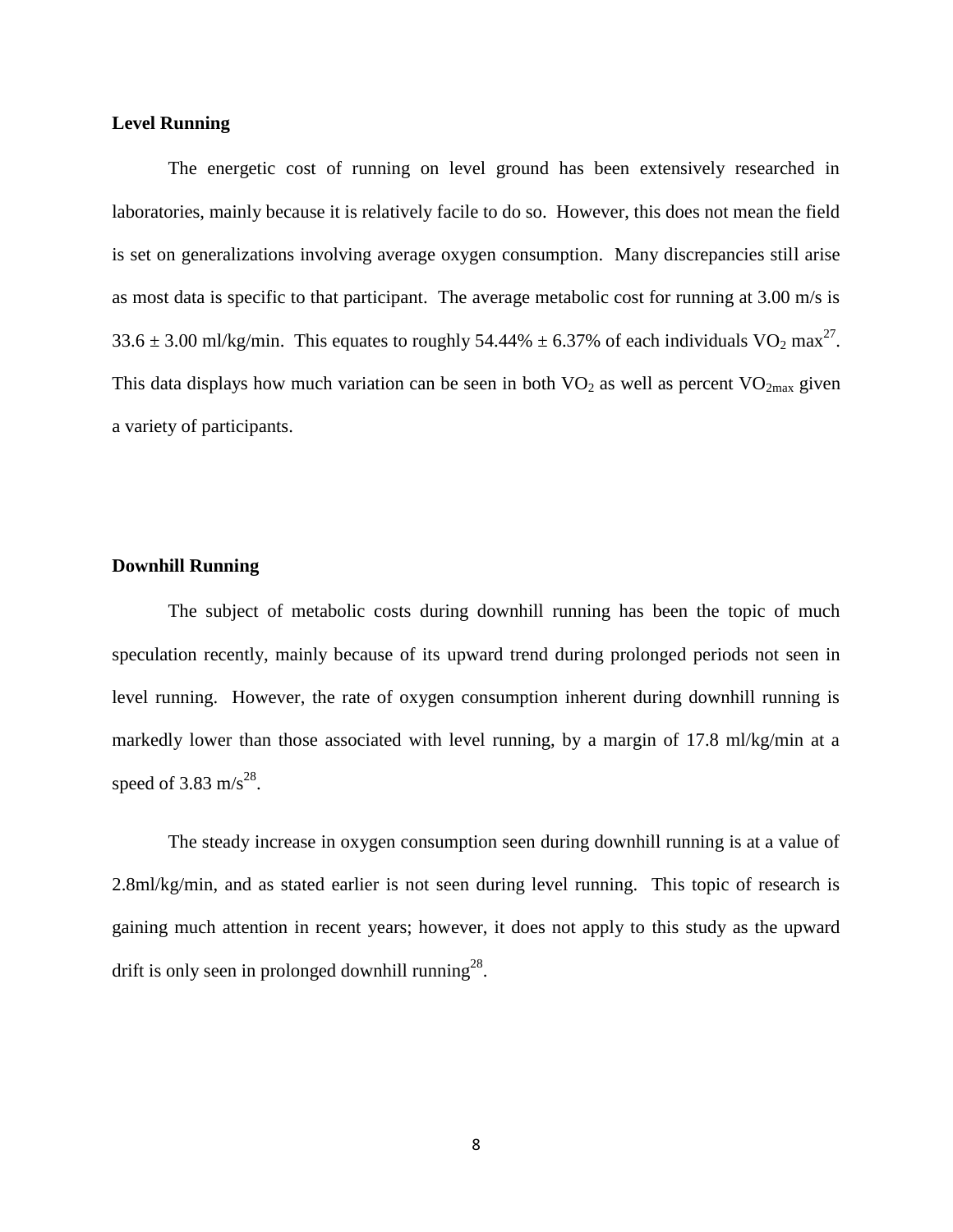## <span id="page-12-0"></span>**Hypothesis**

Generally, I am expecting to see an overall decrease in metabolic activity during downhill running as compared to equivalent bouts of level running. All the recent literature and articles suggest this is the case, and I have no reason to suspect otherwise. What will be interesting to examine is the rate of metabolic activity during shorter strides versus longer strides. I believe that during longer strides, the body will be using less energy and therefore less oxygen. This is because less energy will be spent swinging each leg forward to make contact with the ground. Conversely, when the strides are shorter, I would expect an increase in metabolic activity due to the increased rate at which the legs must move.

## <span id="page-12-1"></span>**Kinematics**

Kinematic markers are a useful tool to use in order to determine how different body segments move as a result of the forces acting upon them<sup>29</sup>. For this study, kinematic markers were utilized to distinguish how the lower limbs move throughout the course of running. By analyzing kinematic markers, we can make accurate conclusions about the unique ways our body produces a controlled movement, such as running. More specifically, kinematics can be used to calculate total center of gravity location, moments of inertia, and angular velocities of joints<sup>16</sup>.

Joint angles of the lower limbs are of particular interest in this study because they show when the gait cycle is altered during different running forms, and also by how much. The differences seen when the participant is running downhill versus level grades will further substantiate the evidence provided by the electromyography and  $VO<sub>2</sub>$  data compiled earlier.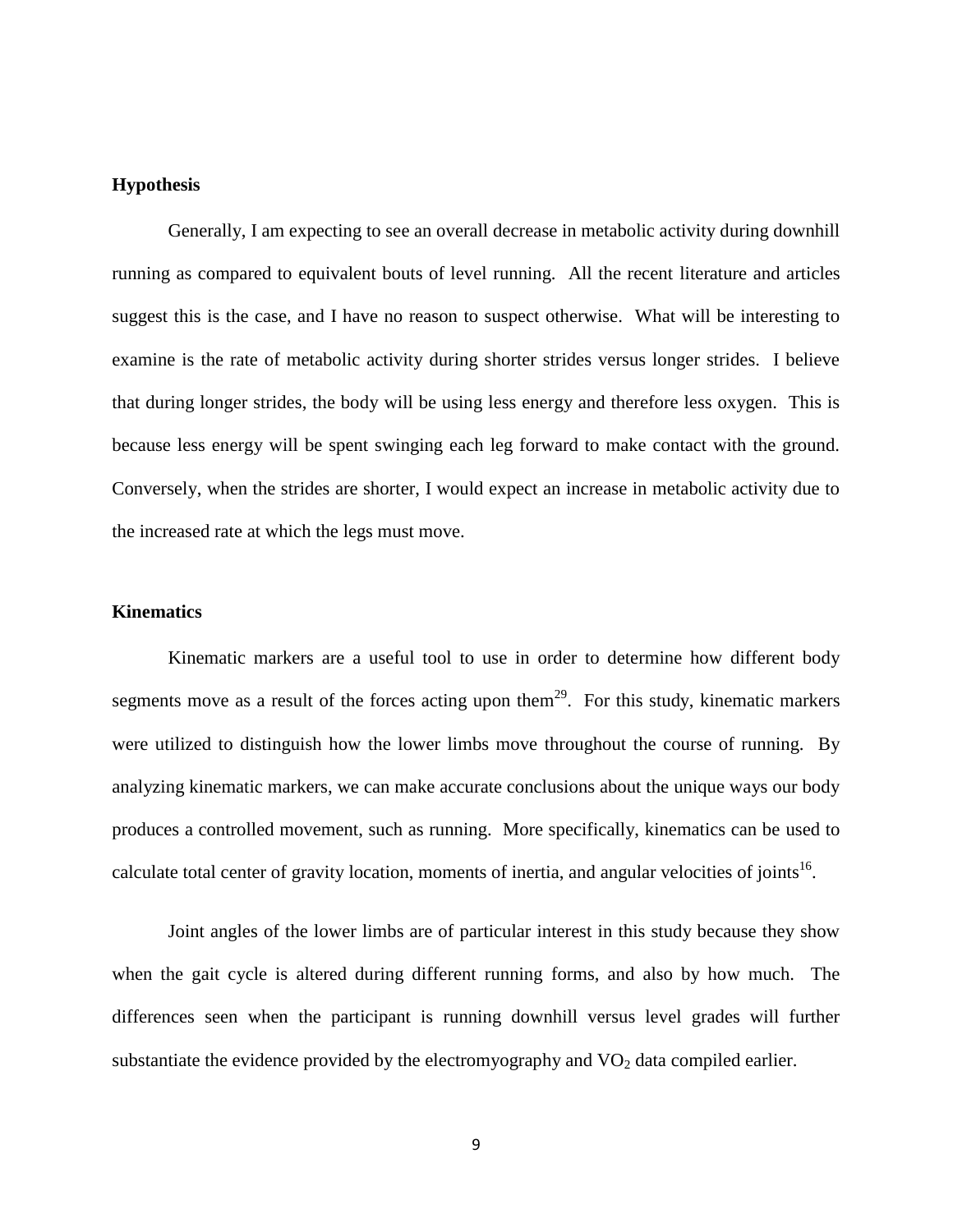In addition to the altered joint angles from the level and downhill running, the stride frequency should also have a significant impact on the joint angles of the lower limbs. Since the speed is held constant for the duration of the experiment, any changes in joint angles can be directly attributed to the altered step frequency. This data in combination with the electromyography and  $VO<sub>2</sub>$  information should suggest which method is more efficient, if at all, as opposed to preferred step frequency.

## <span id="page-13-0"></span>**Level Running**

Kinematic data regarding level running has been well documented in previous research articles. Much of the literature reports values based off an average running speed of 3.8m/s, and the following information can be assumed to be taken from that speed.

During footstrike, the thigh has reported and angle with the vertical of twenty five degrees, indicating a slight flexion. Amongst researchers, there has been a significant difference of opinion on whether the thigh moves backwards, forwards, or remains sedentary immediately after foot-strike. However, most agree that after maximal support phase knee flexion, the thigh and knee extend at the same rate up until toe-off. During swing, the hip flexes at a slower rate (45 degrees) than the corresponding knee flexion (86 degrees). Although there has not been a consensus over the exact amount of thigh flexion and extension, the angles are roughly around 33.5 degrees and 25.8 degrees for hip flexion and extension, respectively.

The knee is a crucial component of the lower limbs during running for its ability to cushion the runner's foot during initial contact, thereby preventing injury. This cushioning occurs during foot-strike, where the knee is not fully extended but rather flexed at an angle of 10 to 20 degrees. It is also important to note that the maximum value of knee extension which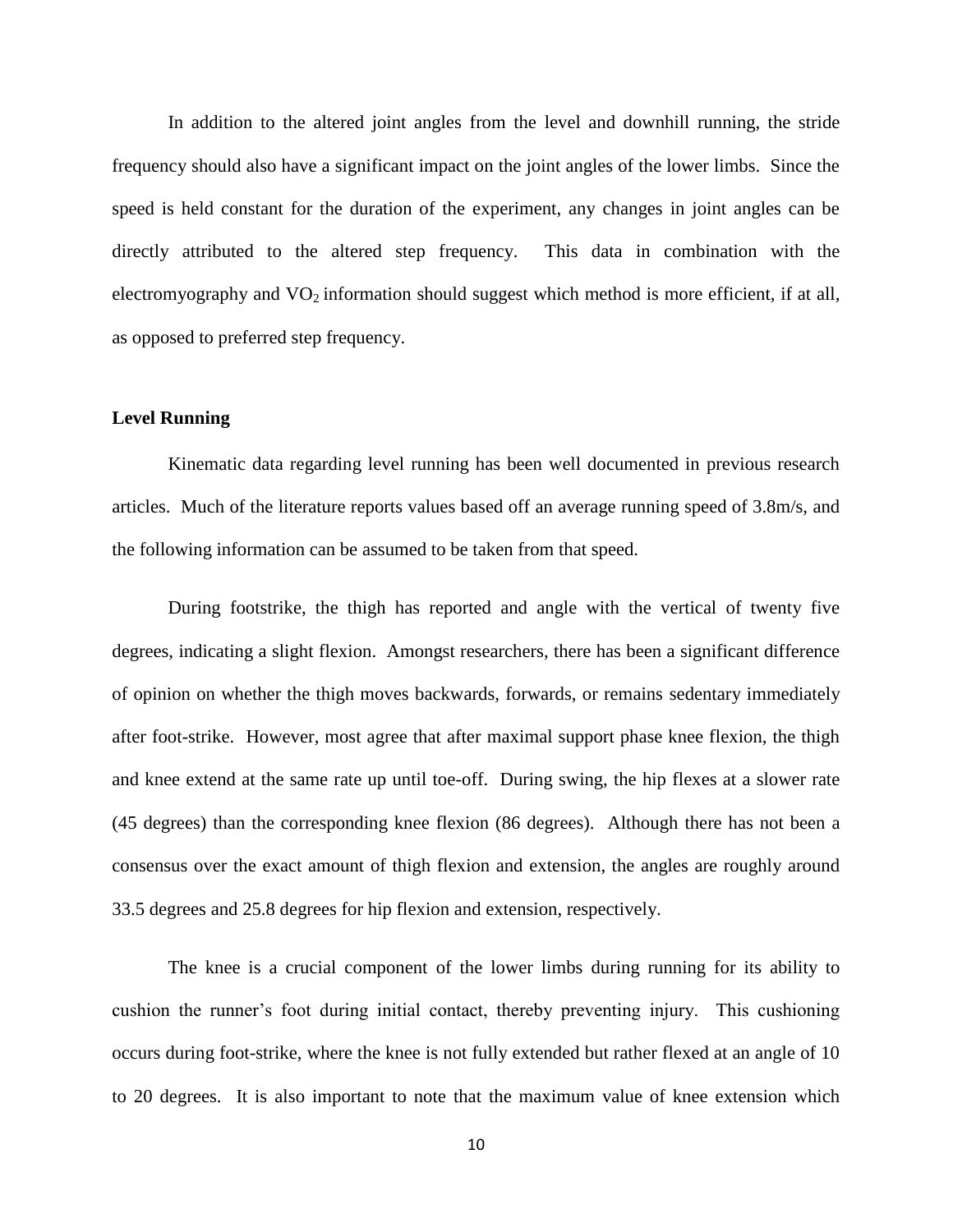occurs during late stance is approximately equal to the angles reported during foot-strike. During the swing phase, the knee has a maximum flexion angle of 82 degrees. Also, the angular velocity of the knee during the extension phase (stance) is equal to the angular velocity during the flexion phase (swing).

During foot-strike, the ankle is in a neutral position of 90 degrees, and exhibits only a small amount of plantar flexion immediately following foot-strike. The ankle will then experience an average of 20 degrees of dorsiflexion during the stance phase of movement, followed by a plantar flexion of 70 degrees<sup>16</sup>. During the swing phase the ankle will dorsiflex back to its original neutral position of 90 degrees<sup>26</sup>.

#### <span id="page-14-0"></span>**Downhill Running**

Literature regarding the kinematics during downhill running has not been well documented in the past, but a few generalizations have been made. All reported values were made at a grade of -10% and a speed of 3.4 m/s. During stance phase, where the thigh is actively extending, the maximum angle reported has been 22.4 degrees with respect to the vertical. During swing phase, the thigh has flexed to an angle of 29.4 degrees, for a total range of motion of  $51.8$  degrees<sup>16</sup>. Compared to the values reported for level running, the thigh both flexes and extends less during downhill running. It is important to note that stride frequency was not factored in during this study.

The knee has been reported to flex roughly the same amount during the cushioning portion of the stance phase. The knee moves slightly more during the propulsive extension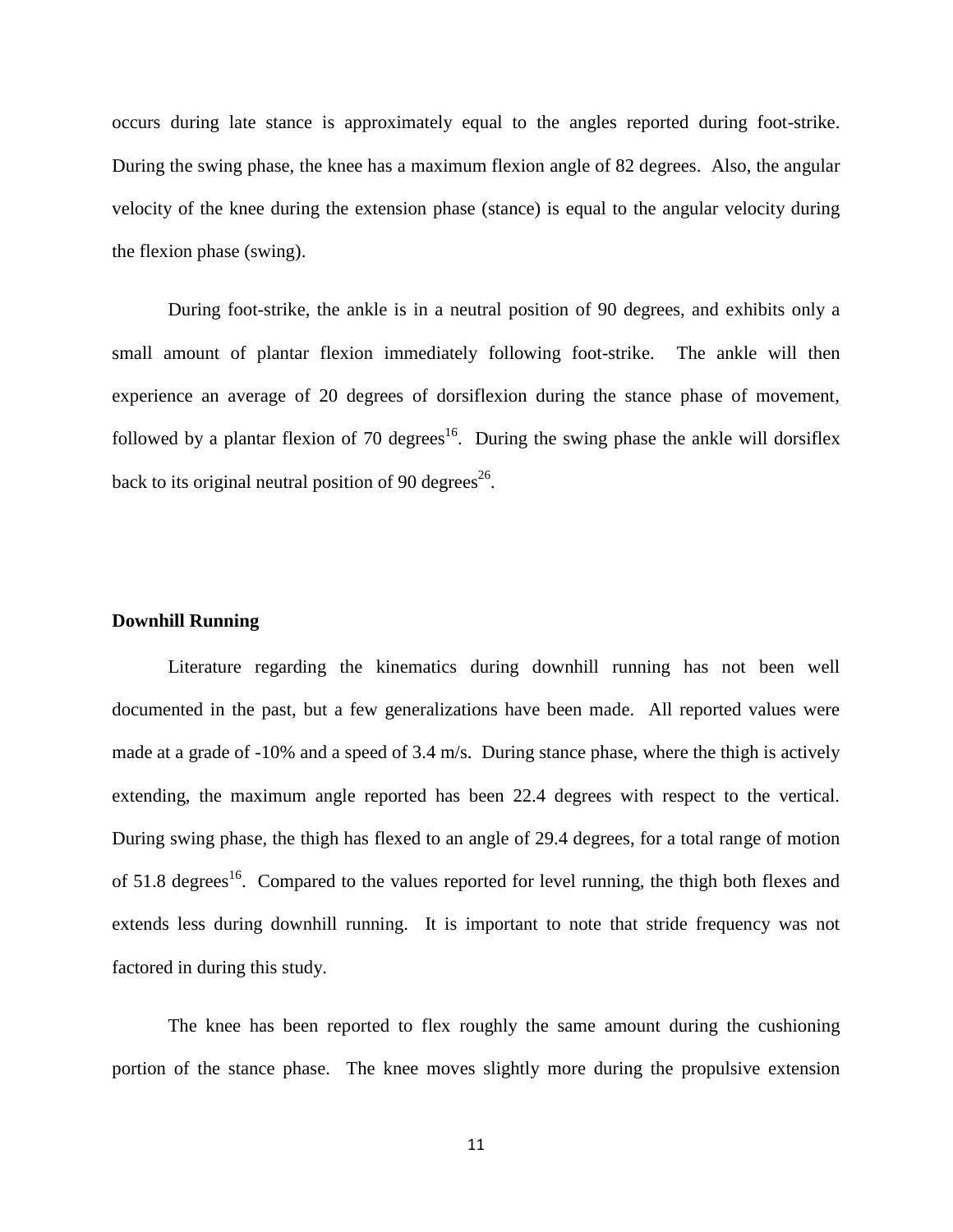phase, by about 3 degrees. During the flexion phase (swing), the knee reported a smaller range of motion by almost 10 degrees, all other things being constant<sup>16</sup>.

The ankle reported a greater stance phase dorsiflexion as expected. The total plantar flexion during toe-off reported for downhill running was greater by about 8 degrees. The total range of motion for the ankle was less for the duration of downhill running at a -10 % grade and 3.4 m/s.

### <span id="page-15-0"></span>**Hypothesis**

The kinematic data taken from previous literature has enabled me to conclude that the various thigh, knee, and ankle angles will all change during downhill running as compared to level running, as well as make inferences on stride length and stride time. When these angles will change and by what degree is the important aspect of the study in terms of kinematics.

Based on Milliron and Cavanagh's study comparing thigh, knee and ankle angles during level and downhill running I am expecting to see an average decrease in the range of motion for all three lower limb segments. When the step frequency is altered, however, should produce novel results. While running at a step frequency 15% above the runners preferred frequency, I am expecting the angles of the thigh, knee, and ankle all to decrease very slightly or even stay the same as those recorded during level running. This is because the leg is being forced to stay in the air longer, and therefore make broader angles with respect to the vertical. The thigh should remain very close to if not increase its angle slightly, while those of the knee should show a slightly higher change in angle. The ankle should not stray too far from its original angle values.

12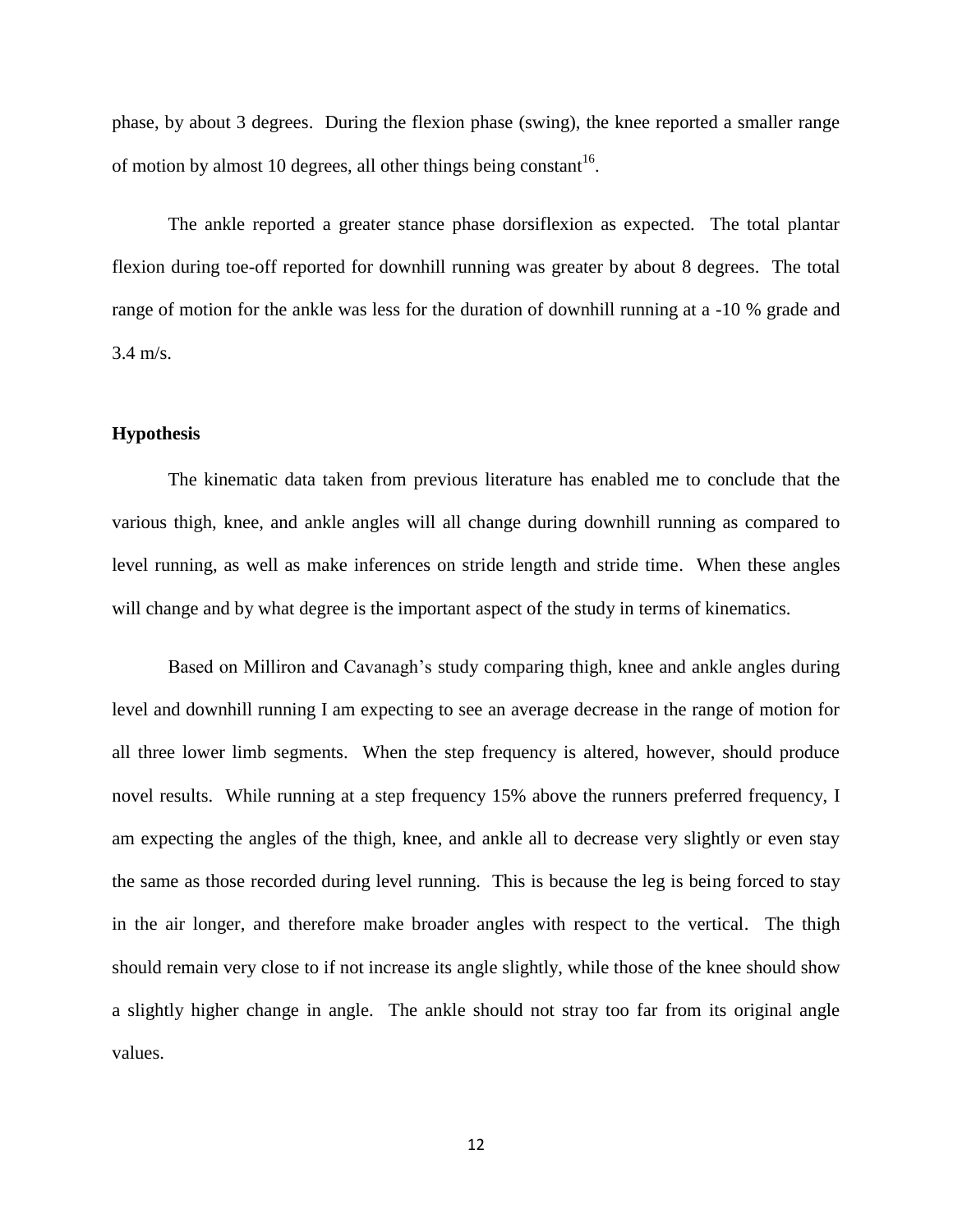In terms of stride length, it should be clear that running with strides 15% slower than their preferred frequency should elicit a longer stride length, whereas those running 15% faster than preferred should have a smaller stride length. I would guess that both will be statistically significant in regards to level running due to the large percentage with which the alteration is occurring.

When the participants must run at a stride frequency 15% under their preferred frequency, I am expecting all angles to decrease severely as well as range of motion. This can be attributed to the shorter, choppier stride that corresponds with the leg being in the air for a shorter duration. Here, the thigh should experience the greatest change from level running angle, followed closely by the knee and ankle angles. It is important to note that when the stride frequency is 15% above the preferred I do not expect the ankle angle to change very much, but when the stride frequency is 15% below the preferred I am expecting the ankle angle to show a significant decrease in range of motion.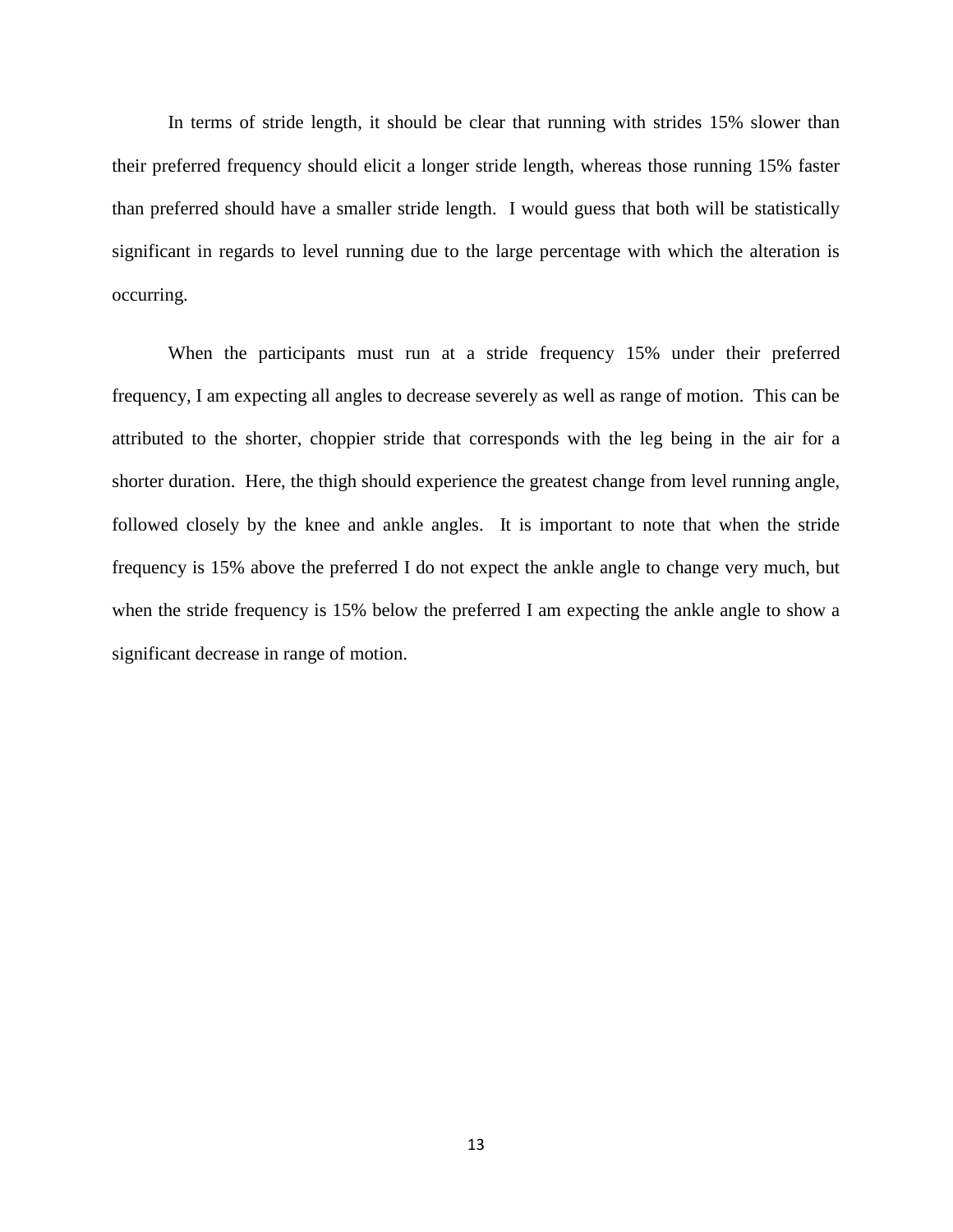# **Chapter 2: Materials and Methods**

## <span id="page-17-1"></span><span id="page-17-0"></span>**Participants**

The participants utilized in this study consisted of 10 college students, 5 females and 5 males all of whom were approximately 21.9 years of age. The average height of each subject was  $1.72m \pm 0.1$  meters, and the average weight was  $65.6kg \pm 11.3kg$ . Previous experience in distance running was not required for the experiment, although each subject admitted to having run in their spare time for either recreation or sport. The participants signed a standard consent form as per The Pennsylvania State University guidelines.

Kinematic markers were used in order to accurately measure the movement of the body throughout the course of the experiment. In total, 15 reflective markers ranging in size depending on the location of the body part were placed in the areas of interest. In general, larger markers were placed on the hip and pelvis, while the smaller markers were used for the knee and lower leg segments. 1 marker was placed on C-7, 1 on either side of the hip at the anterior superior iliac spine as well as another on the right pelvis, 1 on the sacral crest (Large and raised), 1 on the left thigh, 1 on the lateral side of each knee at the fibular head, 1 on the right shank, and finally 1 on both the left and right heel, ankle, and toe. "Toe" is referencing the big toe.

EMG electrodes were used in order to measure the electrical activity produced by 8 muscles of the lower limbs. The muscles of interest were taken from the left leg of each participant, and included the TA, LG, SL, RF, VL, VM, BF, and ST. Each muscle belly was located using a simple body ruler, black tip marker, and palpation techniques.

The tibialis anterior was measured by first locating the lower margin of the patella and stretching the tape measurer to the lateral malleolus. The muscle belly was approximately 1/3 of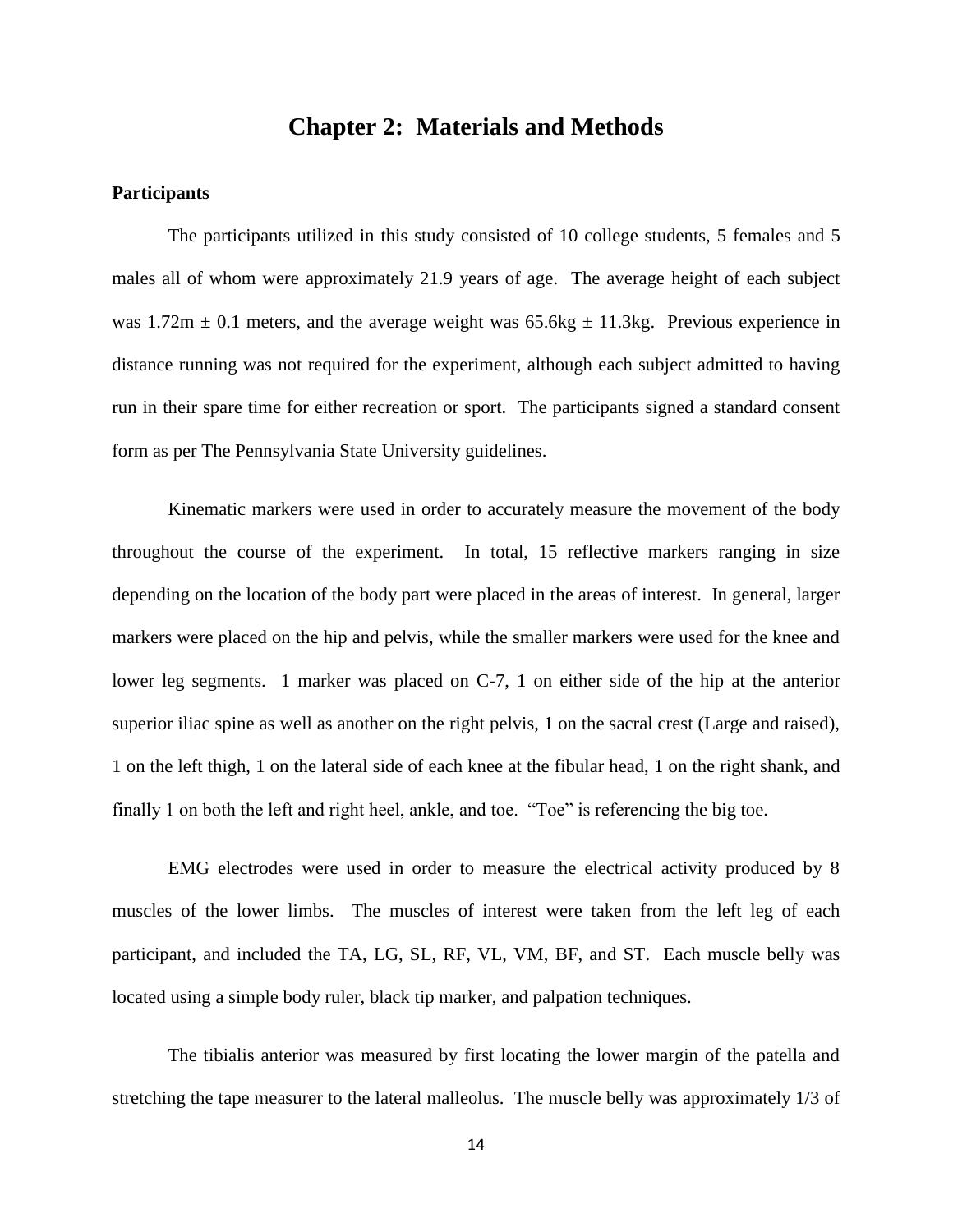the way from the patella. The lateral gastrocnemius was measured in a similar fashion, stretching the measuring tape from the head of the fibula to the heel, and marking the point approximately 1/3 of the way from the head of the fibula. The soleus was measured also from the heel to the head of the fibula, with its central point being  $\frac{1}{2}$  the distance. In order to check that we accurately located the LG and SL we would have subjects extend their ankle and adjust our measurements if necessary. The rectus femoris was located by placing the tape measurer from the anterior superior iliac spine to the superior border of the patella. The muscle belly was roughly ½ the distance. The vastus lateralis was measured 3-5cm superior and lateral from the superior border of the patella. The vastus medialis was measured 2-4cm superior and medial from the superior border of the patella. Similar to the way we measured the LG and SL, for the VL and VM it was helpful to have the subject extend their knee in order to locate the muscle and adjust our measurements if needed. The biceps femoris was measured from the ischial tuberosity to the lateral epicondyle of the tibia. Where this line intersected the biceps femoris tendon is where we placed the electrode. The semitendinosus was found in a similar fashion. The measuring tape was extended from the ischial tuberosity to the medial epicondyle of the tibia. Where this line intersected with the semitendinosus tendon is where the electrode was attached.

After each lower leg muscle had been successfully found and palpated, the belly was marked with a black marker. This marking would later be the site of EMG electrodes, but prior to their placement had to be properly cleaned and prepared. We went over each marking with a fine grade sandpaper to reduce the amount of hair and dead skin cells present. Next, we swabbed the area with rubbing alcohol to further clean the location. After repeating this procedure for each muscle belly, the electrodes could then be attached. One electrode that acted as the "ground" was placed on each subject's left tibia. The 2cm bipolar spaced electrodes were placed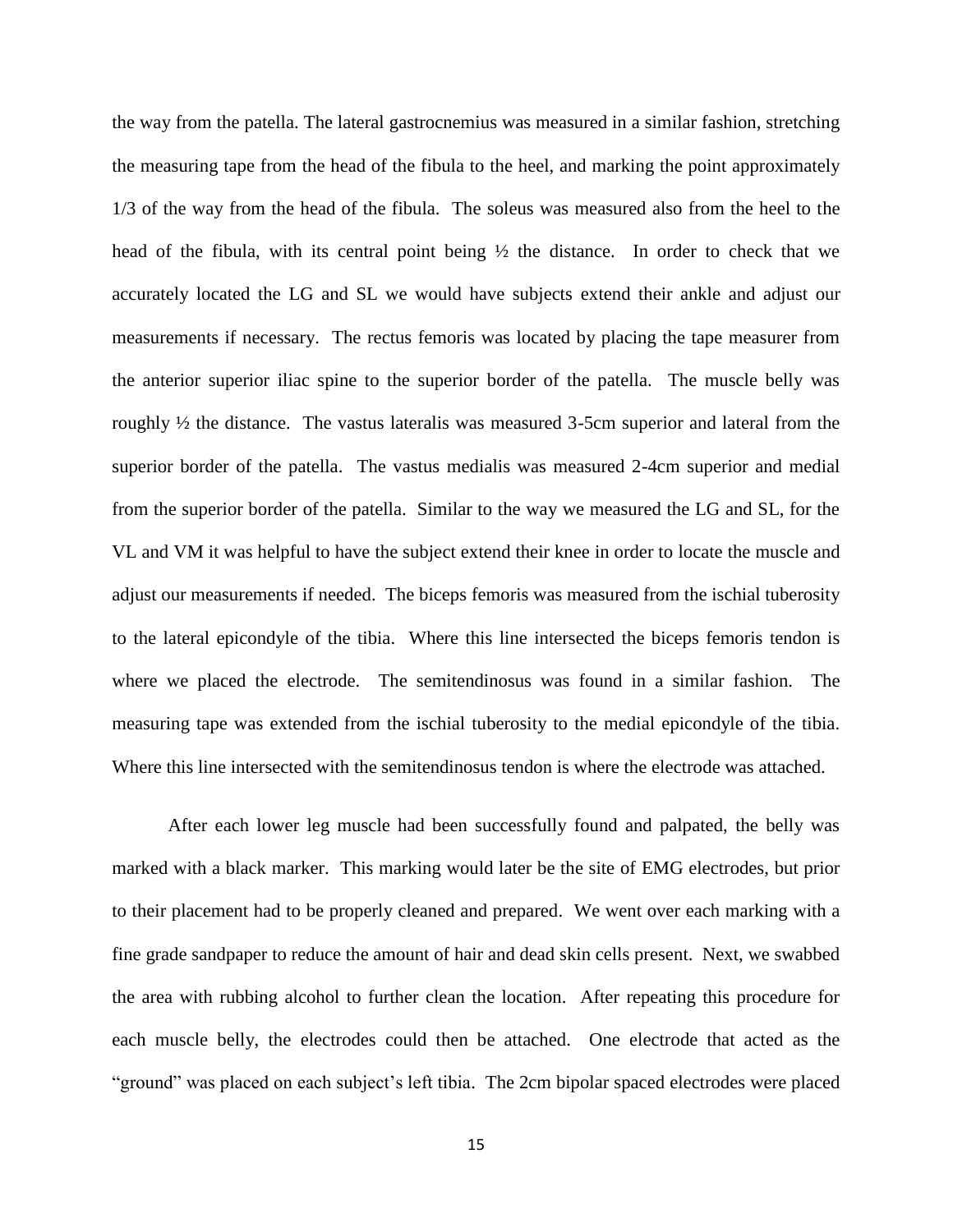on each muscle in accordance with the muscles natural orientation. Each muscle received two electrodes, firmly applied at the location previously marked.

After the electrodes had been placed on each muscle, the lead lines could then be attached to its corresponding area. For convenience, we would drape each attached line over the subject's outstretched arm, so as not to tangle any wires. Once the lead lines had been adequately attached, we asked the participant to neatly tuck in their shirt. To keep the wires close from becoming tangled during the run, we placed them along the subject's waist before wrapping them with athletic tape. We made sure to have the participant extend and flex their leg, giving each line the appropriate slack needed during the course of running. Next, the EMG battery pack was strapped snugly around the subject's waist, but not too tight so as to cut off circulation. The battery pack strapped in much like a belt, and we tucked the leftover slack into the athletic tape. Each wire was inserted into its proper location along the battery pack, and we checked once again if the subject was constricted by the wires in any way.

The participant was then required to perform a series of pre-trial tests in order to determine if the electrodes had been placed properly. After connecting the battery pack to the computer, each subject was asked to stand straight up as they normally would. To test the LG and SL, the participant was asked to stand on their toes. The TA was tested by having the subject rock back onto their heels. Next, the subject was asked to extend their knee, testing the VM, VL, and RF. Finally, the subject was asked to flex their knee which tested the BF and ST. After each pre-test we checked the computer monitor to ensure adequate muscle activity was being seen from each muscle. If little to no muscle activity was seen, we first adjusted the computer to perceive more sensitive muscle activity. If this did not work, we had to re-adjust the electrodes and then further check the muscle activity.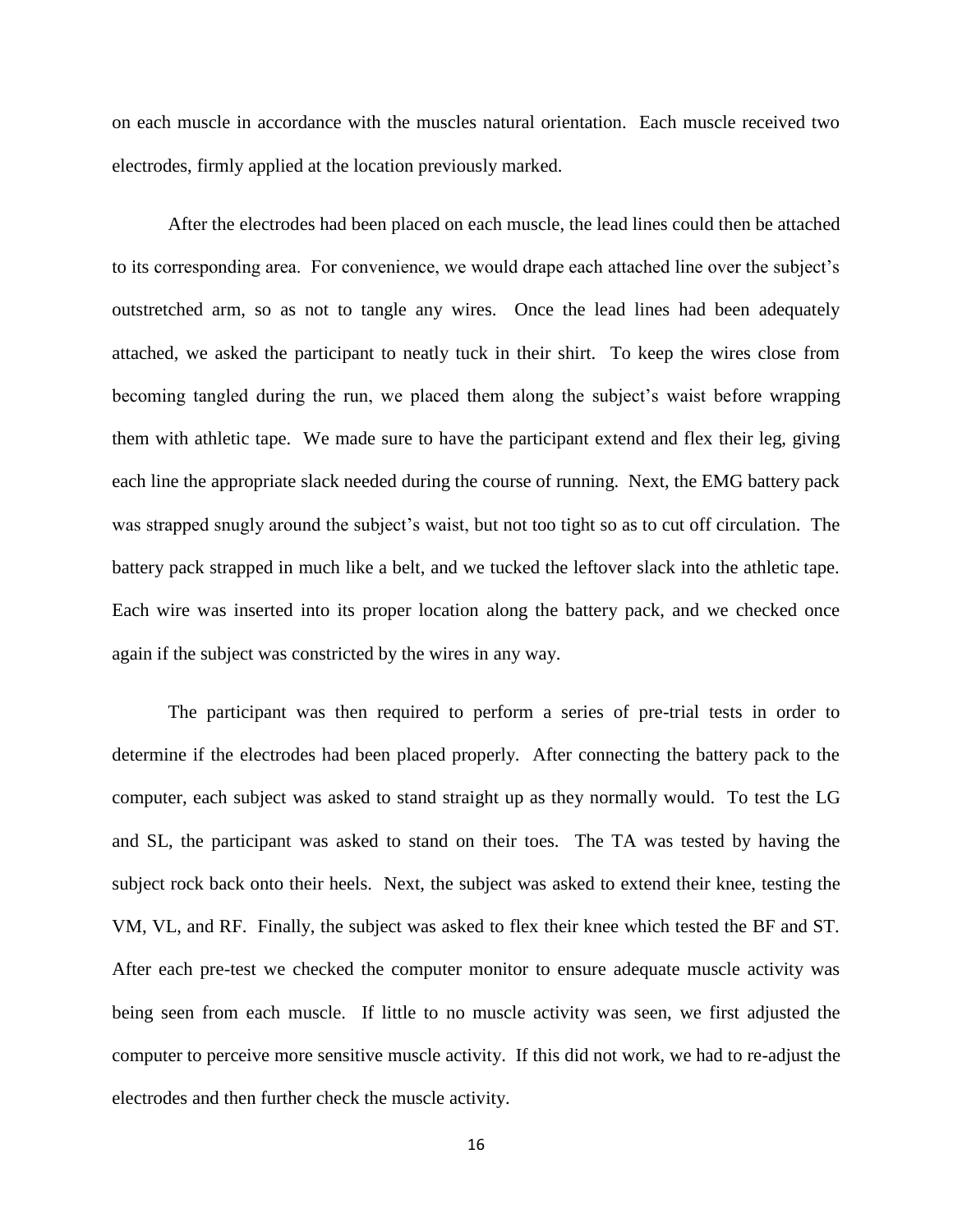Information regarding metabolic data was measured using a small mask lightly strapped around each subjects head. The mask was directly connected to a computer which could monitor the rate of oxygen consumption as well as carbon dioxide production. A small nose clip was required to eliminate any excess inspiration or expiration on the part of the subject which we could not monitor.

## <span id="page-20-0"></span>**Protocol**

To begin, each subject was asked to stand on the treadmill with arms at their sides for a duration of five minutes. This allowed us to acquire base metabolic data for each individual subject, as well as check to see if the kinematic markers were showing up on the computer monitor. After five minutes, the metabolic mask was detached from each subject. This was followed by a three minute downhill warm-up, where no data was actually recorded. While no data was recorded during this time period, we calculated the step frequency of each subject approximately one minute into their warm-up. Step frequency was calculated by counting the number of steps each participant took in one minute, timed by a standard stopwatch. Three experimenters conferred results to ensure an accurate step frequency for each subject.

Each condition consisted of four trial segments that were proposed in a random order for each subject. They included running downhill (3 degree decline) at the runners natural step frequency, running downhill at a rate fifteen percent faster than the runners step frequency, running downhill at a rate fifteen percent slower than the runners step frequency, and finally running on a level treadmill at the runners specific downhill preferred frequency.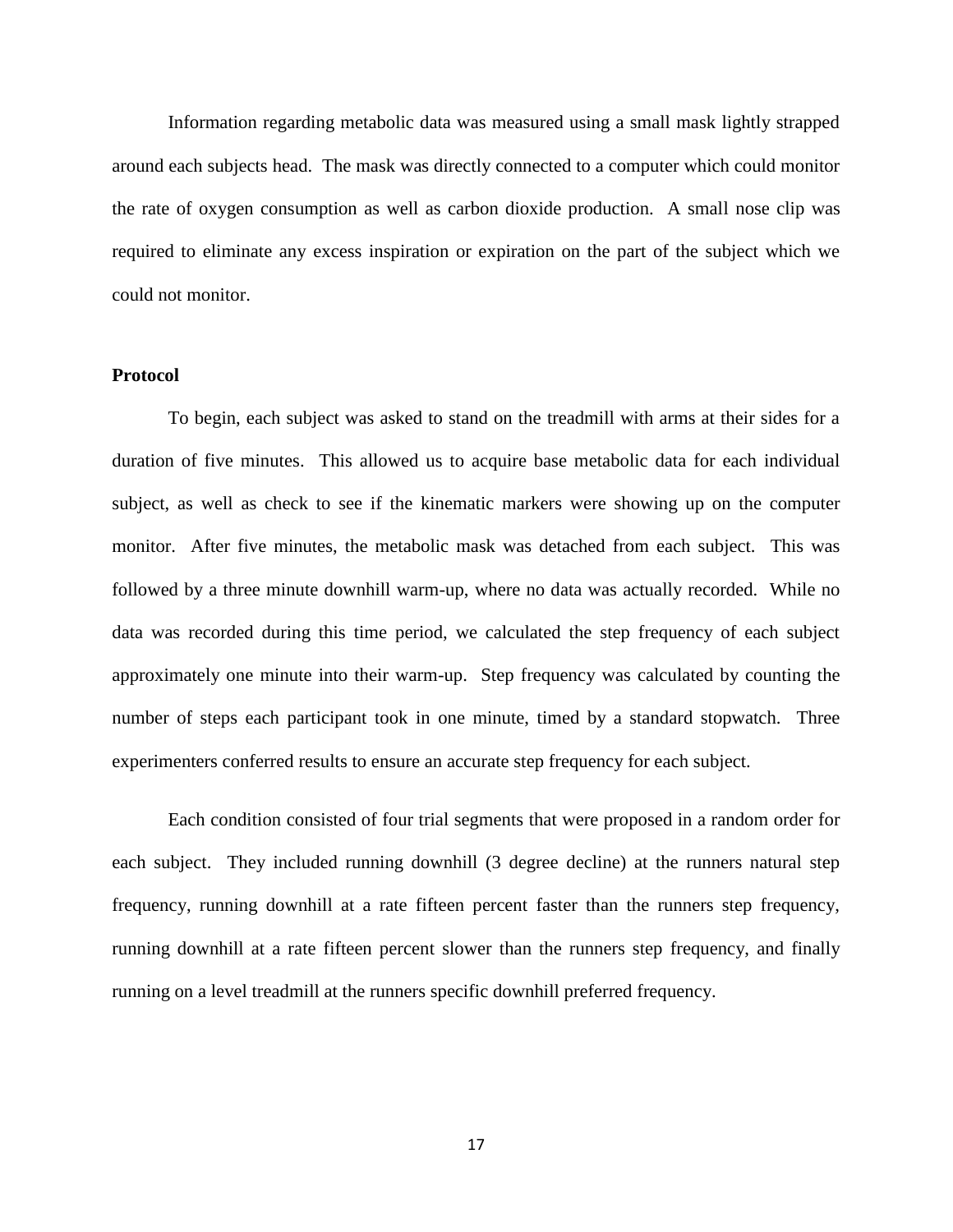A generic trial would be run as follows. A subject would begin by running downhill (3 degree decline) for two minutes at a rate of 3 m/s, at their preferred step frequency. During this time, we collected five separate segments of kinematic data that lasted twenty seconds each.

Next, the subject would run the same downhill grade, with the same speed, at a step frequency fifteen percent faster than their preferred frequency. In some subjects, it was noticed that kinematic markers fell off either due to sweat or simply the mechanics of their running. To combat the former, we set up a small fan behind the treadmill which served the cool the subject, and hopefully alleviate the problem of kinematic markers detaching during the trials. Any time a kinematic marker fell off for a trial, the data had to be discarded.

Next, the subject would run level at their preferred downhill frequency. This served as a baseline measurement from which we could compare and contrast the different activities of the muscles during different treadmill grades.

The last trial would then consist of the subject running downhill at a rate fifteen percent slower than their preferred frequency. The same kinematic data was collected, and the subject was then given a short break lasting up to five minutes. During this period each subject was supplied with a bottle of water to replenish and rehydrate prior to the last segment of the study.

While taking the short break, we asked the subject to step off the treadmill so we could detach the various kinematic markers and EMG electrodes from their skin. After successfully detaching all markers and electrodes, the subject was then asked to step back onto the treadmill to begin collecting the metabolic data inherent in downhill running.

The same mask used to collect baseline metabolic data was reattached to each subject, along with the nose clip. It was important to fixate the mask so that the headpiece was holding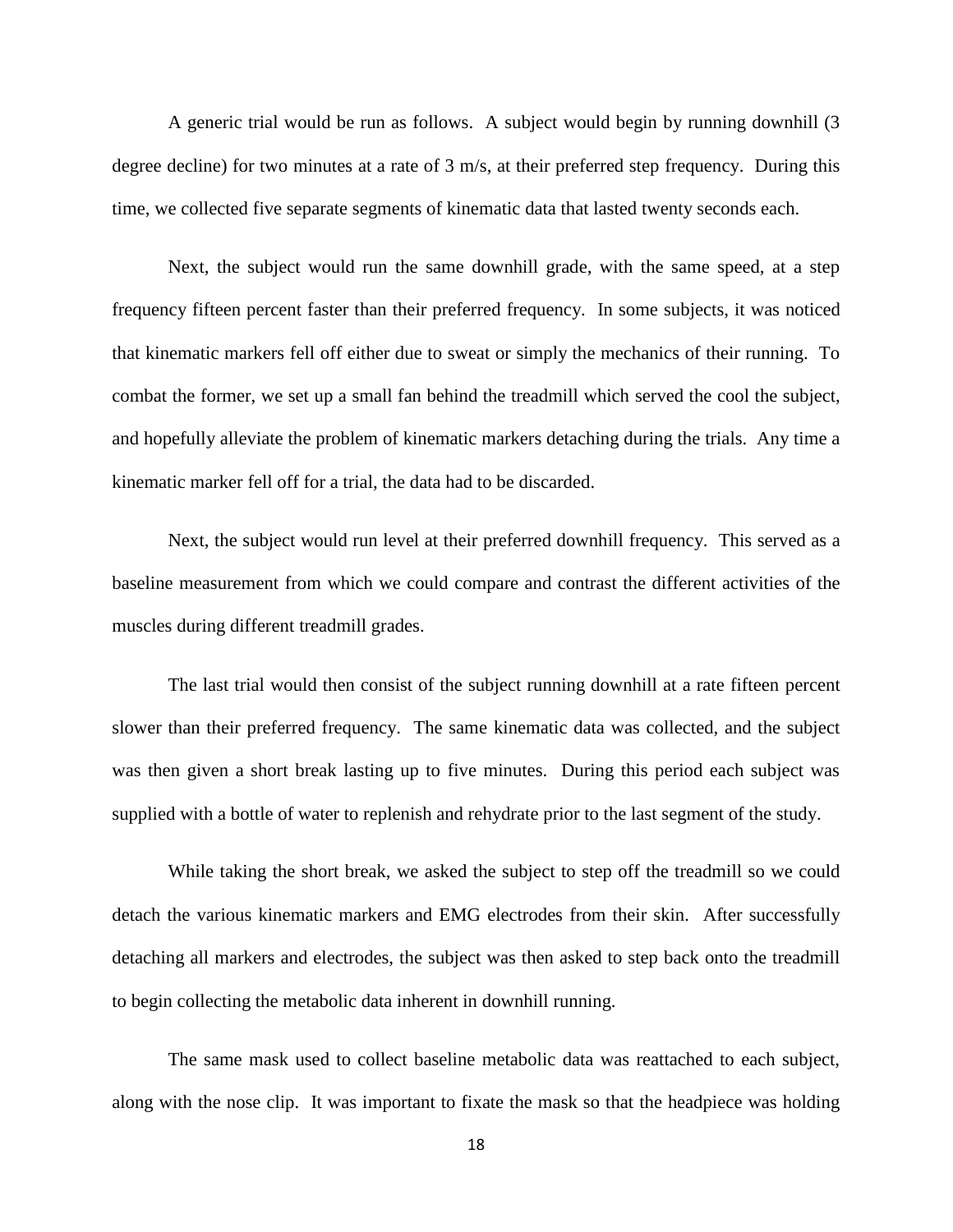the bulk of the weight, and not the mouthpiece. Once the mask was tightened to the proper degree as indicated by the subject, the trials could begin.

The metabolic trials were set up much in the same was the kinematic trials were set up, having four separate segments that included: downhill running at a preferred frequency, downhill running at a frequency fifteen percent higher than preferred, downhill running at fifteen percent lower than preferred, and level running at the downhill preferred frequency. It is important to note that the conditions were completely randomized for each participant so as to reduce normalization in our study. Downhill once again refers to the treadmill being at a three degree decline. The only difference between the metabolic and kinematic trials is the duration. For adequate metabolic data to be collected, we lengthened each segment to five minutes each. Data from each subject was collected onto a computer for further evaluation into oxygen consumption and carbon dioxide production.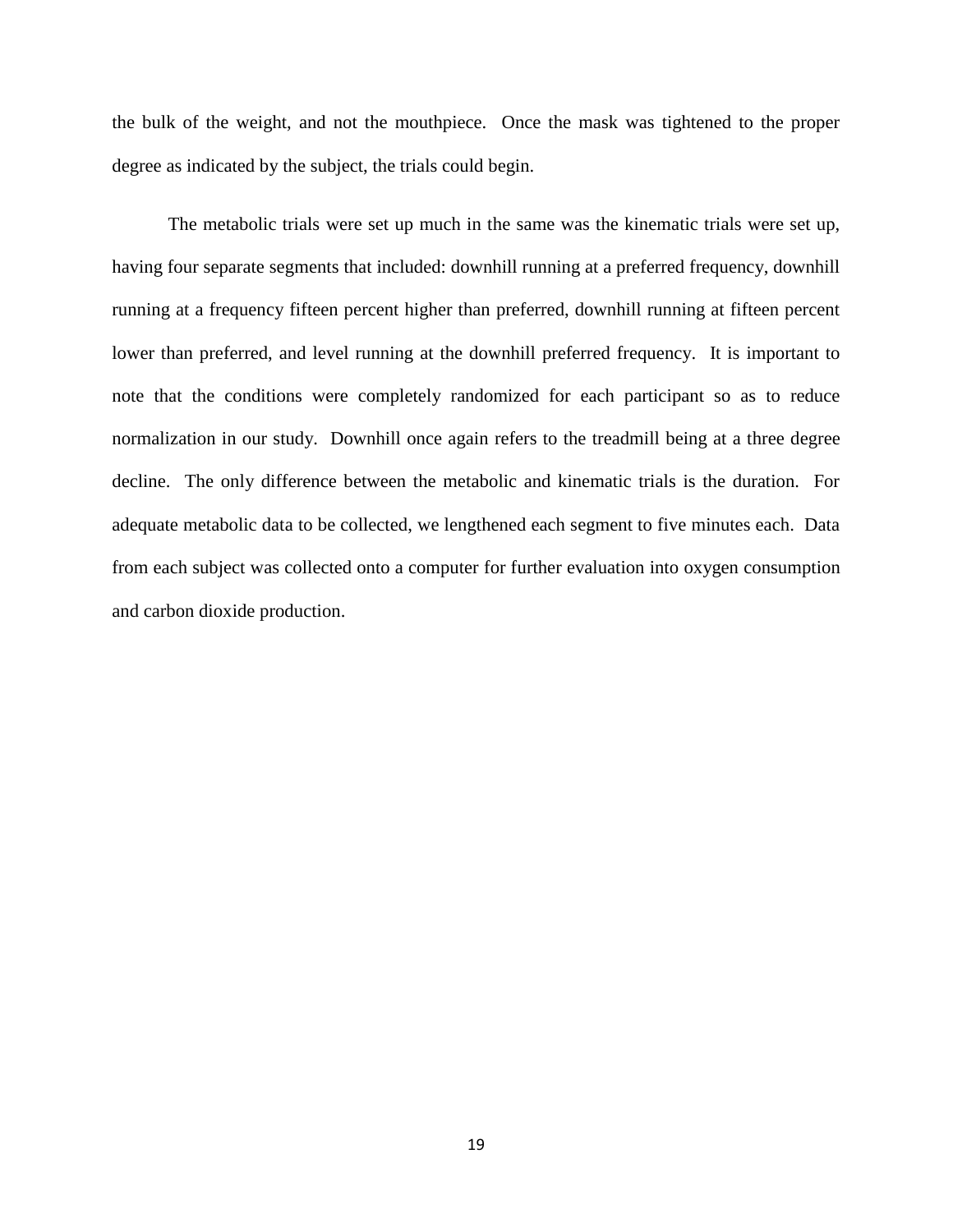# **Chapter 3: Results**

#### <span id="page-23-1"></span><span id="page-23-0"></span>**Electromyography**

The electromyography data corresponding to semitendinosus muscle activity displayed a few statistically significant differences in muscle activity depending on the slope conditions. Statistically significant data had marked differences with p-values lower than 0.05. Muscle activity versus percent gait cycle can be seen in figure 1. During mid-swing was the first statistically significant data regarding the ST. The ST exhibited an increase in muscle activation by 45% when the participant ran with strides 15% faster as compared to level running. When compared to the downhill preferred frequency, running with strides 15% faster showed a marked increase in muscle activation by 30.6%. The corresponding EMG data for the ST can be seen in figure 1.



Figure 1: Muscle activity of the ST during each running condition relative to the gait cycle.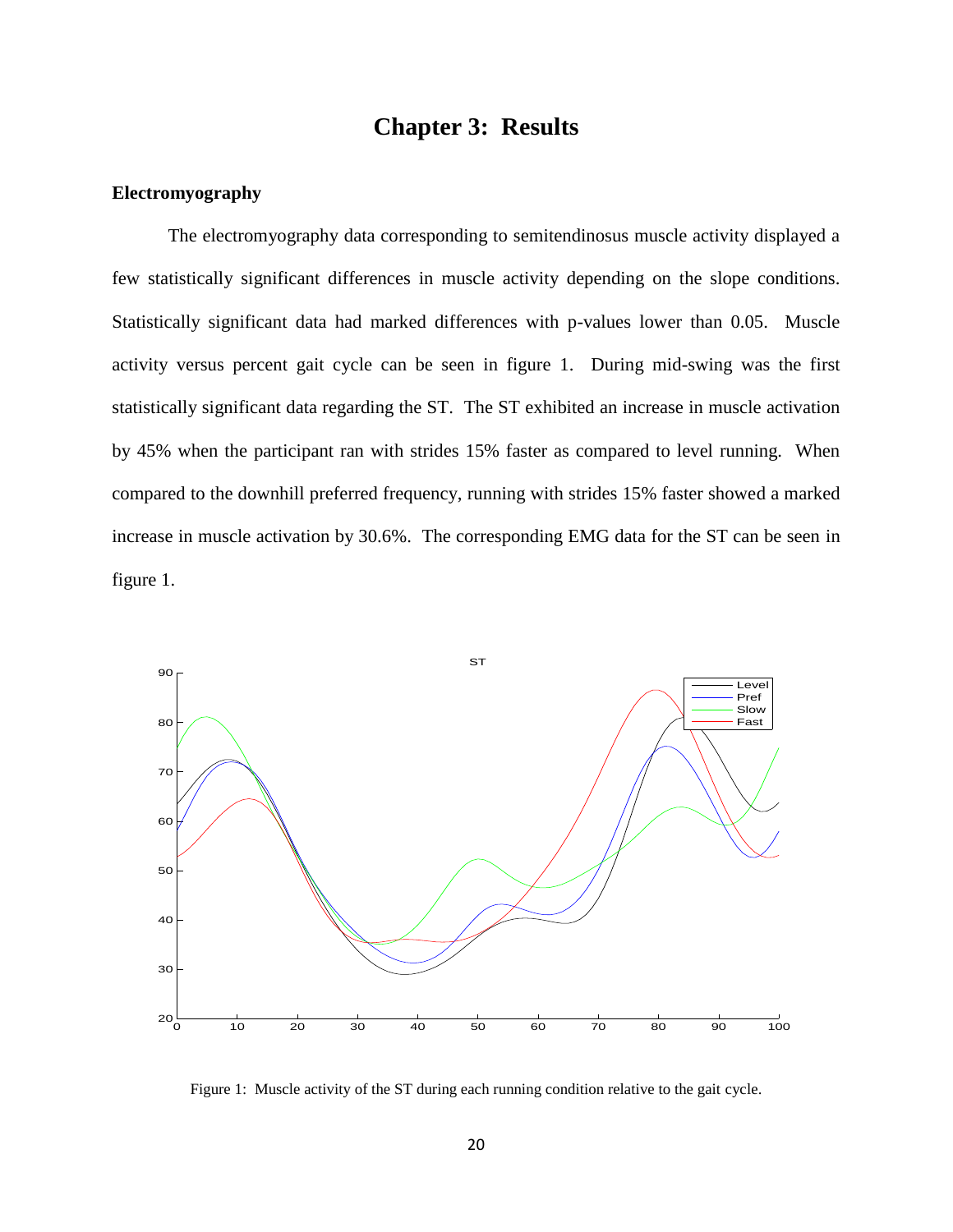The vastus medialis experienced its most statistically significant differences during the initial stance portion of the gait cycle. When the participant ran with strides 15% faster than preferred, the VM experienced a decrease in muscle activity by 34% when compared to level running. When compared to the downhill preferred frequency, the faster strides reduced VM muscle activation once again by 22.3%. When compared to the 15% slower stride frequency, VM muscle activity was reduced by 36.5%, its largest difference. Data from the VM during mid-stance through terminal swing produced no statistically significant differences. The corresponding EMG activity of the VM can be seen in figure 2.



Figure 2: Muscle activity of the VM during each running condition relative to the gait cycle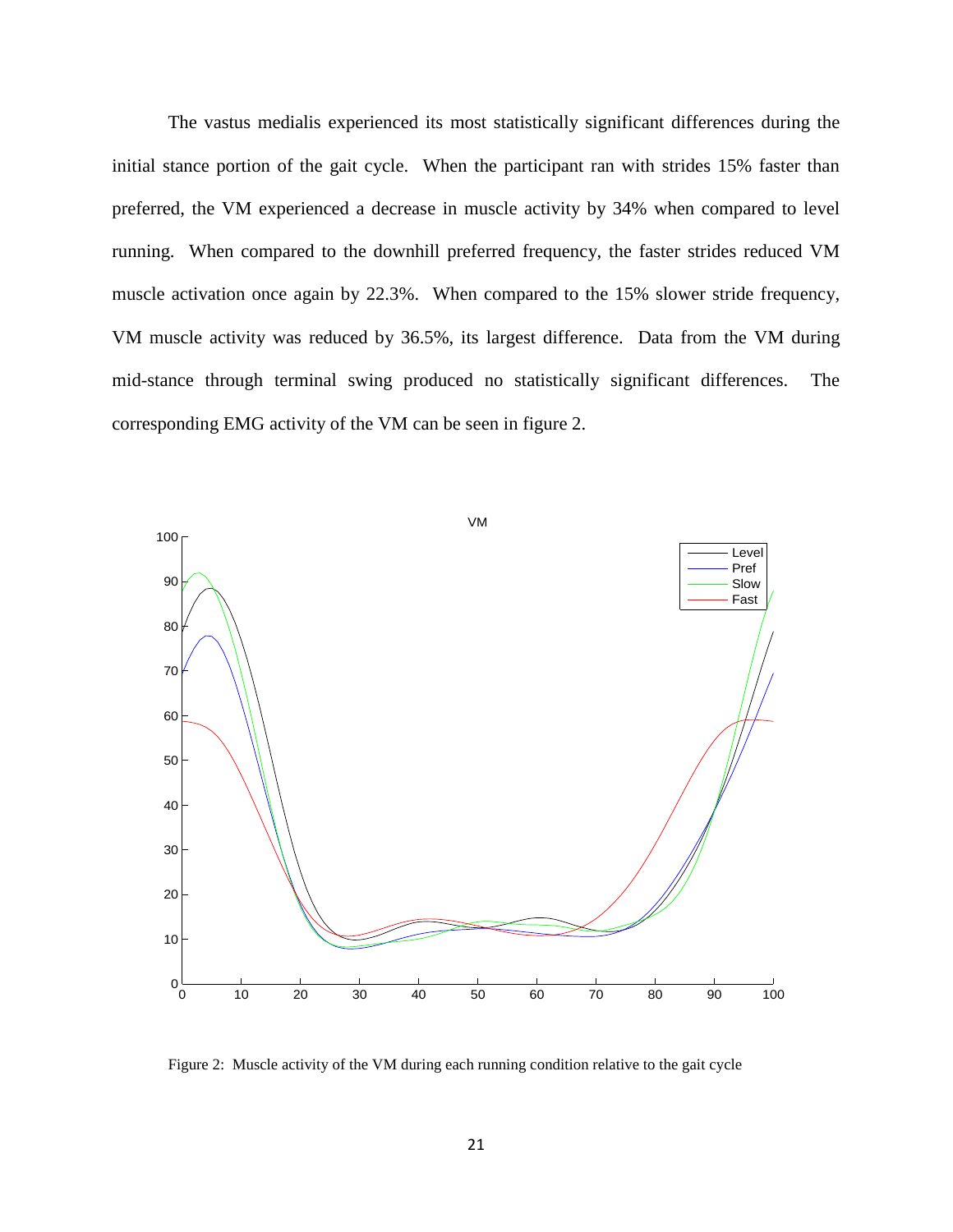The vastus lateralis showed very similar results to the VM during initial stance phase. When the participant utilized strides 15% faster than preferred, VL activity saw a marked decrease by 30% when compared to level running. Also, the VL showed a large decrease in muscle activation by 36% when switching from strides 15% slower to those 15% faster than preferred. The corresponding EMG activity for the VL can be seen in figure 3.



Figure 3: Muscle activity of the VL during each running condition relative to the gait cycle

The rectus femoris showed similar results to the VM and VL, as expected. During initial stance phase, the RF showed an increase in muscle activity by 22.4% when utilizing strides 15% slower than the downhill preferred frequency. During terminal stance, the RF showed a marked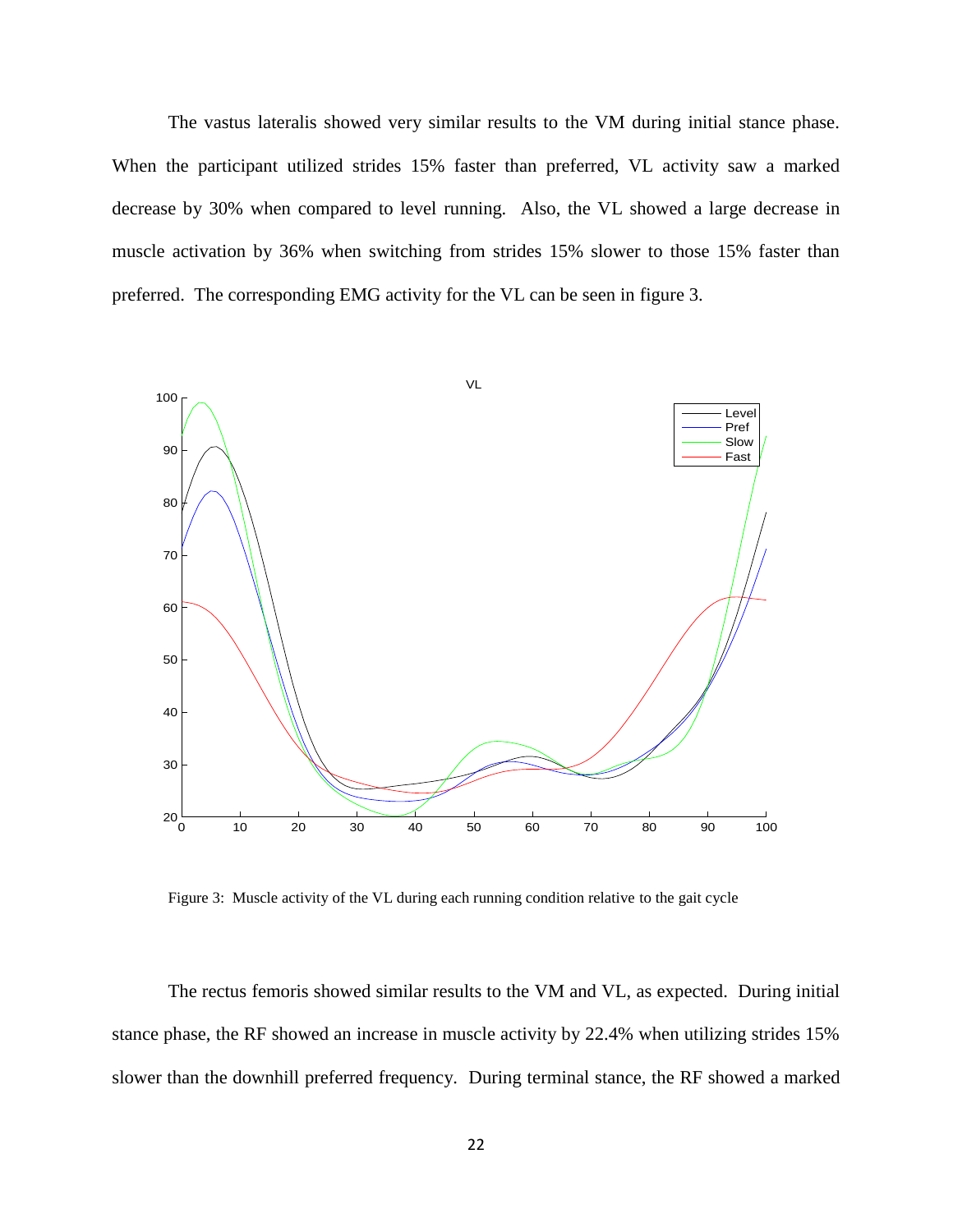increase in muscle activity by 72% when utilizing quicker strides as compared to level running. RF activity increased by 89% when utilizing strides 15% faster as compared to the downhill preferred stride frequency. The corresponding EMG activity for the RF can be seen in figure 4.



Figure 4: Muscle activity of the RF during each running condition relative to the gait cycle

The biceps femoris recorded statistically significant data during both the stance and swing phases. During initial stance, BF muscle activity saw a marked decrease by 32% when utilizing strides 15% faster as compared to those 15% slower than preferred. During initial swing the BF saw a significant decrease in activity by 24.5% when using strides 15% faster than preferred compared to those 15% slower. During mid-swing when the participant utilized strides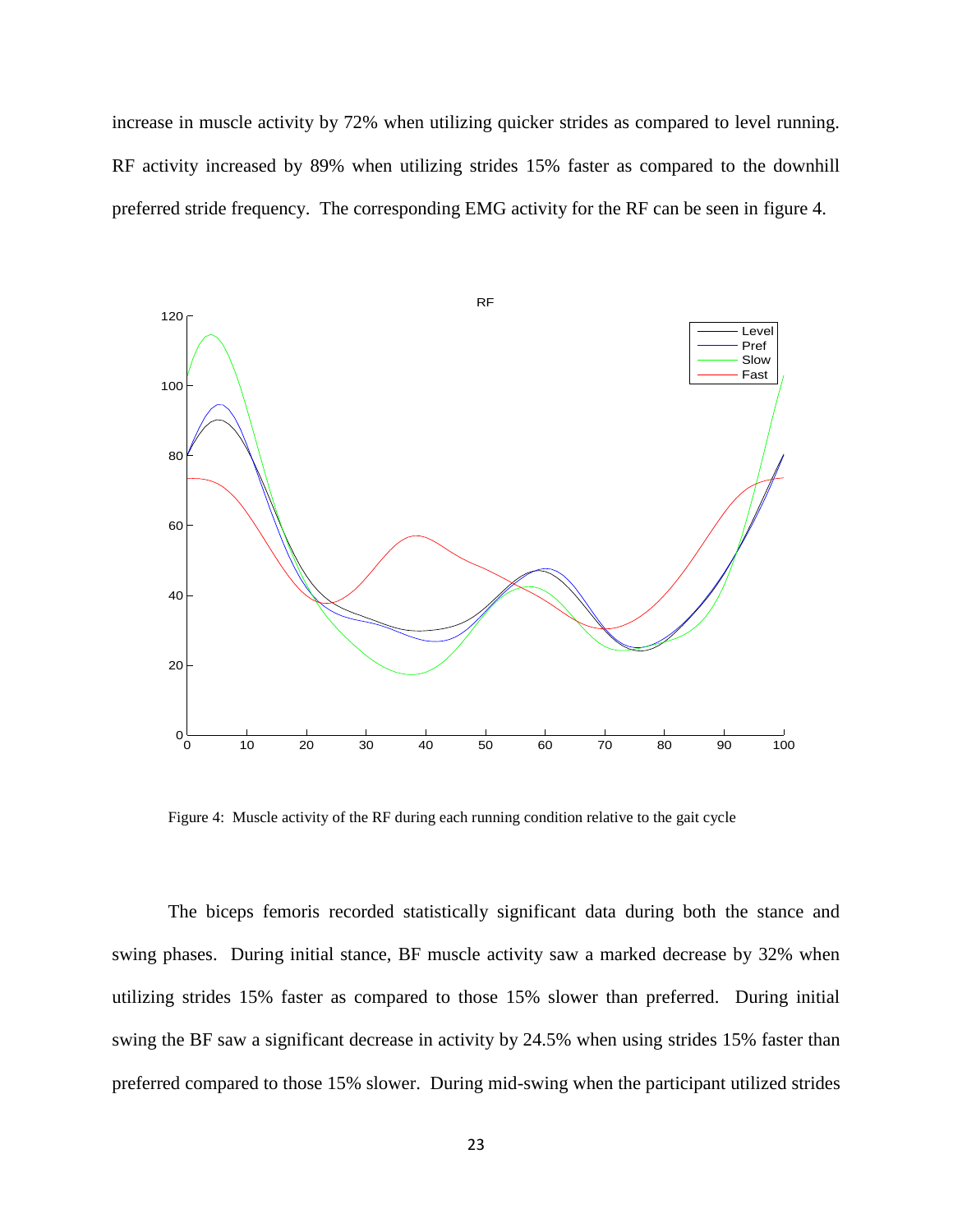15% faster than preferred, the BF saw an increase in muscle activity by 45% when compared to level running, and an increase of 26% when compared to downhill preferred frequency. The corresponding EMG data for the BF can be seen in figure 5.



Figure 5: Muscle activity of the BF during each running condition relative to the gait cycle

The soleus muscle saw a decrease in muscle activity by 24.3% during the initial stance phase when utilizing strides 15% faster than preferred as compared to those 15% slower than preferred. During mid-stance, there was a statistically significant difference between level running SL activity and SL activity during downhill running at preferred frequency. When running downhill at the participants preferred frequency, the SL muscle activation decreased by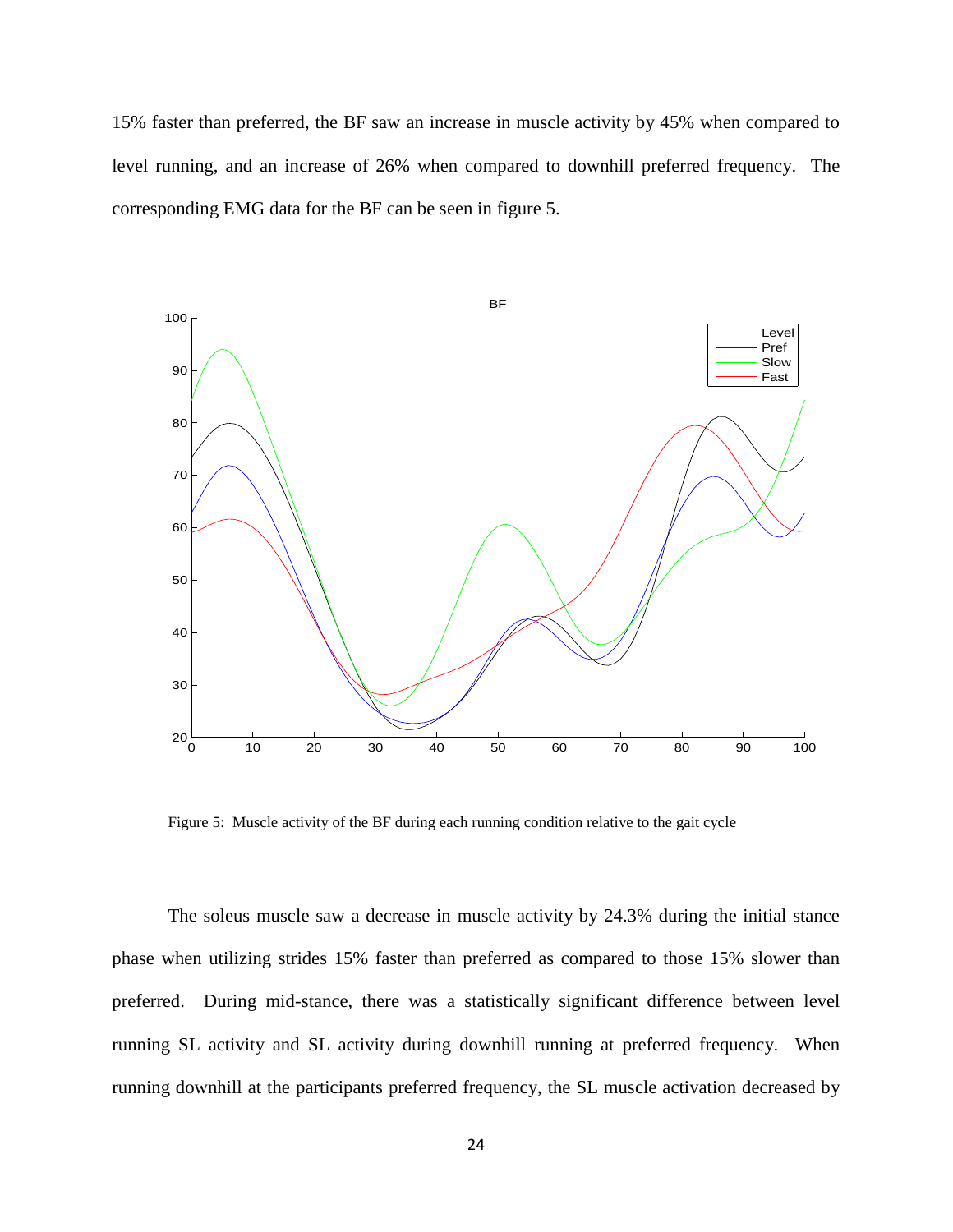23%. When running downhill at a frequency 15% faster than the preferred frequency, SL muscle activation decreased by 29.5% as compared to level running. The corresponding EMG data for the SL can be seen in figure 6.



Figure 6: Muscle activity of the SL during each running condition relative to the gait cycle

The lateral gastrocnemius produced marked differences during both stance and swing phases of the gait cycle. During mid-stance the downhill preferred, 15% faster, and 15% slower stride frequencies all produced significant results when compared to level running. LG activity during mid-stance decreased by 29.2%, 16.3%, and 31.8% respectively. During mid-swing, LG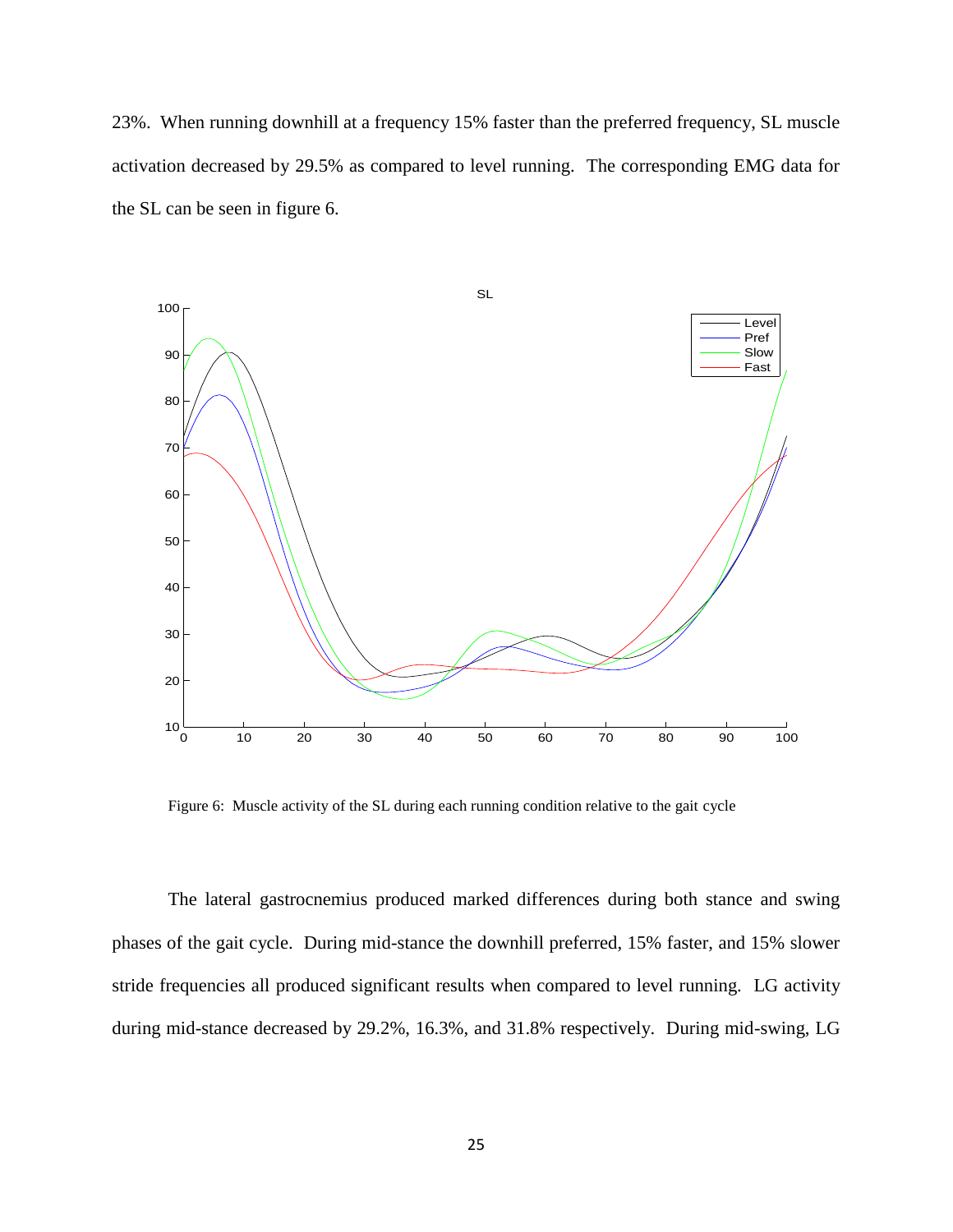activity increased significantly by 39% when utilizing strides 15% faster than preferred, as compared to level running. The corresponding EMG data for the LG can be seen in figure 7.



Figure 7: Muscle activity of the LG during each running condition relative to the gait cycle

The tibialis anterior failed to produce any statistically significant data over the course of the study. Although the various slope conditions did not elicit a huge change in the TA muscle activity, which is not to say that small trends can be overlooked. It appears that utilizing strides 15% slower than preferred recruits more TA muscle activation whereas strides 15% faster than preferred recruits less TA activation. The corresponding EMG data for the TA can be seen in figure 8.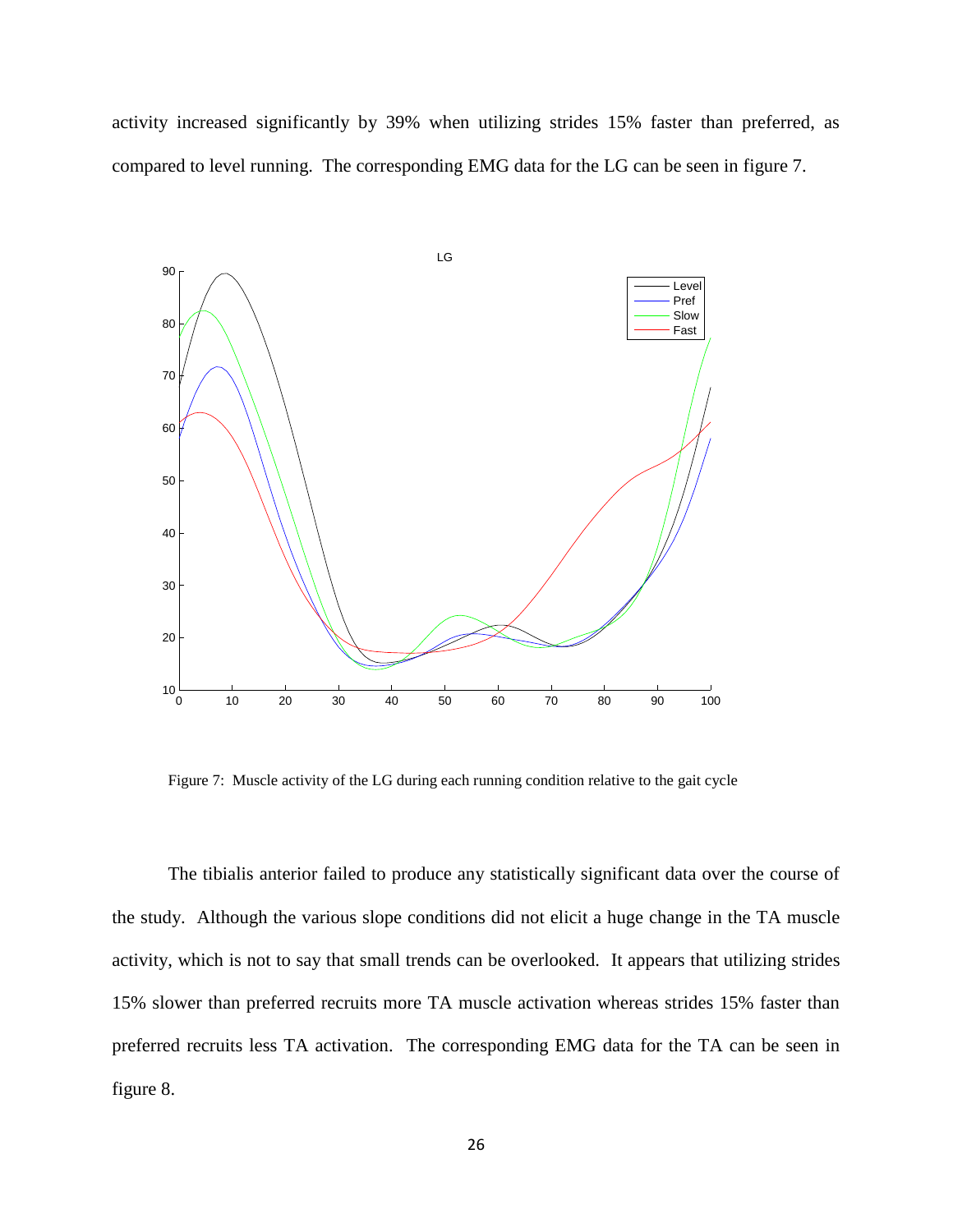

<span id="page-30-0"></span>Figure 8: Muscle activity of the TA during each running condition relative to the gait cycle

## **Metabolics**

The changes in the average  $VO<sub>2</sub>$  among participants can be seen in figure 1. The standing trial produced significantly lower values of oxygen consumption in the range of 5.17 ml/kg/min of O2. This baseline metabolic data was then used to subtract from each participant values during each bout of exercise to obtain a more accurate level of exertion. The average rate of oxygen consumption during level running was  $31.48$  ml/kg/min of  $O_2$ .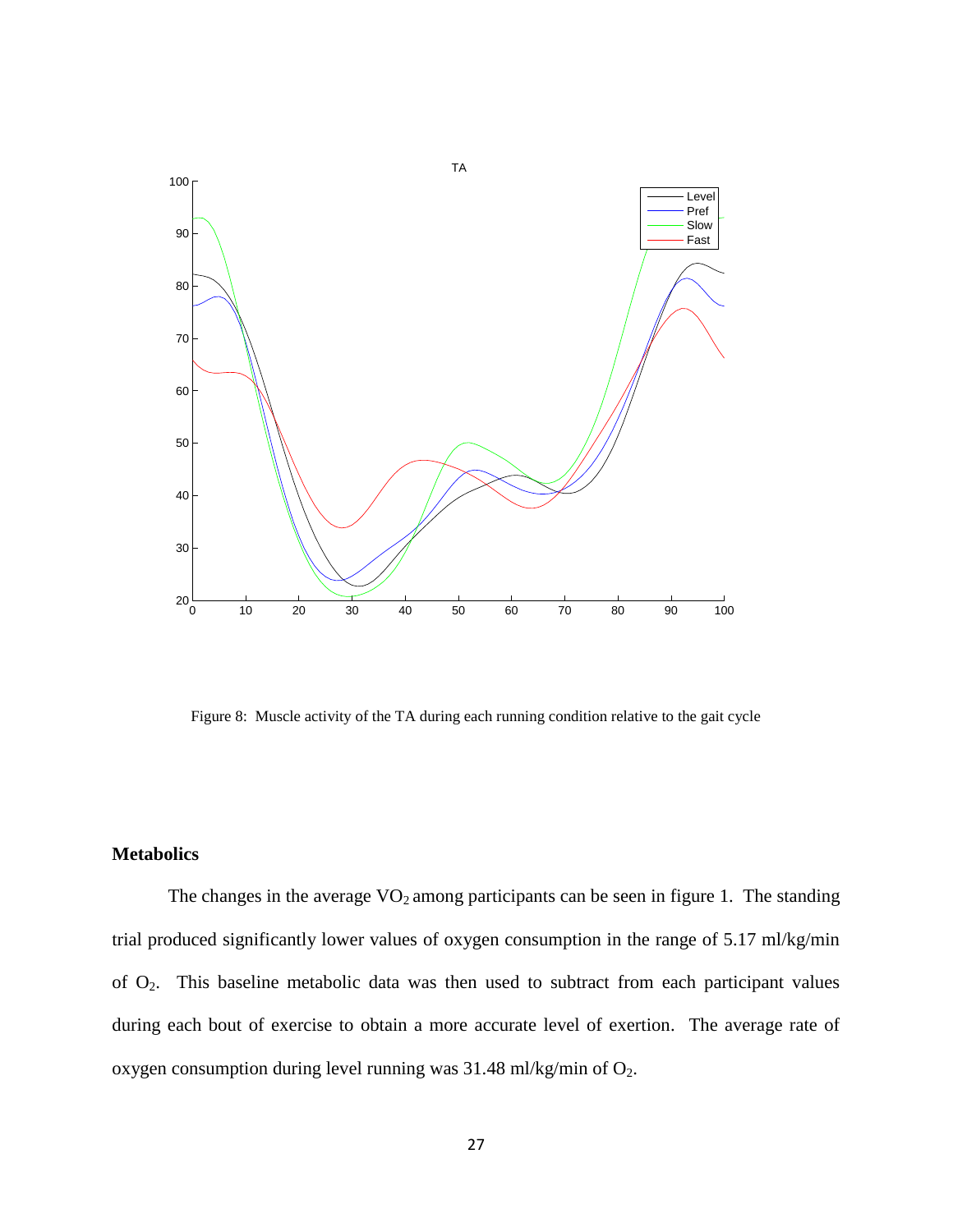

Figure 9: Figure represents metabolic averages of participants during the various stride frequencies encountered in downhill running.

According to the figure, level running elicited the highest amount of oxygen consumption in comparison to the other variables in this study. This is in agreement with my original hypothesis in regards to level and downhill running. Running with a stride frequency 15% below the participants preferred frequency was closest to those values associated with level running. The average metabolic rate for these strides was  $23.22$  ml/kg/min  $O_2$ .

Running with shorter strides elicited the next highest amount of oxygen consumption in comparison with level running. The average metabolic rate for those running with 15% faster strides than preferred was  $21.79$  ml/kg/min  $O_2$ . Finally, running at the downhill preferred stride frequency used the least amount of oxygen at a rate of 20.26 ml/kg/min  $O_2$ .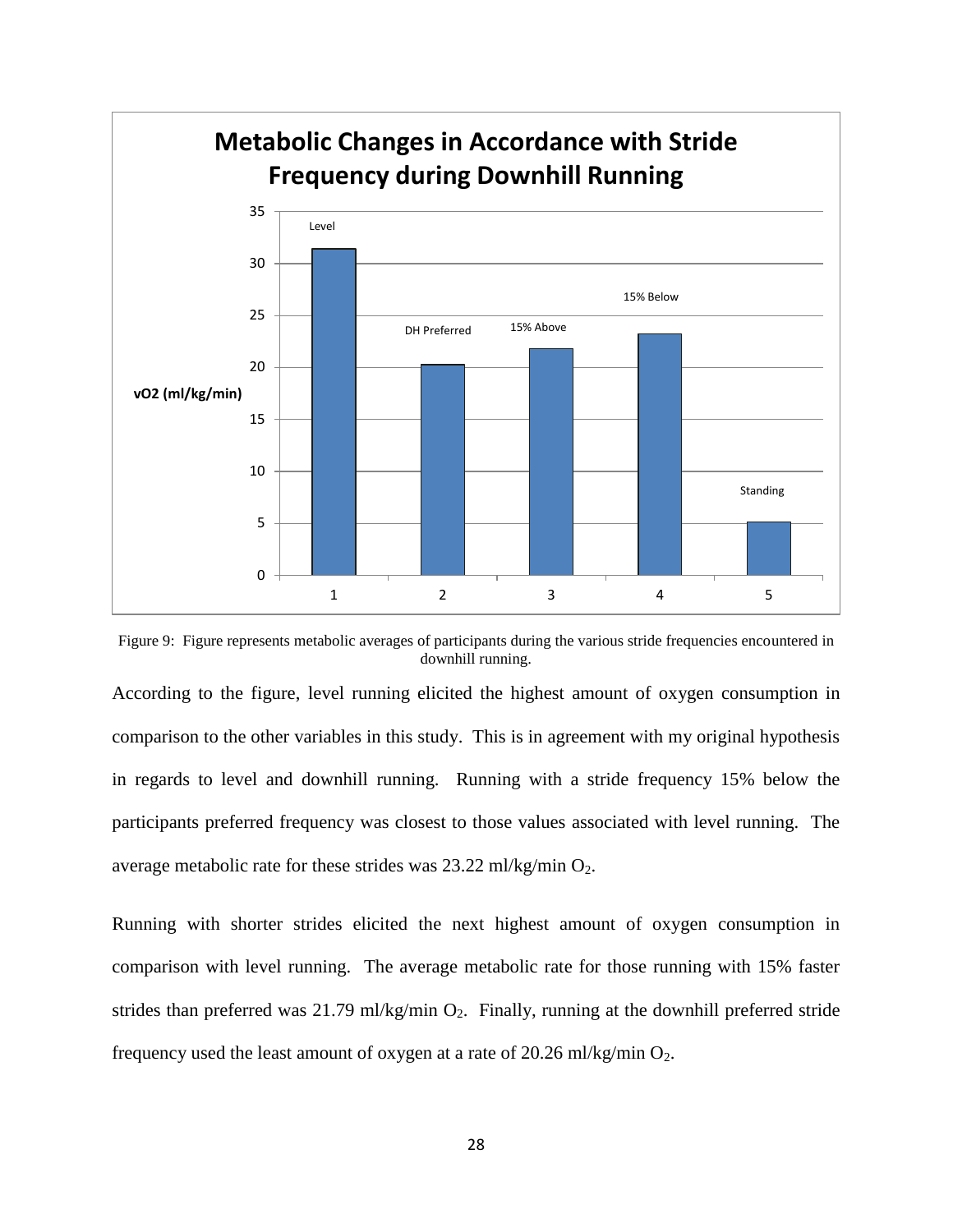## <span id="page-32-0"></span>**Kinematics**

The results from the kinematic gait parameters in response to the varying stride frequencies can be seen in table 1. Statistically significant data is highlighted, and indicates a p values less than 0.05.

|                              | <b>Condition</b> |                       |           |           |
|------------------------------|------------------|-----------------------|-----------|-----------|
| <b>Variable</b>              |                  |                       |           |           |
|                              | Level            | Downhill<br>Preferred | 15% Above | 15% Below |
| Stride Time<br>Total<br>(ms) | 100              | 100.11                | 88.34     | 113.47    |
| Swing Time (ms)              | 100              | 99.89                 | 92.59     | 116.87    |
| Stance Time (ms)             | 100              | 100.22                | 83.705    | 109.20    |
| Step Length                  | 100              | 99.78                 | 77.029    | 99.65     |
| Ankle Step Width<br>(mm)     | 100              | 572.59                | 430.8     | 494.4     |
| Toe<br>Width<br>Step<br>(mm) | 100              | 93.236                | 199.07    | 83.64     |

Table 1: Displays the normalized averages of each variable in response to each condition. Those numbers highlighted in red indicate a statistically significant difference in comparison to level and downhill preferred running while those highlighted in green indicate a significant difference to downhill preferred running only.

Total stride time was greatly impacted when varying the frequency with which each stride is taken, as seen in table 1. When running with strides 15% faster than the preferred frequency, there was a decrease of 11.8% in the total stride time as compared to the downhill preferred frequency. When running with strides 15% slower than preferred, there was an increase in total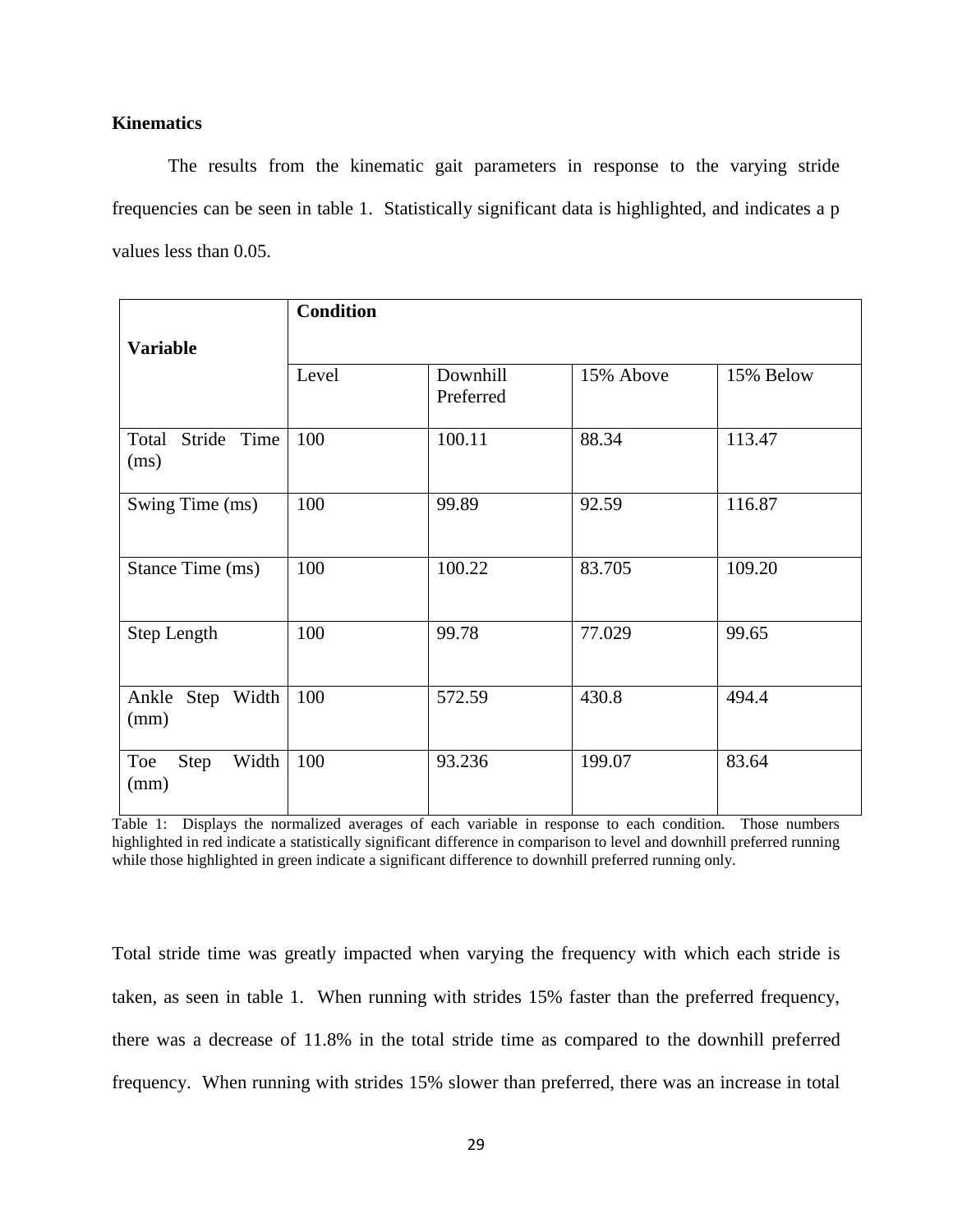stride time by 13.3%. These values were also statistically significant in comparison to level running, but are very similar to those seen when compared to the downhill preferred frequency.

Swing time also saw statistically significant data, but this time only for the condition in which participants ran with strides 15% slower than preferred. In comparison to the downhill preferred frequency, these strides saw an increase in swing time by 17%. Once again, these numbers are extremely close to those found when comparing level running to strides 15% slower than preferred.

When running with strides 15% faster than preferred, the total stance time decreased by 16.5%. Conversely, strides that were 15% slower than preferred saw an increase in stance time by 9%. It is interesting to note that the strides 15% slower than preferred only calculated statistically significant data when compared to downhill preferred stride frequency and not level running.

Step length also saw statistically significant information when comparing the downhill preferred stride frequency to those 15% faster. In this case, step length decreased by 23% when switching from the preferred frequency to 15% faster. Utilizing strides 15% slower than preferred did not produce any statistically significant data. Finally, ankle step width along with toe step width failed to produce statistically significant results.

30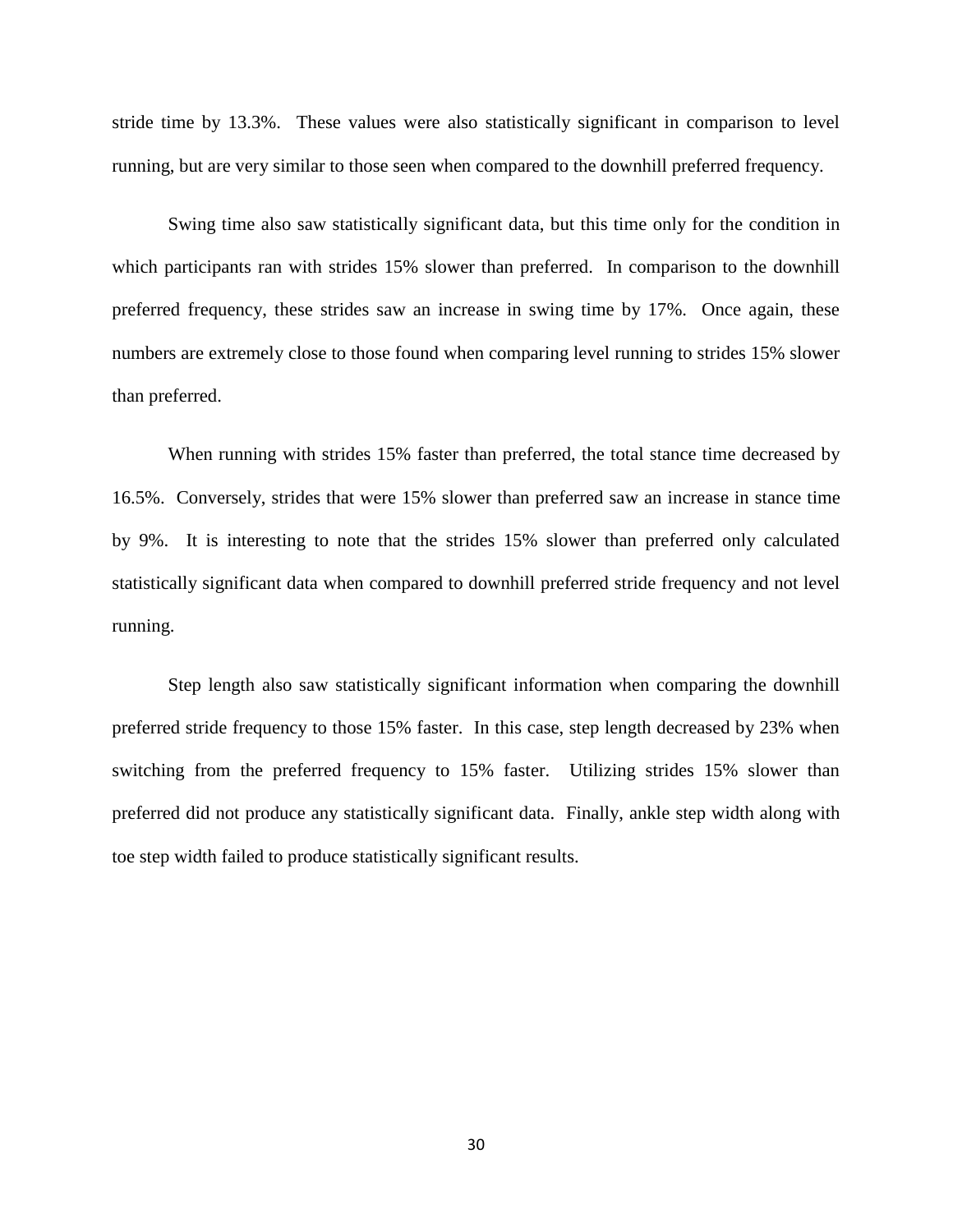# **Chapter 4: Discussion**

#### <span id="page-34-1"></span><span id="page-34-0"></span>**Electromyography**

The TA, SL, LG, VM, VL, RF, BF, ST are all of major importance when it comes to human locomotion. Analysis of the EMG graphs pertaining to the eight muscles of the lower extremities will provide valuable insight into human locomotion, specifically during downhill running. From this data it will be easy to compare and contrast muscle activity to previous literature, as well as indicate what implications the data has for the future.

The TA failed to produce statistically significant data throughout the course of the study. However, a few generalizations can be made about muscle activity during the different step frequencies. When the participant ran with strides 15% slower than their preferred frequency, there was an increase in TA muscle activation when compared to level running. Conversely, strides 15% faster than the participants preferred elicited less TA muscle activation when compared to level running. Elliot and Blanksby reported that the TA was activated most during heel-strike, where the muscle acted eccentrically to lower the foot towards the ground. Perhaps the lower TA activation associated with strides 15% faster than preferred is a result of the nature of the strides themselves. These shorter, choppier strides in such a quick amount of time significantly reduce the amount of force the TA must work against for a given stride, as seen in the decreased muscle activation. Strides 15% slower than preferred with therefore elicit greater TA muscle activation because the foot is coming down with more force, a direct result of the longer strides.

The SL and LG muscles are most active from late swing into 50% to 80% of the stance phase. Specifically, the SL showed a significant decrease in muscle activation during initial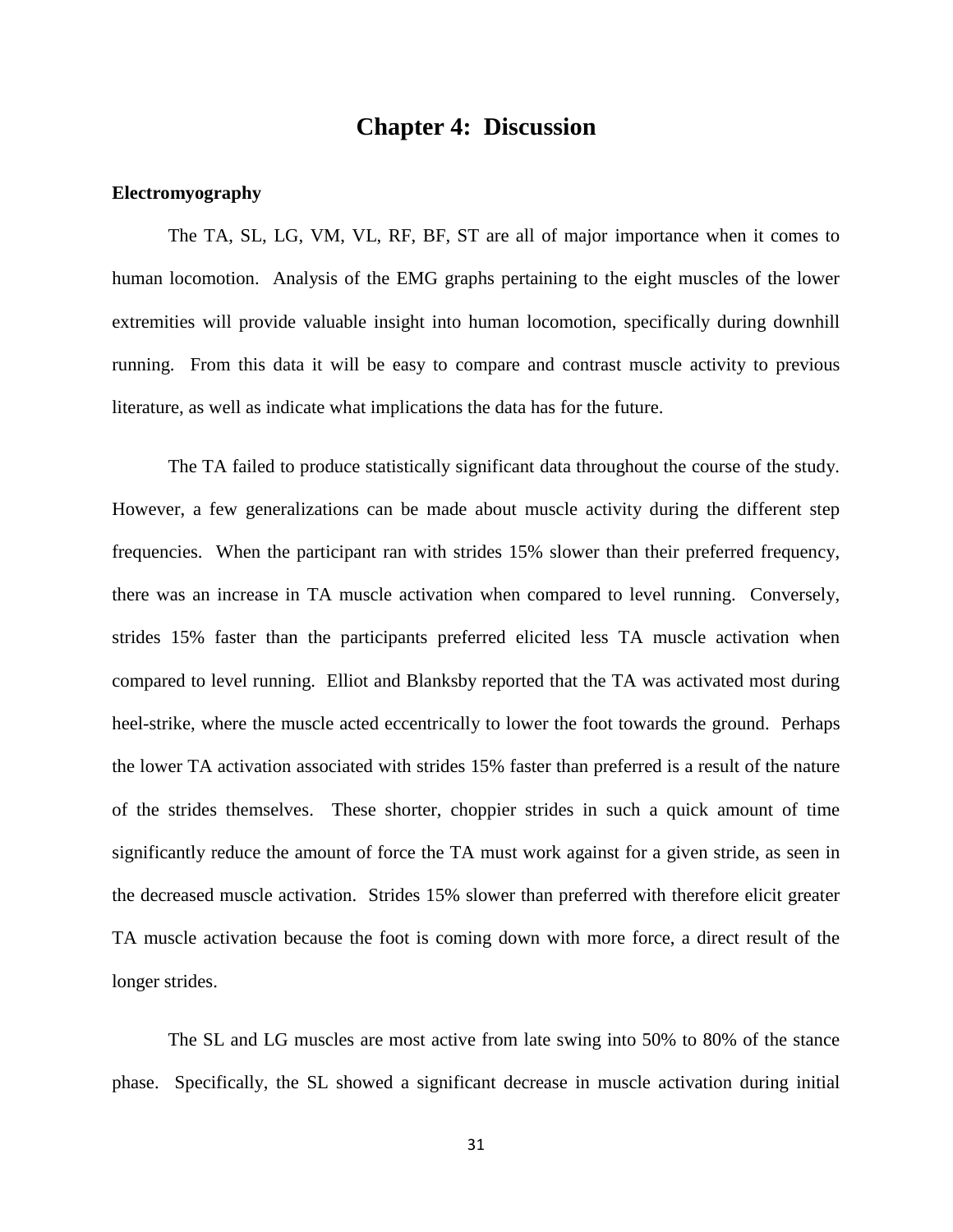stance phase by 24.3%, when the participant ran with strides 15% faster than preferred. This strongly supports my findings from the TA muscle activation. During initial stance, the SL is coacting with the TA in order to produce a stabilized lowering of the foot to the ground<sup>16</sup>. As was the case with the TA, during strides 15% faster than preferred, there is less force experienced by the muscles actively lowering the foot to the ground. When comparing downhill running at preferred frequency to downhill running with strides 15% faster than preferred, there are more statistically significant results. Downhill running with strides 15% faster than preferred decreases SL muscle activation due to the smaller angles produced between the shank and the foot. This is especially helpful during toe-off, where the SL will not be needed as much due to the limited range of motion.

Both the LG and SL displayed a decrease in muscle activity when comparing downhill running to level running. This is a result of the smaller angles experienced between the shank and the foot, limiting the amount of force the muscles can and need to produce. Maximum LG and SL activity is often reported during toe-off, indicating a strong concentric contraction of the muscles especially evident during faster running speeds. Muscle activity during the swing phase is not generally seen for these muscles, up until terminal swing when the foot is getting ready to plant itself. However, during mid-swing when running with strides 15% faster than preferred, the LG saw an increase in activity by 39%, as compared to level running. These results are a bit perplexing to me, and could indicate a significant role the LG plays during the swing phase that was not previously noted. One possible explanation for this marked increase in activity can be that the LG must work in an eccentric fashion during mid-swing in order to assist with a controlled toe clearance. This may not be as evident in level running because the toe is not as susceptible to making contact with the ground.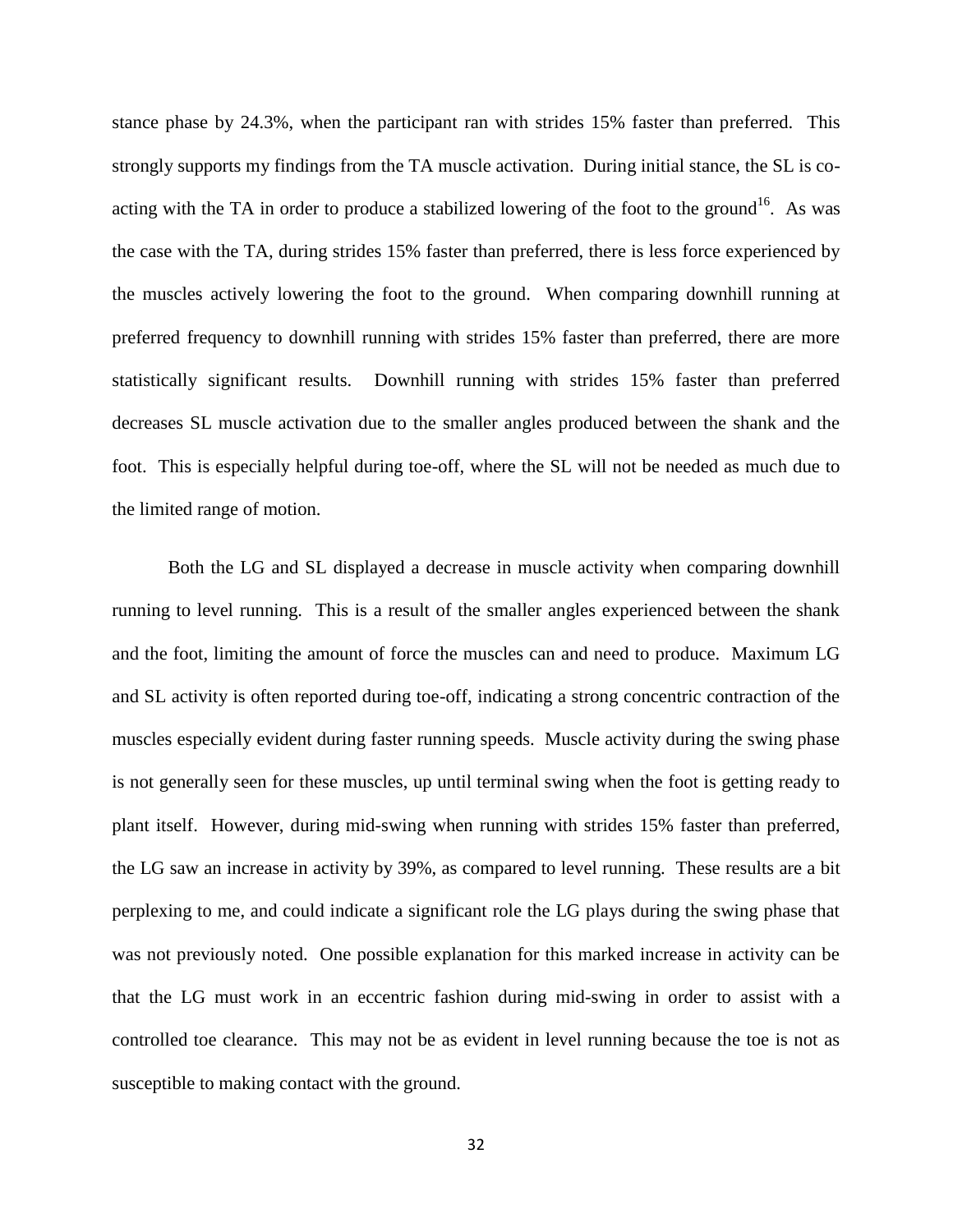The BF is generally most active during terminal swing as well as heel-off and toe-off<sup>7</sup>. During terminal swing and initial stance, the BF works together with the knee extensors to provide stability during impact. During toe-off, the BF works to flex the knee and simultaneously extend the hip in order to propel the runner forward and prevent the toe from making contact with the ground. The BF saw a decrease in activity by 32% during initial stance when comparing strides 15% faster than preferred to those 15% slower. This can be attributed to the shorter time the leg in in contact with the ground, resulting in less force experienced by the muscles. Conversely, longer strides have been shown to cause a greater shock to the lower limbs following foot-strike. During mid-swing, the BF saw an increase in muscle activity by 45% when running with strides 15% faster than preferred, as compared to level running. When comparing the strides 15% faster than preferred to the downhill preferred frequency, there was still an increase in activity by 26%. When using faster strides, the knee must flex faster in a shorter period of time so as to prevent the foot from catching on the ground. This requires greater activation from the muscles responsible for lifting the knee (BF and ST). During typical downhill running, it has been noted that there is not much BF activity during early to mid-swing because the knee is often passively flexed by the accelerating thigh<sup>8</sup>. When running with strides 15% faster than preferred, however, the knee must be actively flexed which is why the BF activity rose so greatly.

The RF muscle belongs to a group of muscles commonly lumped together called the knee extensors, which are most active during downhill running to stabilize the foot and thigh during heel-strike<sup>7</sup>. When running with strides 15% slower than preferred, it is apparent that more muscle activity is needed to stabilize the foot and thigh. These longer, more forceful strides put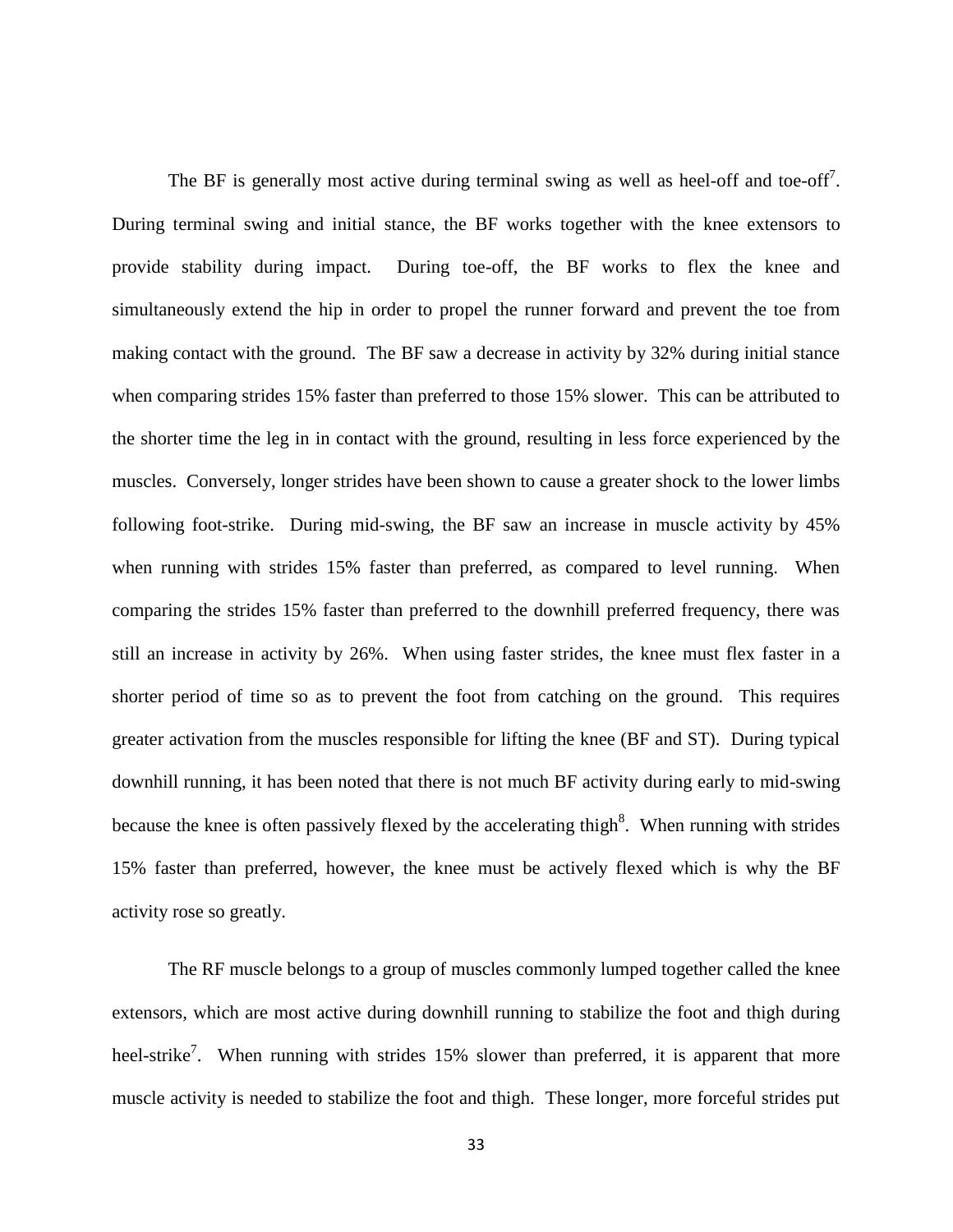much more stress on the muscles and joints of the lower limbs when compared to running with strides 15% faster than preferred or even the preferred frequency itself. This fact is evident simply by listening to the more forceful sound produced during heel-strike. Therefore, it is of no surprise that the RF showed an increase in activity by 22.4% when running with strides 15% slower than the natural downhill preferred frequency. As stated earlier, this is necessary to act as a "brake" for the accelerating lower limb. Interestingly, RF muscle activation showed the greatest difference during terminal stance. Previous literature has indicated that the RF exhibits a characteristic burst of activity during early swing that is associated with the flexing of the hip. When compared to the downhill preferred stride frequency, RF activity increased by 89% when the participant ran with strides 15% faster than preferred. This drastic increase in force indicates that the hip must flex quickly and forcefully in order to continue with the quicker strides and as a result, requires more RF muscle activation.

Similar to the RF, the VL is a muscle that belongs to the knee extensors. However, since this muscle does not cross two joints, it does not display the same burst of activity during initial swing associated with hip flexion. Instead, the VL aids in stabilizing the shank during terminal swing. When running with strides 15% faster than preferred, the foot makes contact with the ground with less force. Conversely, strides 15% slower than preferred create more force when coming in contact with the ground. The findings of this study support these hypotheses. VL muscle activity decreased by 30% when the participant ran with strides 15% faster than preferred, as compared to level running. The difference was even more distinct when comparison was made to the strides 15% slower than preferred, a decrease by 36%. This indicates that there is less of a need for a "braking" mechanism when running with strides 15% faster than preferred due to the shorter time the legs are in contact with the ground.

34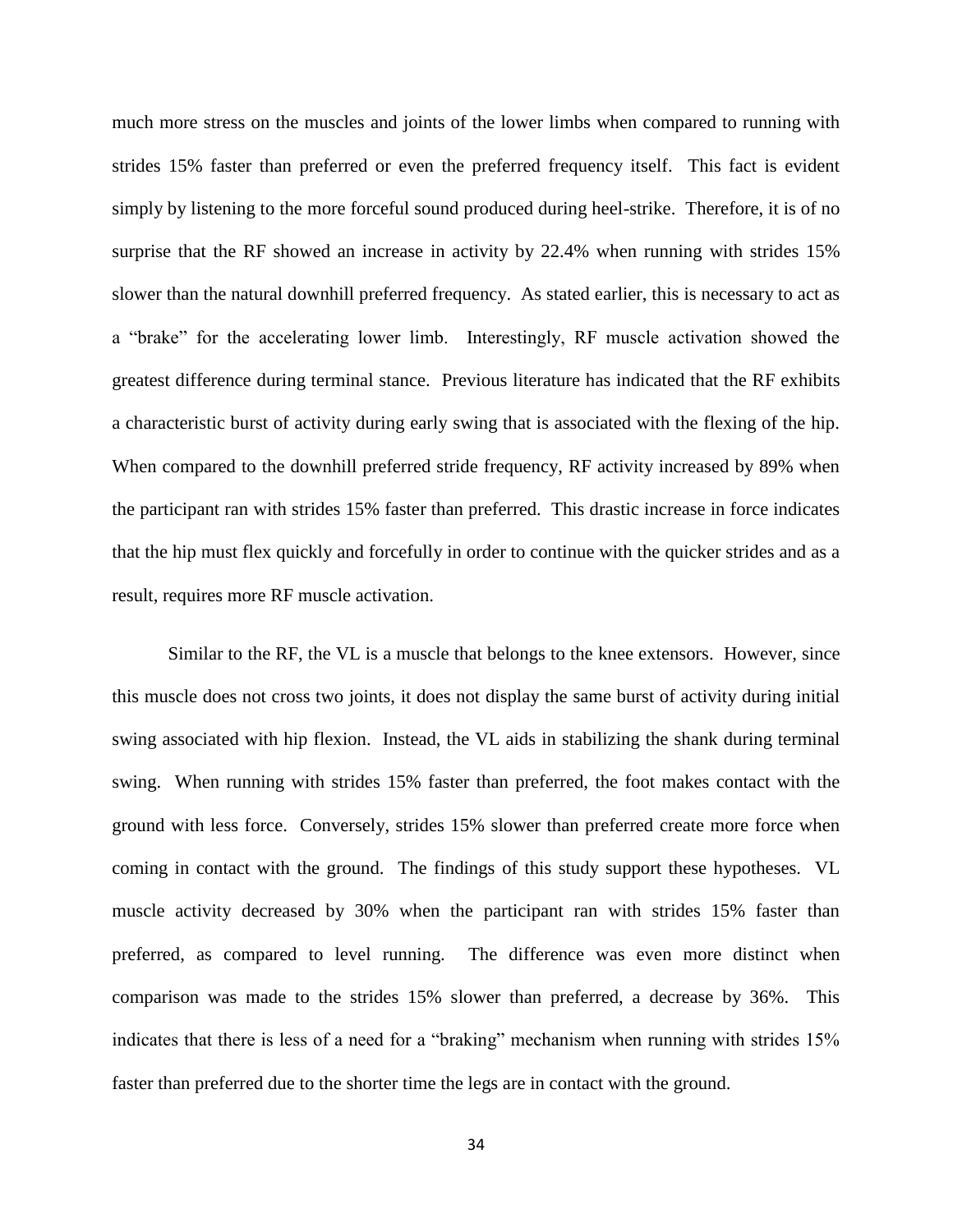The VM recorded very similar data to the VL, and also does not cross two joints so cannot assist with hip flexor function. The strides that were 15% faster than the preferred frequency elicited a decrease in VM activity by 34% when compared to level running. When compared to the downhill preferred frequency, this difference was 22.3%. When compared to the 15% slower stride frequency, the decrease in activity by 36.5%. This data supports the notion that utilizing strides 15% faster than preferred produces less force during heel strike, and therefore less muscle activation is needed to serve as "brake" for the lower limbs.

The ST, along with the BF, belongs to a muscle group known as the knee flexors. As stated earlier in regards to the BF, the flexors are activated during the later portions of the swing phase and co-act with the extensors to provide stability during heel-strike<sup>8</sup>. When running with strides 15% faster than preferred, the ST saw an increase in muscle activation by 45% as compared to level running during mid-swing. When compared to the downhill preferred frequency during mid-swing, the strides 15% faster increased ST activation by 30.6%. Much in the same way the BF increased activity during mid-swing, I believe it is a result of the knee needing to be actively flexed in order to provide clearance for the rest of the swing phase. The quicker strides require a faster flexion of the knee, and therefore require more activation of the muscles that create the movement.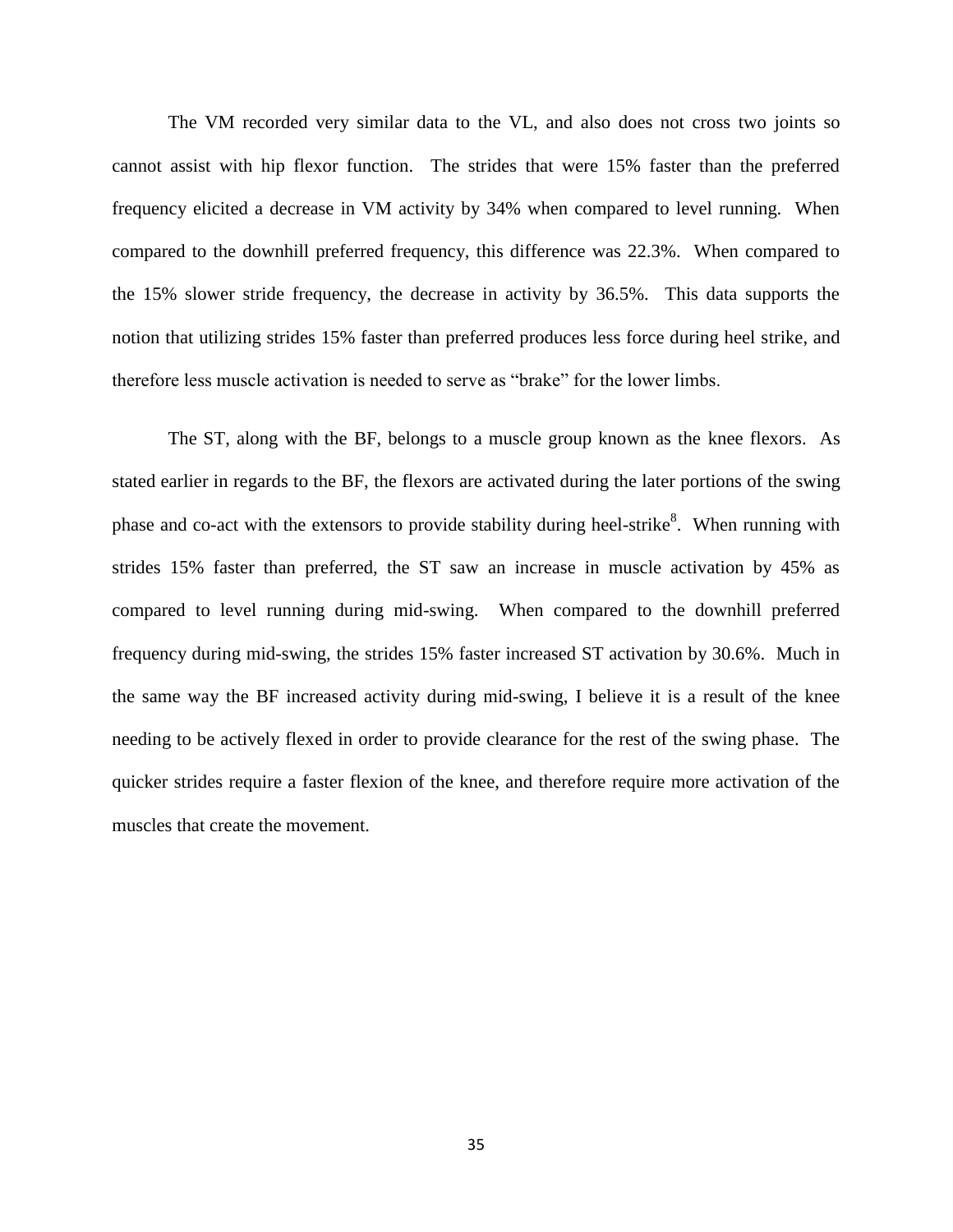## <span id="page-39-0"></span>**Metabolic**

There has been much literature present on the differences in oxygen consumption associated with level, downhill, and uphill running. Clearly, the heightened metabolic costs above resting levels inherent in running are a result of the increased muscle activity<sup>26</sup>. However, when analyzing the relationship between  $VO<sub>2</sub>$  and stride frequency it is important to note that the increase or decrease in  $VO<sub>2</sub>$  is not a direct product of the altered strides. Rather, the differences in stride length require the body to adjust its overall pattern of segmented movement. With this in mind, the differences in  $VO<sub>2</sub>$  between each condition can be properly analyzed in the right context.

The average rate of oxygen consumption during level running was 31.48 ml/kg/min of  $O<sub>2</sub>$ . As expected, this was the highest average among the other downhill conditions but served as a baseline measure to compare values. As stated earlier, any increase or decrease in muscle activity results in a direct correlation with oxygen consumption. It should then follow that since the lower limb muscles are less active overall during downhill running that they are using less oxygen. The use of less oxygen translates into a better running economy and a more efficient runner.

Running downhill with strides 15% slower than preferred elicited a  $VO<sub>2</sub>$  value of 23.22 ml/kg/min  $O_2$ . This indicates that each participant was not consuming as much oxygen as they would have running on a level surface, but is not the most efficient way to run downhill. Conversely, running with strides 15% faster than the preferred frequency elicited a  $VO<sub>2</sub>$  of 21.79 ml/kg/min. This indicates the participant was using less oxygen than either level or running with strides 15% slower than preferred, but still leaves out the most efficient method, the preferred stride frequency.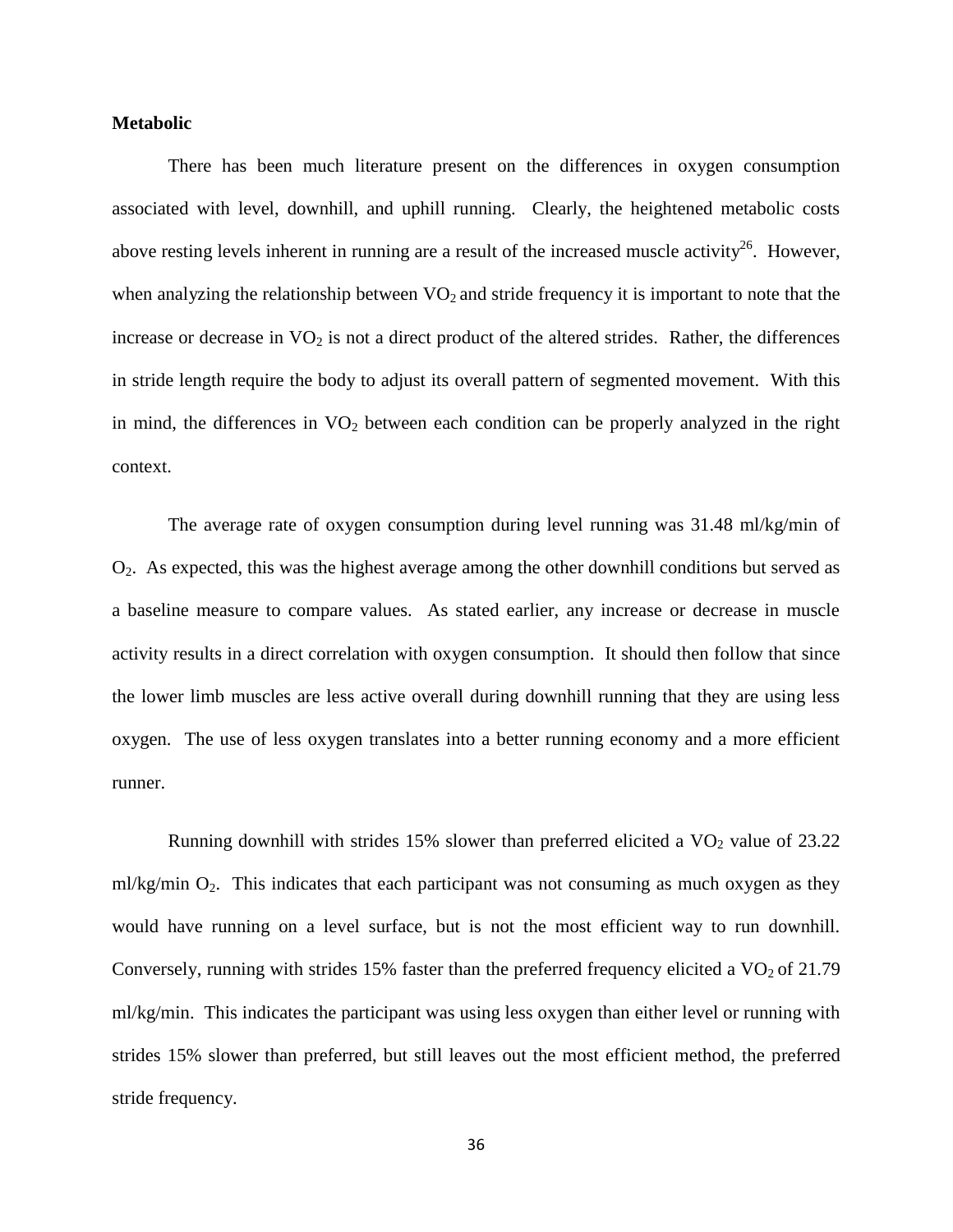Running downhill at a preferred stride frequency gave the participants an average  $VO<sub>2</sub>$  of 20.26 ml/kg/min. This is the most metabolically efficient method of running downhill, and supports studies done in previous literature. One such study measured the  $VO<sub>2</sub>$  of a single participant while altering stride frequency. He concluded that an alteration in stride frequency resulted in an increased energy costs and that a well-trained runner is able to adopt the most economical stride frequency on their own.

## <span id="page-40-0"></span>**Kinematic**

The spatial-temporal parameters that were analyzed in this experiment include total stride time, swing time, stance time, step length, ankle step width, and toe step width. Although runners will often times face various slopes when training or in competition, very little research has gone into the kinematics of grade running, specifically a downhill grade. For this reason, it should be the topic of future research within the field of biomechanics.

Total stride time is perhaps the easiest to predict when altering stride frequency. Runners who ran with strides 15% faster than preferred experienced a decrease in stride time by 11.8% when compared to the downhill preferred frequency. Clearly, using shorter strides will limit the total stride time. Conversely, strides 15% slower than preferred increased total stride time by 13.3%. In accordance with my original hypotheses, swing time also increased by 17% when participants ran with strides 15% slower than preferred. This increase in swing time is seen in order to compensate for the fewer amount of strides taken to cover the same distance.

Stance time and step length both saw statistically significant decreases when the participants ran with strides 15% faster than preferred, also in accordance to my original hypotheses.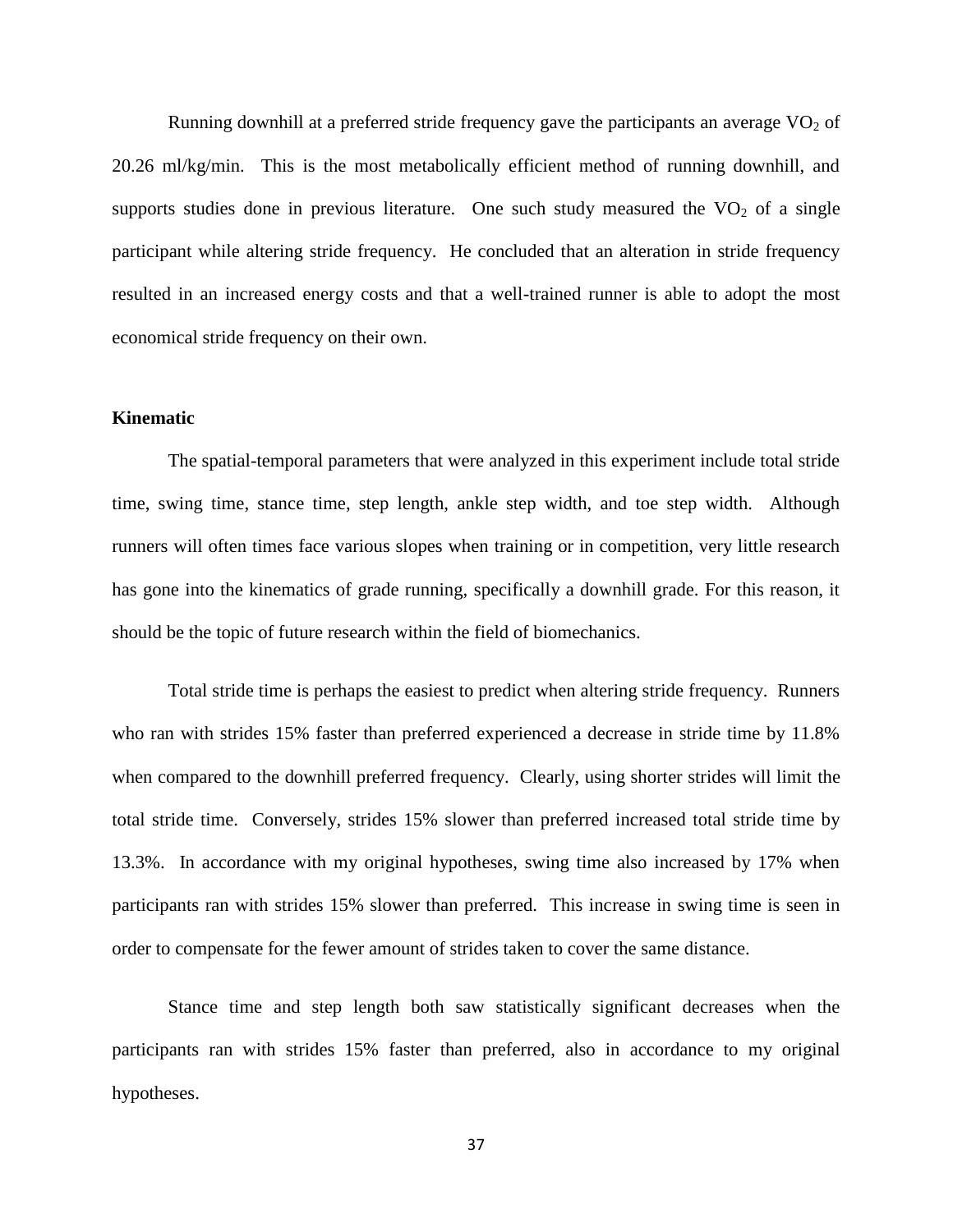## <span id="page-41-0"></span>**Limitations**

When conducting a study there are always various components that can skew the results. Perhaps the most important of them is the finding of participants. Although I chose an equal amount of men and women for the study, they were all college-aged and relatively in shape. Clearly this limits the implications the study can have on the American public. If a participant could not complete the running portion of the experiment, the data had to be discarded and another participant needed to be found. The kinematic, EMG, and metabolic data also are limited in the ways in which the data was recorded.

The kinematic variables recorded all rest on the proper location and placement of the markers. It has been noted that values derived from these skin markers are only a rough approximation of the movement of limbs and bones<sup>26</sup>. It was sometimes difficult to locate the bony landmarks needed to correctly identify the endpoints for different muscles. This could have skewed the results and given us false data.

EMG data collection was, similar to marker placement, another way for human error to skew the results of the study. Palpating and locating the muscle belly went perfectly fine for the most part, but some participants' muscles gave very weak readings which may have altered the results.

Metabolic data collection is perhaps the most sensitive and therefore the most care must be taken in order to analyze the correct results. During each 5 minute trial, I discarded the first two minutes as each subject became accustomed to the new condition. This left me with 3 minutes of metabolic data to compile results with. This was done in an attempt to match the metabolic data more closely with the trial condition that was eliciting it.

38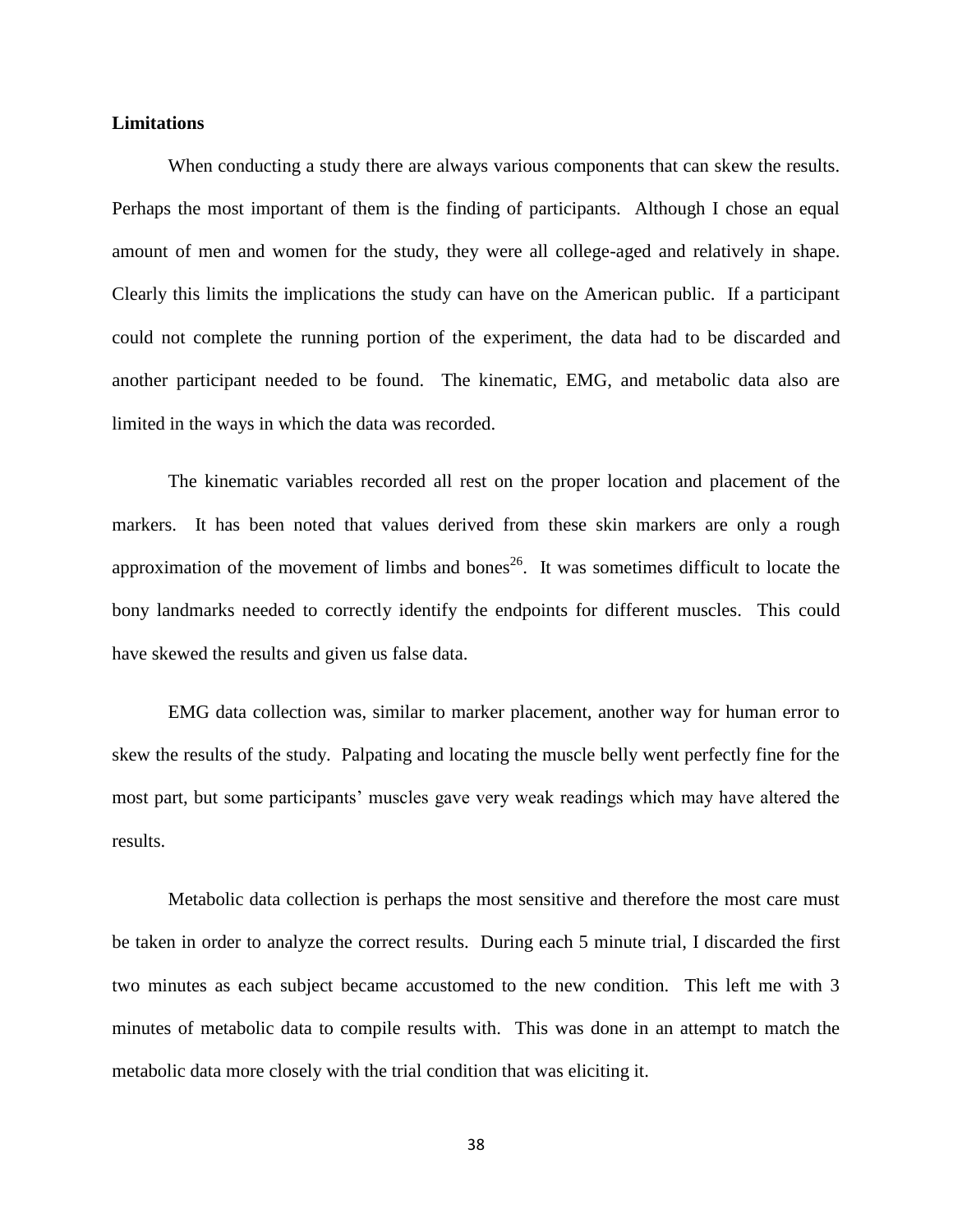## <span id="page-42-0"></span>**Future Implications**

Kinematic, EMG, and metabolic data in regards to downhill running has largely been ignored in previous literature. For this reason, many implications from this study could be further examined in new areas of research. For one, it could not be tested whether metabolic efficiency or EMG efficiency mattered more during running, which has huge implications depending on the outcome. If metabolic data is more important during running, than running downhill at a preferred step frequency is most efficient. If EMG efficiency is more important, however, than running with strides 15% faster than preferred will prove most beneficial when running downhill. Due to this uncertainty, more research is needed into figuring out which parameter is more important during distance downhill running.

## <span id="page-42-1"></span>**Practical Significance**

Whether you are running to get in shape or training to improve your latest 5k time, the results recorded during this study should be extremely important to your fitness program. The obesity problem in America has reached epidemic proportions, with more people turning to running as a viable option for losing weight. Those seeking weight lose should review the results of this study and conclude that while running downhill, using strides 15% slower than your preferred frequency will increase your oxygen consumption and therefore, metabolism. Many distance runners have been bombarded with various techniques for running downhill, most of which have not been tested. This paper provides conclusive evidence that running downhill with strides 15% faster than preferred will require less muscle activation, however, running downhill at your preferred frequency is the most efficient metabolically. Whichever the case, the topic should be of interest to those in the research field for its vast implications on runners everywhere.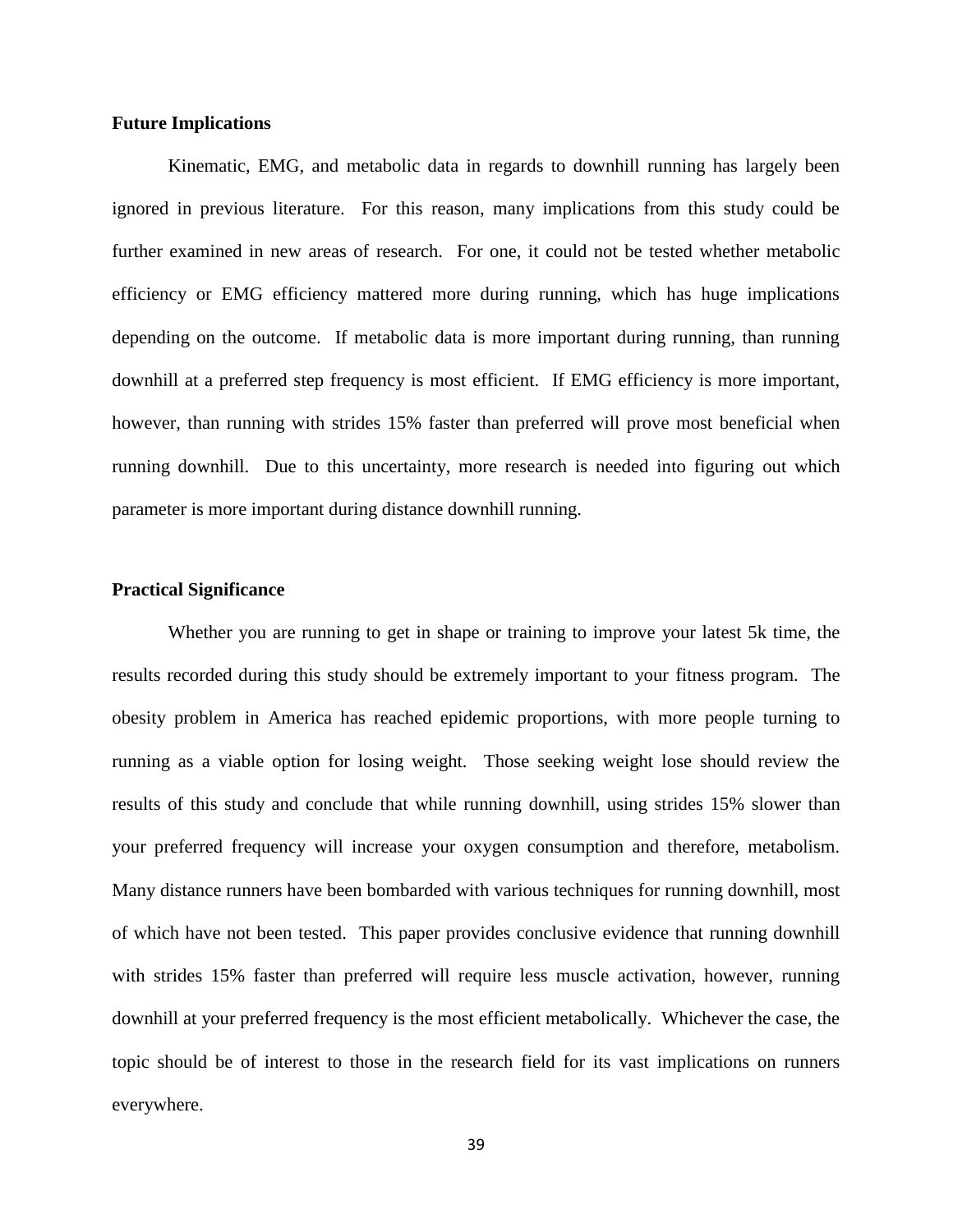# References

- <span id="page-43-0"></span>1) Koplan, Jeffrey P., Kenneth E. Powell, Keith Sikes, Renee Shirley, and C. C. Campbell. "An Epidemiologic Study of the Benefits and Risks of Running." The Journal of the American Medical Association 248.23 (1982): 3118. Web.
- 2) Pierrynowski, Michael R., Peter M. Tudus, and MIchael J. Plyley. "Effects of Downhill or Uphill Training Prior to a Downhill Run." European Journal of Applied Physiology 58: 668-72. Web.
- 3) Paradisis, Giorgos P., Athanassios Bissas, and Carlton B. Cooke. "Combined Uphill and Downhill Sprint Running Training Is More Efficacious than Horizontal." International Journal of Sports Physiology and Performance 4 (2009): 229-43. Web.
- 4) Snyder, KL, and CT Farley. "Energetically Optimal Stride Frequency in Running: The Effects of Incline and Decline." Journal of Experimental Biology 214 (2011): 2089-095. Print.
- 5) Basmajian, J.V., & Deluca, C.J. "Muslces Alive" ( $5<sup>th</sup>$  ed.). Balitimore: Williams and Wilkins. (1985).
- 6) Sharwood, Karen A., Michael I. Lambert, Alan St. Clair, and Timothy D. Noakes. "Changes in Muscle Power and Neuromuscular Efficiency After a 40-Minute Downhill Run in Veteran Long Distance Runners." Clinical Journal of Sports Medicine 10 (2000): 129-35. Web.
- 7) Elliot, B.C., & Blanksby, B.A. "They synchronization of muscle activity and body segment movements during a running cycle". Medicine and Science in Sport 11.4 (1979): 322-327.
- 8) Mann, R.A., & Hagy, J.L. "Biomechanics of Walking, Running, and Sprinting". American Journal of Sports Medicine 8 (1980): 345-350.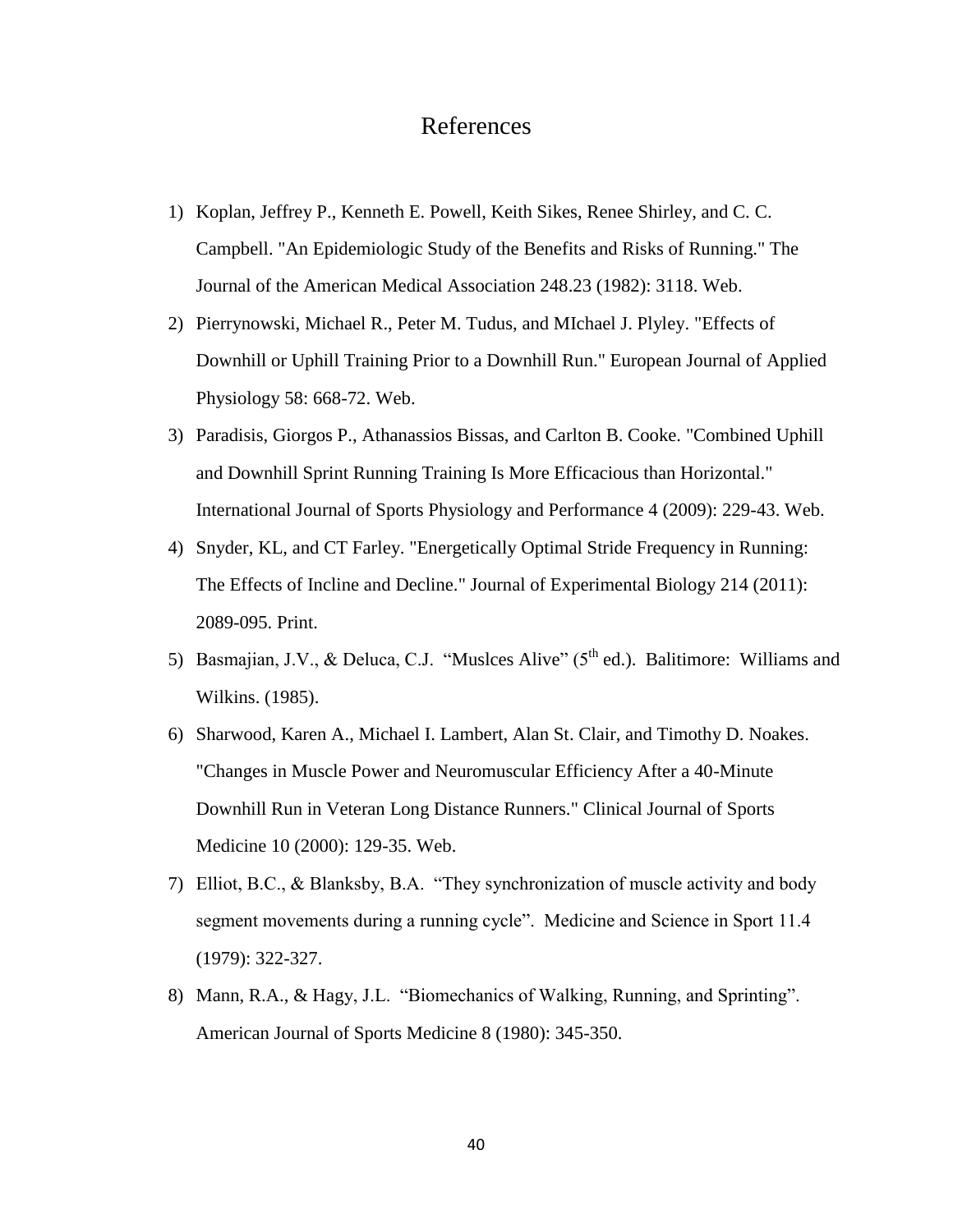- 9) Mann, R.A., & Hagy, J.L. "Running, Jogging, and Walking: A comparative electromyographic and biomechanical study". In J.E. Bateman & A. Trott (Eds.). The foot and ankle (1980): 167-175.
- 10) Romkes, Jacqueline, Christian Rudmann, and Reinald Brunner. "Changes in Gait and EMG When Walking with the Masai Barefoot Technique." Clinical Biomechanics 21 (2006): 75-81. Print.
- 11) Prilutsky, Boris, Robert Gregor, and Mary Ryan. "Coordination of Two-joint Rectus Femoris and Hamstrings." Experimental Brain Research 120 (1998): 479-86. Print.
- 12) Gerritsen, Karin G., Anton Van Den Bogart, and Benno M. Nigg. "Direct Dynamics Simulation of the Impact Phase in Heel-toe Running." Journal of Biomechanics 28 (1995): 661-68. Ovid: Welcome to OvidSP. Web. 28 Mar. 2012.
- 13) Armstrong, RB (1977). "Muscle fiber activity as a function of speed and gait". Journal of applied physiology: respiratory, environmental and exercise physiology (0161-7567), 43 (4), p. 672.
- 14) MacIntyre, D.L., & Robertson, D.G.E. "EMG profiles of the knee muscles during treadmill running". Biomechanics (1987): 289-294.
- 15) Mann, Roger A., and John Hagy. "Biomechanics of Walking, Running, and Sprinting." The American Journal of Sports Medicine 8.5 (1980): 345-50. Print.
- 16) Cavanagh, P.R.. "The Mechanics of Distance Running: A Historical Perspective". (1990): 1-34.
- 17) Mann, Roger, Gary Moran, and Sandra Dougherty. "Comparative Electromyography of the Lower Extremity in Jogging, Running, and Sprinting." The American Journal of Sports Medicine 14.6 (1986): 501-10. Print.
- 18) Kuster, M., S. Sakural, and G A Wood. "The Anterior Cruciate Ligament-deficient Knee: Compensatory Mechanisms during Downhill Walking." The Knee 2.2 (1995): 105-11. Web.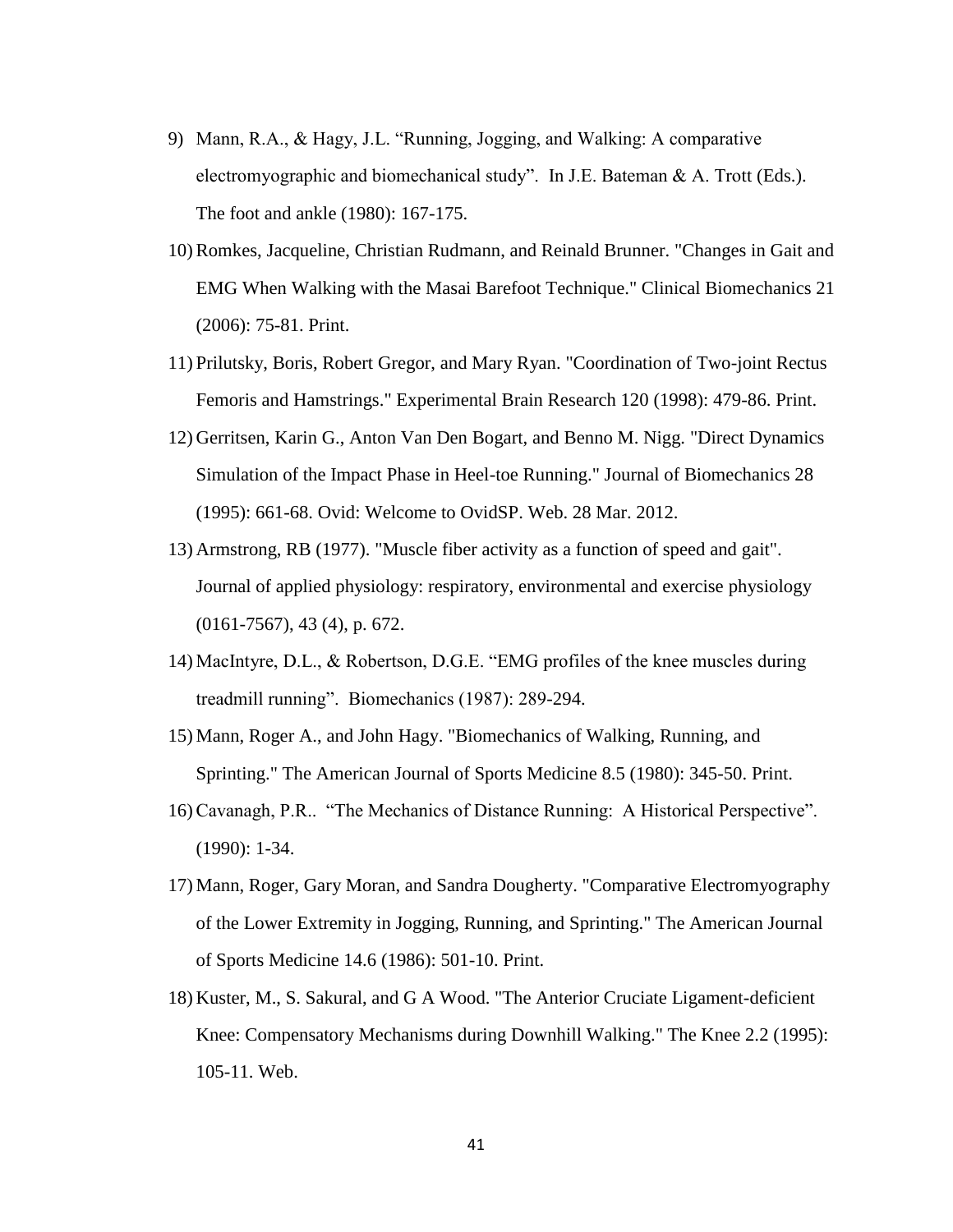- 19) Ciccotti, Michael G., Robert Kerlan, Jacquelin Perry, and Marilyn Pink. "An Electromyographic Analysis of the Knee During Functional Activity." The American Journal of Sports Medicine 22.5 (1994): 651-58. Web.
- 20) Kyrolainen, Heikki, Janne Avela, and Paavo Komi. "Changes in Muscle Activity with Increasing Running Speeds." Journal of Sports Sciences 23.10 (2005): 1101-109. Web.
- 21) Eston, Roger G., Mickleborough Jane, and Baltzopoulos Vasilios. "Eccentric Activation and Muscle Damage: Biomechanical and Physiological Considerations during Downhill Running. -- Eston Et Al. 29 (2): 89 -- British Journal of Sports Medicine." British Journal of Sports Medicine 29 (1995): 1-2. British Journal of Sports Medicine. Web. 28 Mar. 2012.
- 22) Schwane, James A., Scarlet Johnson, Carol Vandenakker, and Robert B. Armstrong. "Delayed-onset Muscular Soreness and Plasma CPK and LDH Activities after Downhill Running." Medicine and Science in Sports and Exercise 15.1 (1983): 51-56. Web.
- 23) Lacour, J.R., Paxilla Magunacelaya, J.C. Barthelemy, and D. Dormois. "The Energetics of MIddle-Distance Running." European Journal of Applied Physiology 60 (1990): 38-43. Web.
- 24) Brooks GA, Fahey TD. *Exercise Physiology. Human Bioenergetics and its Applications*. New York: John Wiley; 1984. 39-54
- 25) Bransford, Donald R., and Edward Howley. "Oxygen Cost of Running in Trained and Untrained Men and Women." Medicine and Science in Sports 9.1 (1977): 41-44. Web.
- 26) Williams, K.R. & Cavanagh, P.R. (1987). Relationship Between Distance Running Mechanics, Running Economy, and Performance. *Journal of Applied Physiology.* 63 (3), 1236-1235.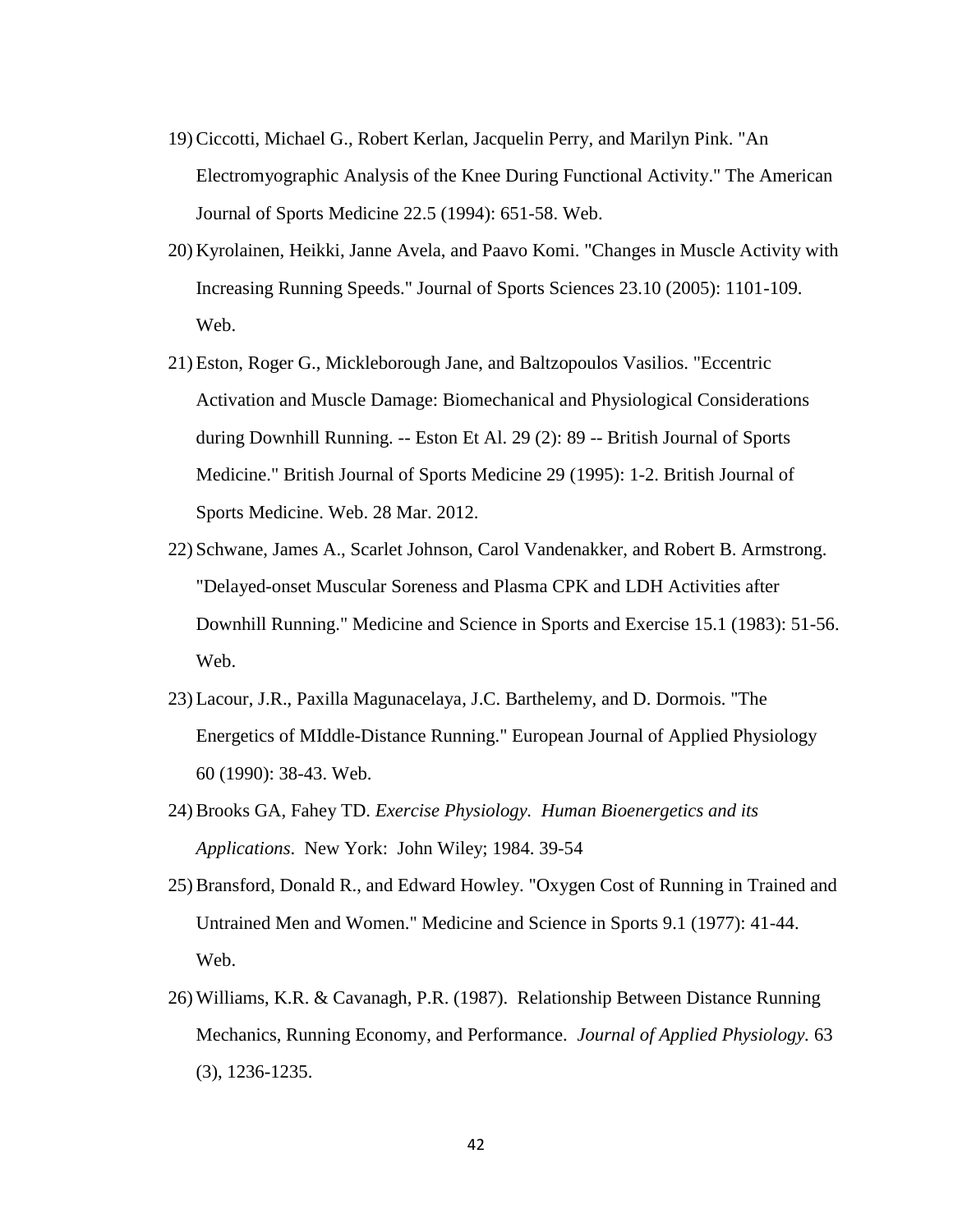- 27) Westerlind, K.C., Byrnes, W.C., & Wilcox, W.R. (1994). Alterations in Oxygen Consumption during and between bouts of level and downhill running. *Medicine and Science in Sports and Exercise*, 26 (9), 1144-1152.
- 28) Dick, R.W., & Cavanagh, P.R. (1987). A Comparison of ground reaction forces (grf) during level and downhill running at similar speeds. *Medicine and Science in Sport and Exercise.*
- 29) Kaufman, Kenton R. "Gait Analysis." Handbook of Clinical Neurophysiology 1 (2003): 337-53. Web.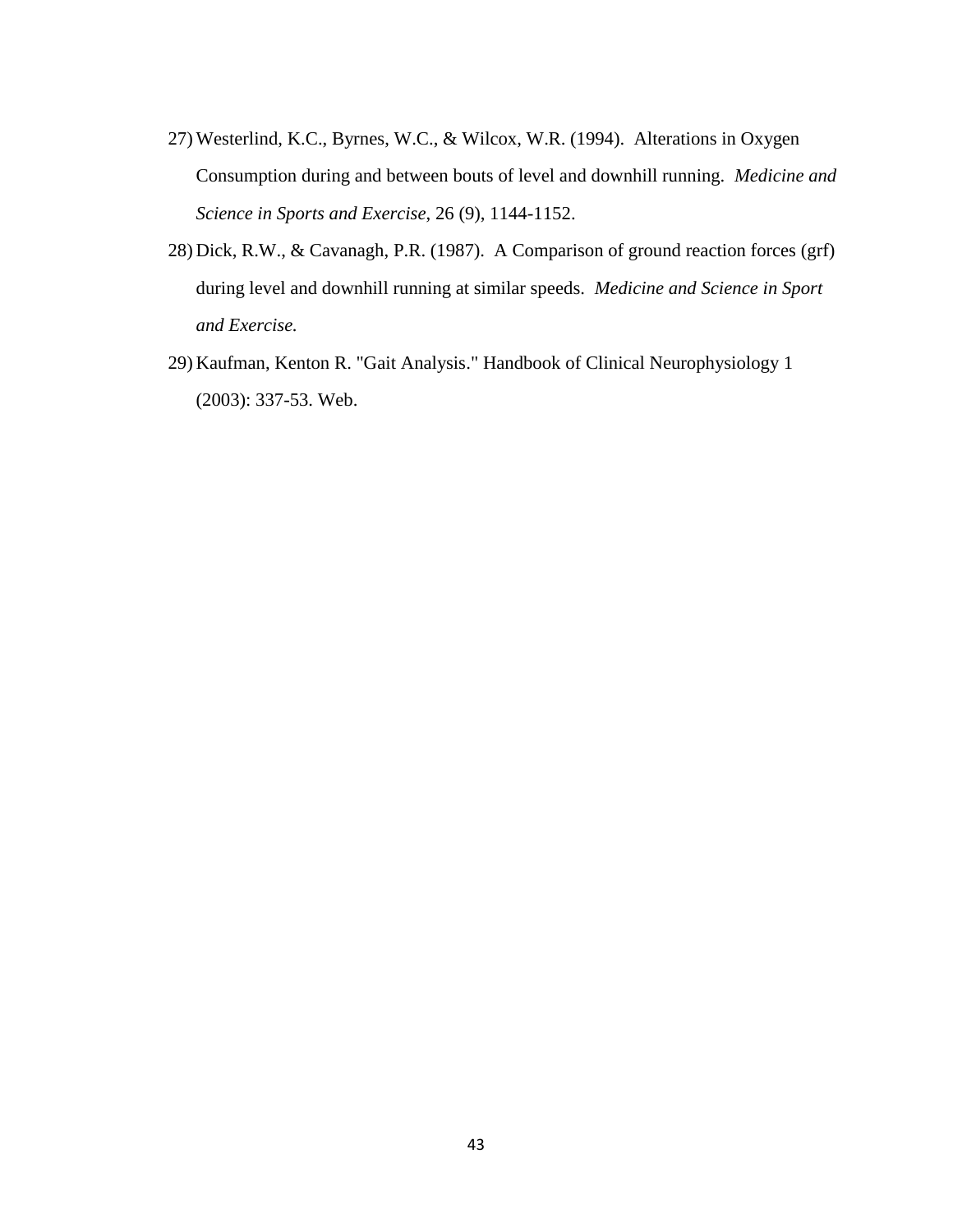# **Academic Vita**

# **Ryan Lutz**

## [Rwl138@psu.edu](mailto:Rwl138@psu.edu)

Current Address Permanent Address 127 Keller Street apt. 14 22 Columbia Drive State College, Pa 16801 Marlton, NJ 08053 609-923-2778 609-923-2778

## **EDUCATION**

 The Pennsylvania State University Bachelor of Science in Kinesiology

## **HONORS**

 Schreyer Honors College Phi Eta Sigma National Honor Society Phi Kappa Phi Honor Society Dean's List- All semesters

## **THESIS**

**The Effects of Altered Stride Frequency During Bouts of Downhill Running: An EMG, Kinematic, and Metabolic Analysis** Supervised by Jinger S. Gottschall

\_\_\_\_\_\_\_\_\_\_\_\_\_\_\_\_\_\_\_\_\_\_\_\_\_\_\_\_\_\_\_\_\_\_\_\_\_\_\_\_\_\_\_\_\_\_\_\_\_\_\_\_\_\_\_\_\_\_\_\_\_\_\_\_\_\_\_\_\_\_\_\_\_\_\_\_\_\_\_\_\_\_\_\_\_\_\_\_\_\_\_\_\_

## **RELEVANT EXPERIENCE**

# **Anatomy Lab Fall 2010**

**Teaching Assistant**

Assisted in group activities regarding the different muscles and bones within the human body

Coordinated group exercises utilizing a cadaver to demonstrate origins and insertions

## **Kinesiology Peer Mentor Fall 2010-Present**

Aided incoming Kinesiology students to ensure a smooth transition from high school to college

Prepared activities and speak at events such as freshman orientation and Kinesiology meetings

## **State College High School - Tutor Fall 2011-Present**